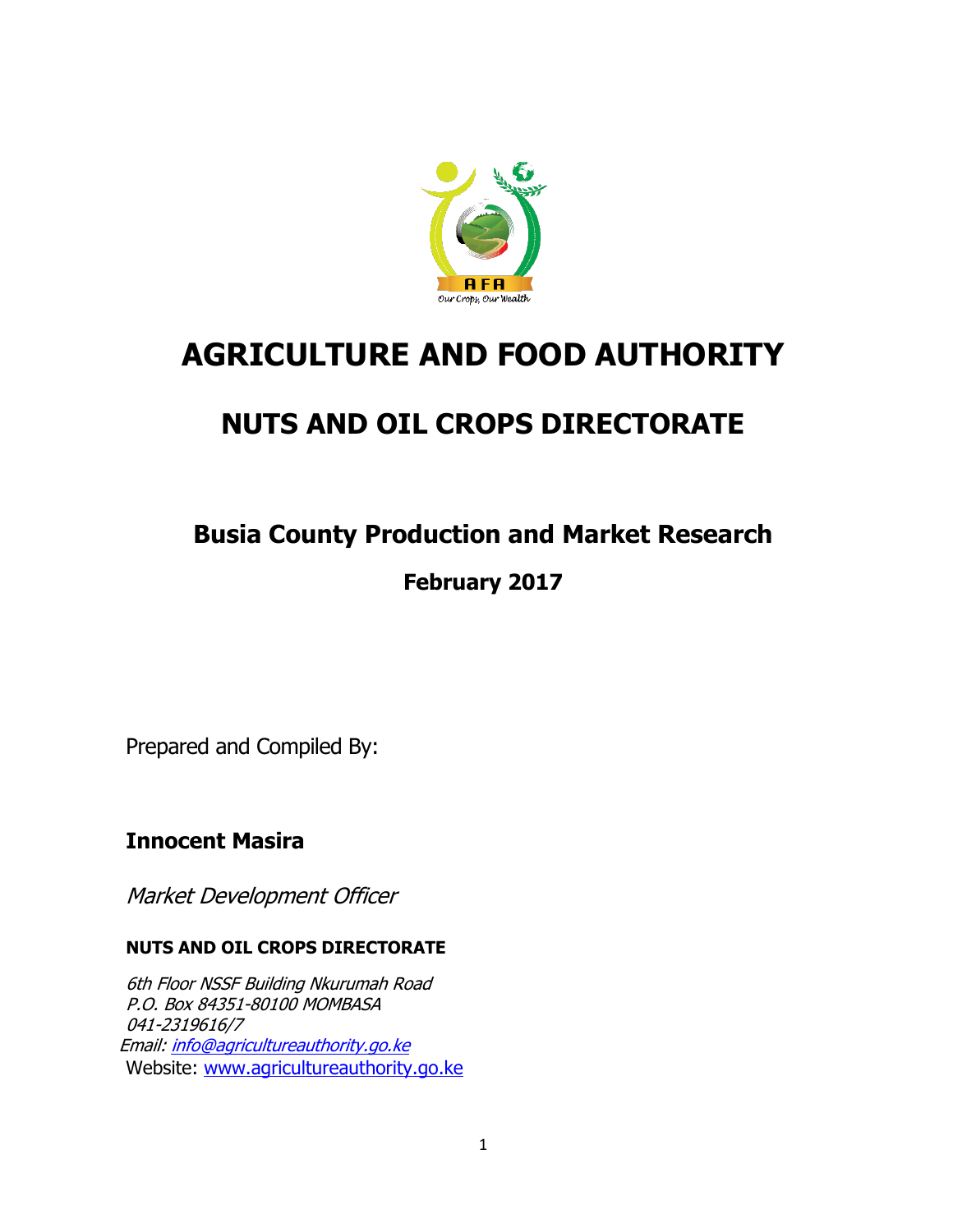| Table of contents |  |
|-------------------|--|
|                   |  |
|                   |  |
|                   |  |
|                   |  |
|                   |  |
|                   |  |
|                   |  |
|                   |  |
|                   |  |
|                   |  |
|                   |  |
|                   |  |
|                   |  |
|                   |  |
|                   |  |
|                   |  |
|                   |  |
|                   |  |
|                   |  |
|                   |  |
|                   |  |
|                   |  |
|                   |  |
|                   |  |
|                   |  |
|                   |  |
|                   |  |
|                   |  |
|                   |  |
|                   |  |
|                   |  |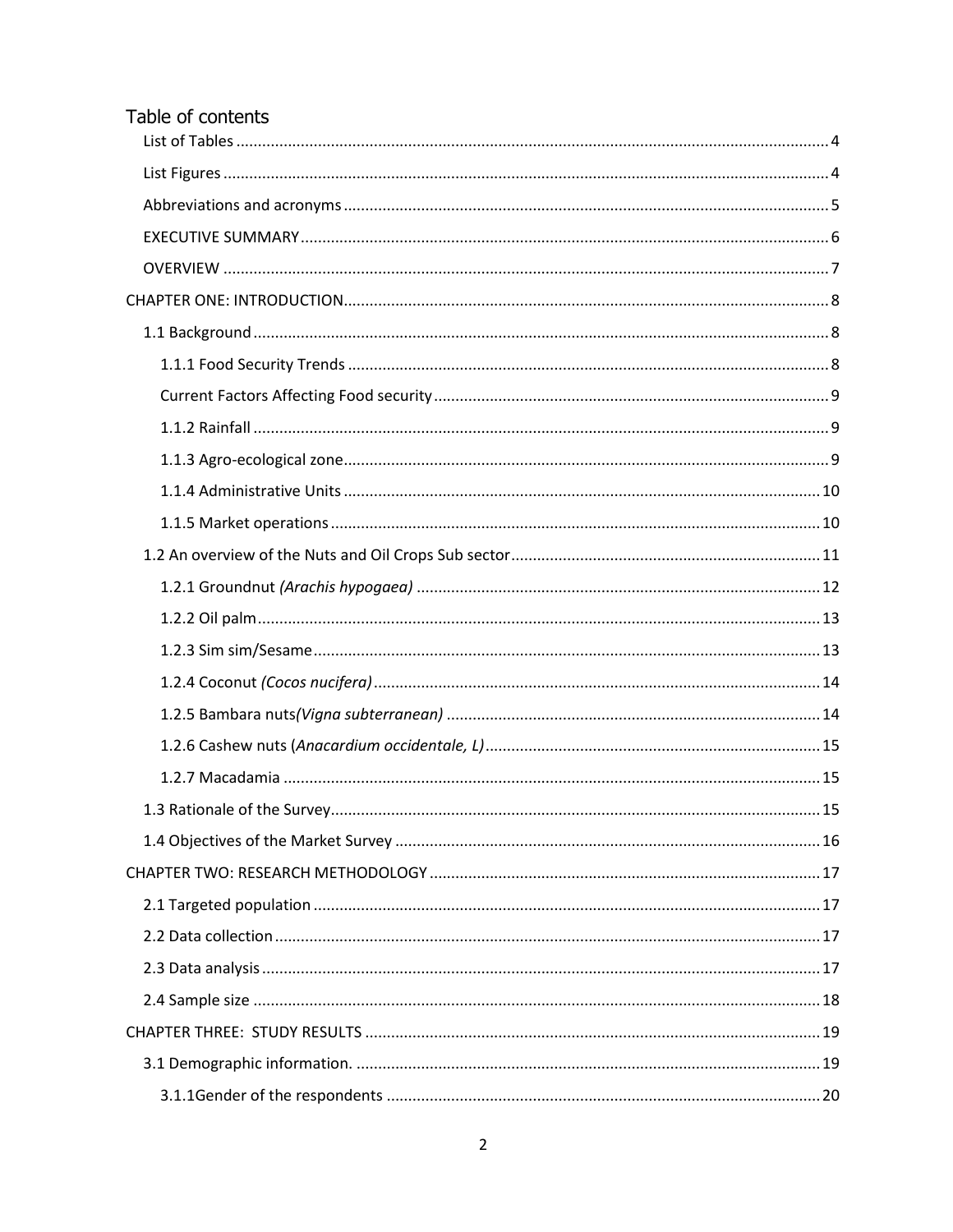| c) |  |
|----|--|
|    |  |
|    |  |
|    |  |
|    |  |
|    |  |
|    |  |
|    |  |
|    |  |
|    |  |
|    |  |
|    |  |
|    |  |
|    |  |
|    |  |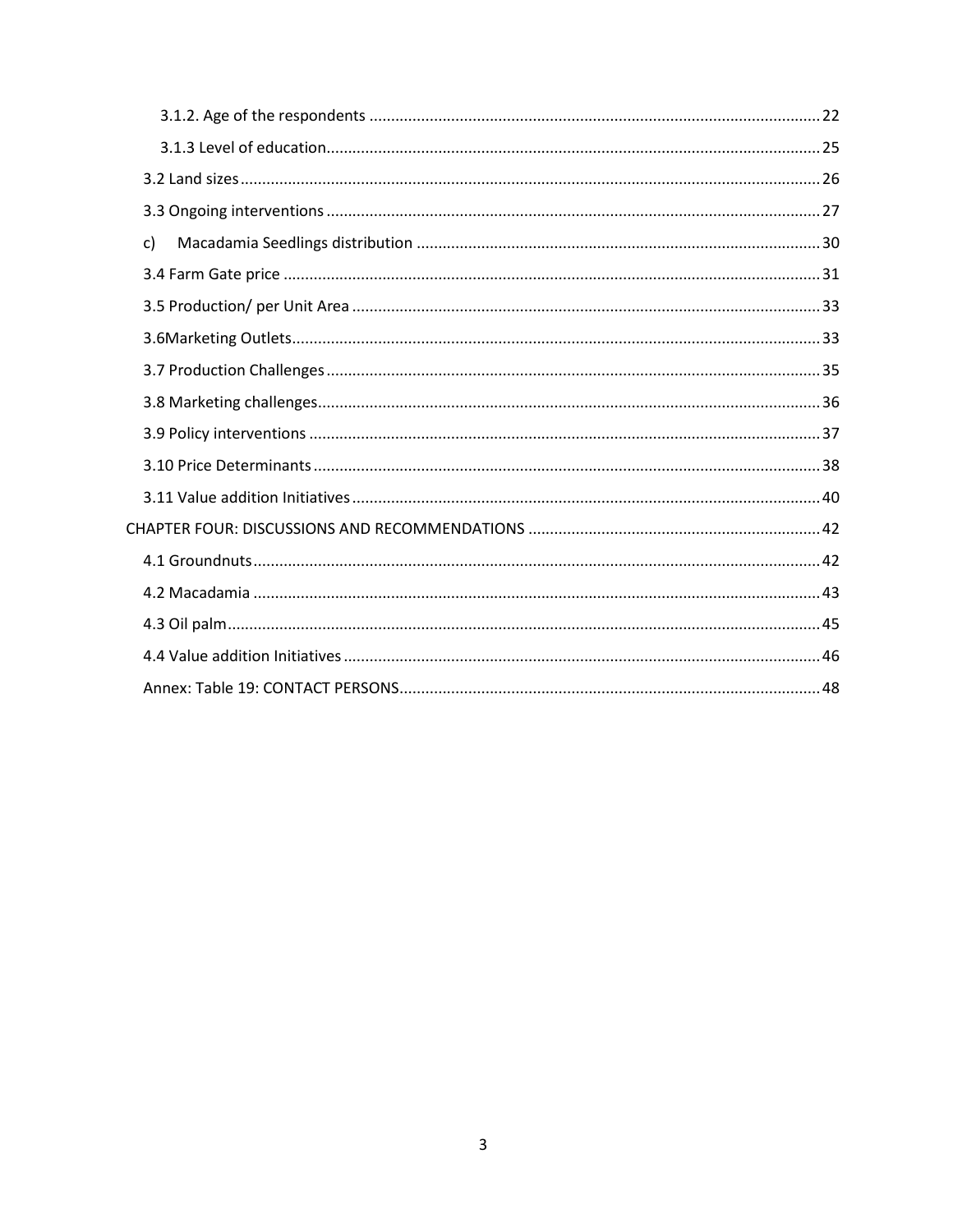# <span id="page-3-0"></span>**List of Tables**

# <span id="page-3-1"></span>**List Figures**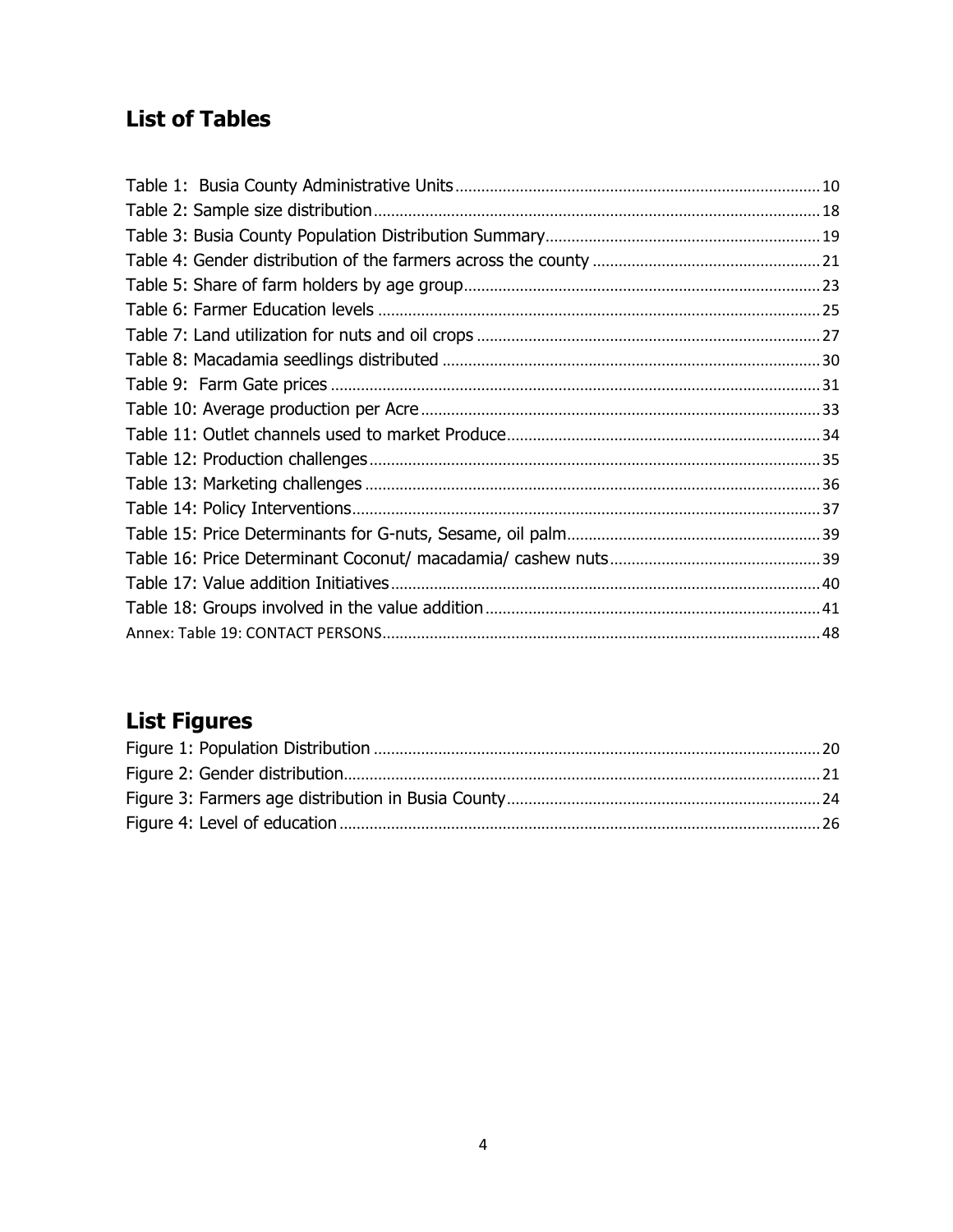## <span id="page-4-0"></span>**Abbreviations and acronyms**

- **ADRA**-Adventist Development and Relief Agency
- **AEZ** Agro Ecological Zone
- **CBO**  Community Based Organization
- **FAO** -Food and Agriculture Organization
- **ICRISAT** -International Crops Research Institute for the Semi-Arid Tropics
- **KALRO** Kenya Agricultural and Livestock Research Organization
- **LM** Lower Midlands
- **NGO -** Non-Governmental Organization
- **NOCD** Nuts and Oil Crops Directorate
- **PALUWECO** -Programme for Agriculture & Livelihoods in Western Communities
- **TSA**-Ten senses Africa ()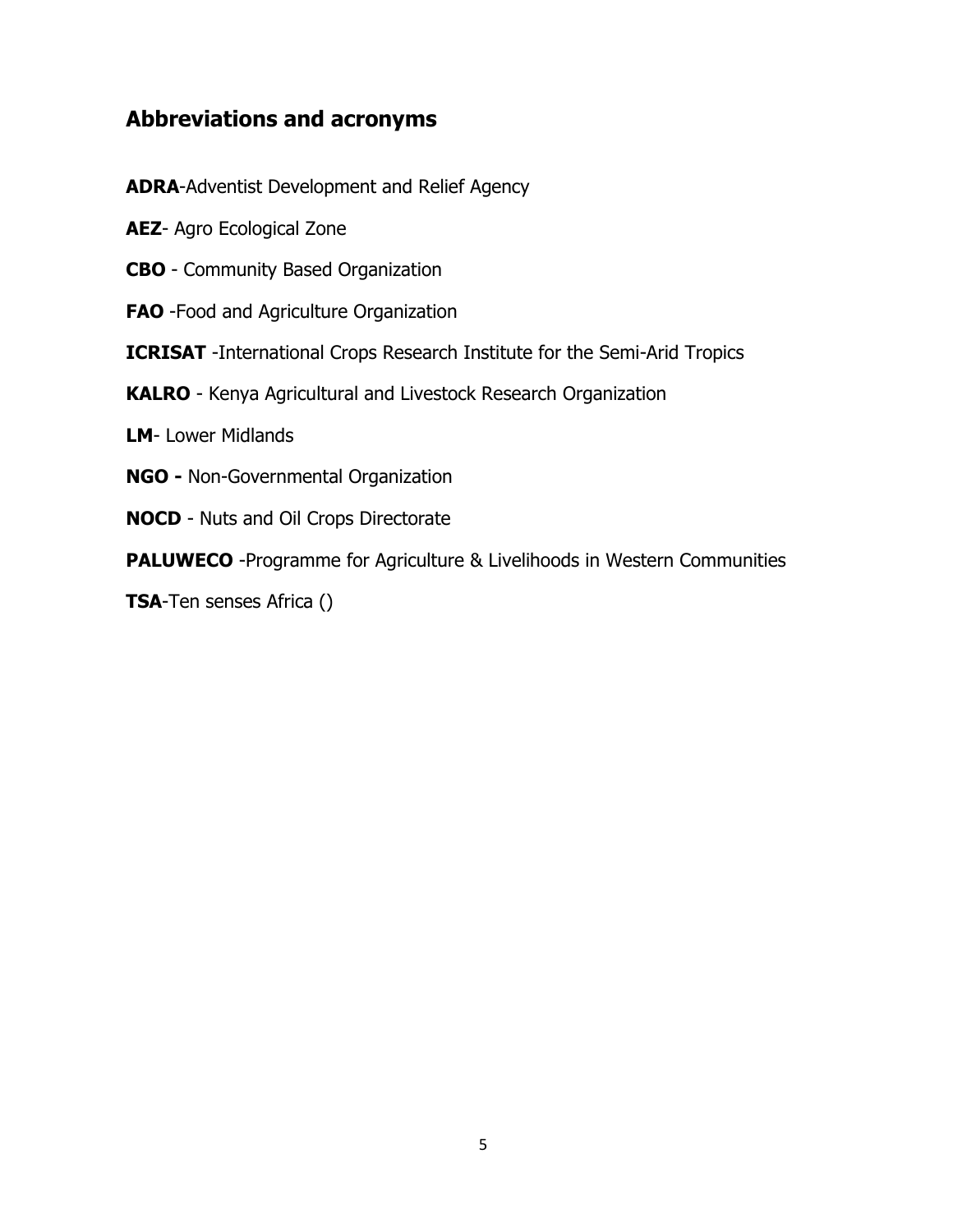#### <span id="page-5-0"></span>**EXECUTIVE SUMMARY**

Agriculture statistics support decision-making, planning and policy making by both government and industry. To inform the nuts and oil crops industry performance in Busia County, NOCD conducted a survey on the production and marketing status of selected crops. The County is divided into seven administrative Sub-counties namely Teso North, Teso South, Nambale, Samia, Bunyala, Butula and Matayos and the survey covered all the sub-counties. There are different players who are involved in different interventions along the Nuts and oil crops value chain within Busia County. The specific interventions include the ground nuts (peanut) Community seed multiplication Project and the ADRA Kenya Sesame project.

The overall objective of the survey was to establish the existing potential of nuts and oil crops under study within the County; Survey results indicate that a larger proportion of the nuts and oil crops farmers are above 50 years represented by 47% of the total sampled population, farmers aged between 40-49account for 31%, 17% between 30-39 and 5% of the farmers aged are between 21-29. In terms of production the survey recorded 0.36 MT/acre of groundnuts as the average production realized, 0.4MT/acre for sesame and 0.5MT/acre for macadamia. The produce is mainly sold at farm gate and to middlemen as the most common marketing outlets in the subsector.

According to the findings rainfall is the most pronounced production related challenge being faced by a significant number of the farmers in Busia County. Bambara nuts fetch the highest price in comparison to other nuts in a similar category. As per the findings, groundnuts yield 360kgs/acre on average. The main marketing challenge for the nuts and oil crops in the county is the unstable prices. In relation to policy, capital investment incentives and farmer to buyer linkage feature prominently as part of government interventions to be rolled out in order to address agricultural producers' challenges. In the macadamia subsector the planting material also remains a major challenge which requires urgent attention to enable us realize the goal of expanding the area under the crop.

6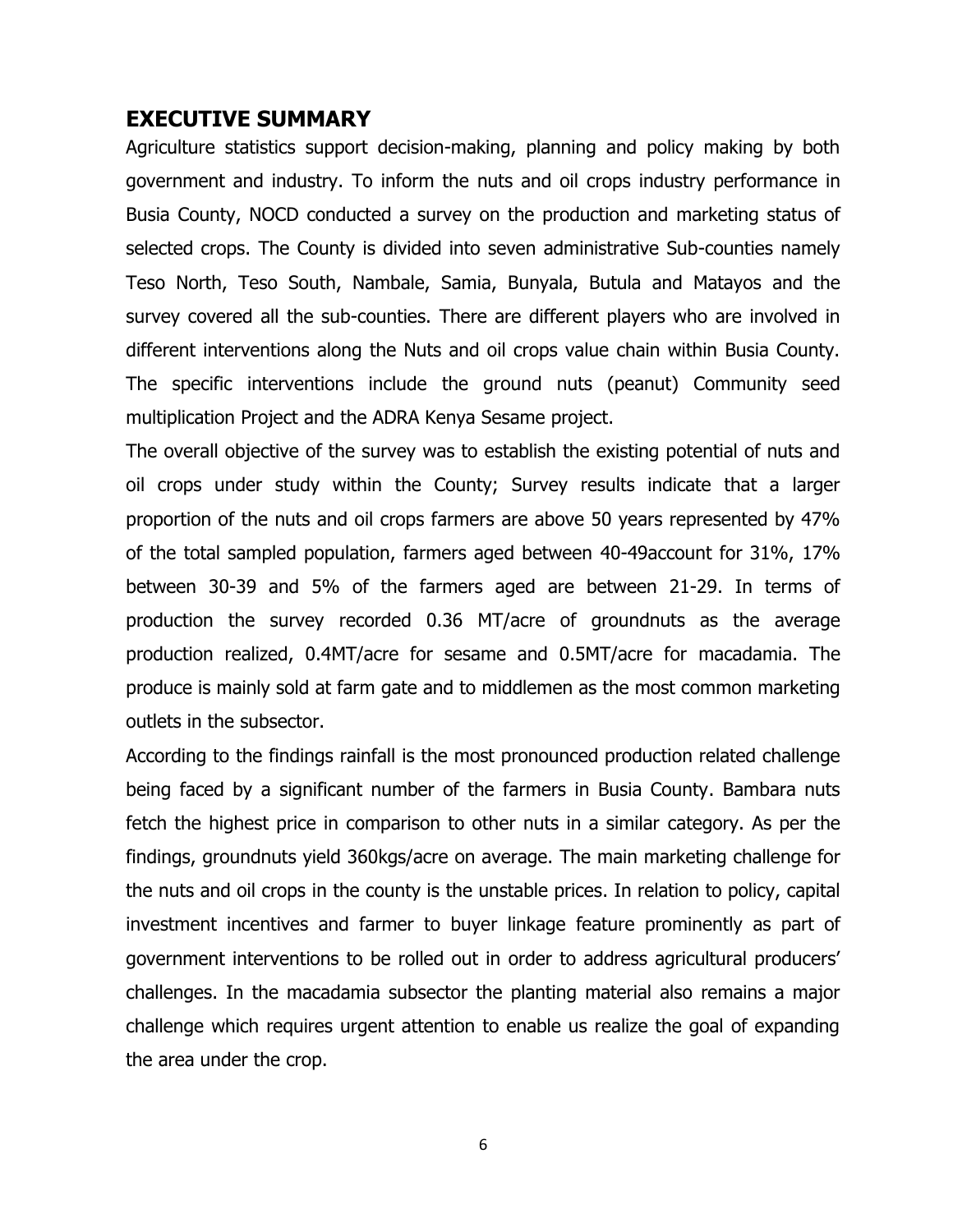## <span id="page-6-0"></span>**OVERVIEW**

This report presents findings of a survey on Groundnuts, Oil palm, Sesame, Bambara nuts, Macadamia nuts, coconut and cashew nuts as the major nuts and oil crops in the Busia county commissioned in February by the Nuts and Oil Crops Directorate using the administrative structures of the Ministries of Agriculture in the respective sub counties in Busia county. Data collection was carried out using a team of 34 officers and supervised on a daily basis by two AFA staff members. The study targeted the seven sub counties in Busia County namely: Nambale, Butula, Samia, Teso North, Teso South, Bunyala and Matayos.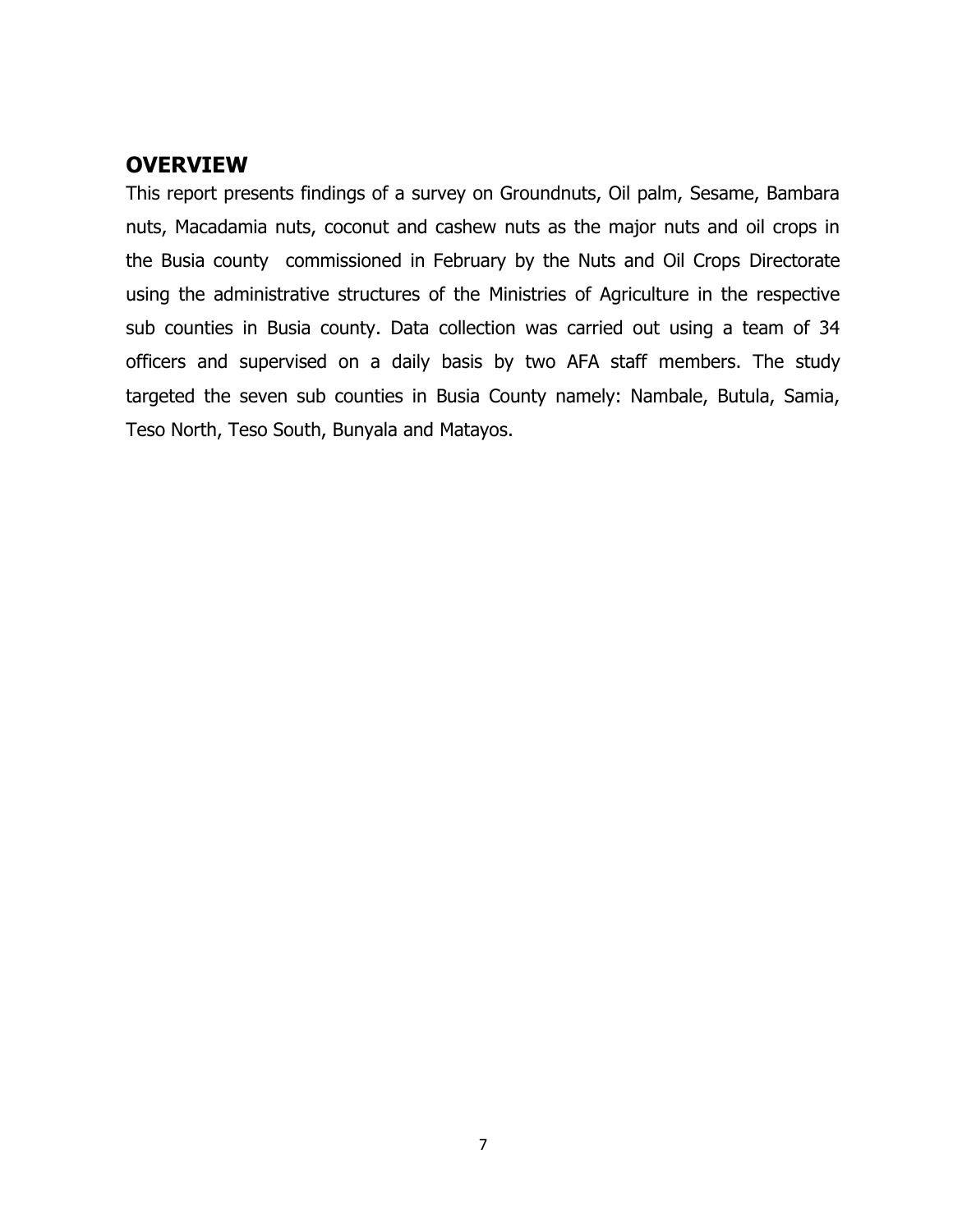# **CHAPTER ONE: INTRODUCTION**

# <span id="page-7-1"></span><span id="page-7-0"></span>**1.1 Background**

Busia County is the former Western Province of Kenya. It borders Kakamega County to the east, Bungoma County to the north, Lake Victoria and Siaya County to the south, Uganda to the west. According to the 2009 Kenya National Population Census it has a population of about 743,946. About 60 per cent of its population is living below poverty line and covers an area of 196.2Km<sup>2</sup> The arable part of the county covers an area of 164ha with a total cultivated area of 141ha. This means 86% of the arable land is cultivated. There exists irrigation potential of  $124 \text{km}^2$  out of which only 12% is irrigated. The low irrigation recorded is due to expenses involved in purchase of the irrigation equipment coupled by the high labor requirement. The county has a poverty index of 68% and the rate of technological adoption is very low. The County is mainly an agricultural area with a vibrant trade with Uganda. Majority of youth practice boda boda transport as a livelihood strategy. Away from Busia Town, the county's economy is heavily reliant on fishing and agriculture. In addition to subsistence crops, sugar cane is grown as a commercial crop. The town is also a commercial hub with boarder trade where goods are transported from Kenya to Uganda, Democratic Republic of the Congo and Rwanda.

#### <span id="page-7-2"></span>**1.1.1 Food Security Trends**

The County is generally food secure with a deficit of about 2 months for the maize grain. The last six months have been particularly unfavorable for rain fed farming due to the ravaging drought which has threatened to cut off the community's source of livelihood. This is so based on maize but farmers are able to supplement with other produce like cassava and sorghum.

Busia County is mainly a fish farming area but with major fish markets since it a border town. Fish products from Uganda transit this town on their way to international markets and local Kenyan markets. Kenyan fish also transit this town on its way to DR Congo where the market for dry Tilapia is very huge.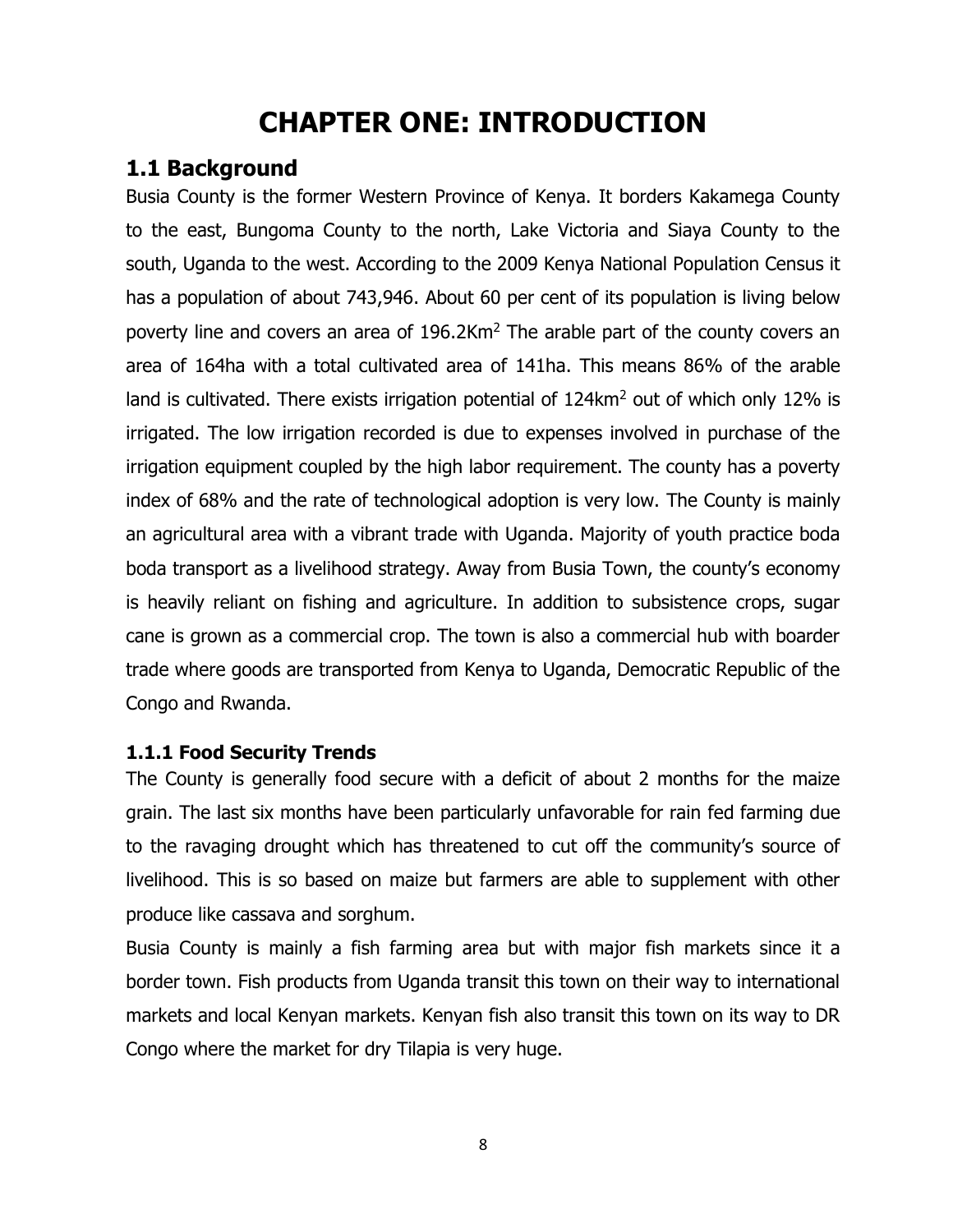#### <span id="page-8-0"></span>**Current Factors Affecting Food security**

- Incidences of striga affecting cereals
- High Cost of inputs Seed Acquisition and land preparation
- Cross border trade which has led to Busia farmers being heavily reliant on produce from Uganda
- Weather variability
- Cost of inputs and land preparation
- Incidences of Hailstones
- Birds and other pests
- Diseases like Cassava Brown streak and Cassava mosaic diseases
- Lack of milling equipment for rice and other cereals
- Inadequate technical knowledge by farmers
- Prolonged dry spell leading to loss of planting materials

### <span id="page-8-1"></span>**1.1.2 Rainfall**

The county is considered a low rainfall area although it occasionally gets some floods The County experiences a bimodal rainfall pattern with an annual rainfall of 1200- 1800mm. With emerging unreliable rainfall patterns due to climate change, there is need to aggressively promote use of irrigation facilities especially in horticultural crop production.

### <span id="page-8-2"></span>**1.1.3 Agro-ecological zone**

Busia is a major groundnut-growing region in western Kenya and is characterized by small altitudinal variations between 1140m and 1350 m a.s.l. It has four major agro ecological zones (AEZs), namely, low midland zones 1 and 2 (LM1 and LM2) and upper midland zones 1 and 2 (UM1 and UM2). Temperatures range between 21º-23º. Relative humidity is fairly high due to the site proximity to Lake Victoria and soils are predominantly nitisols and ferralsols (Jaetzold and Schimdt, 1983).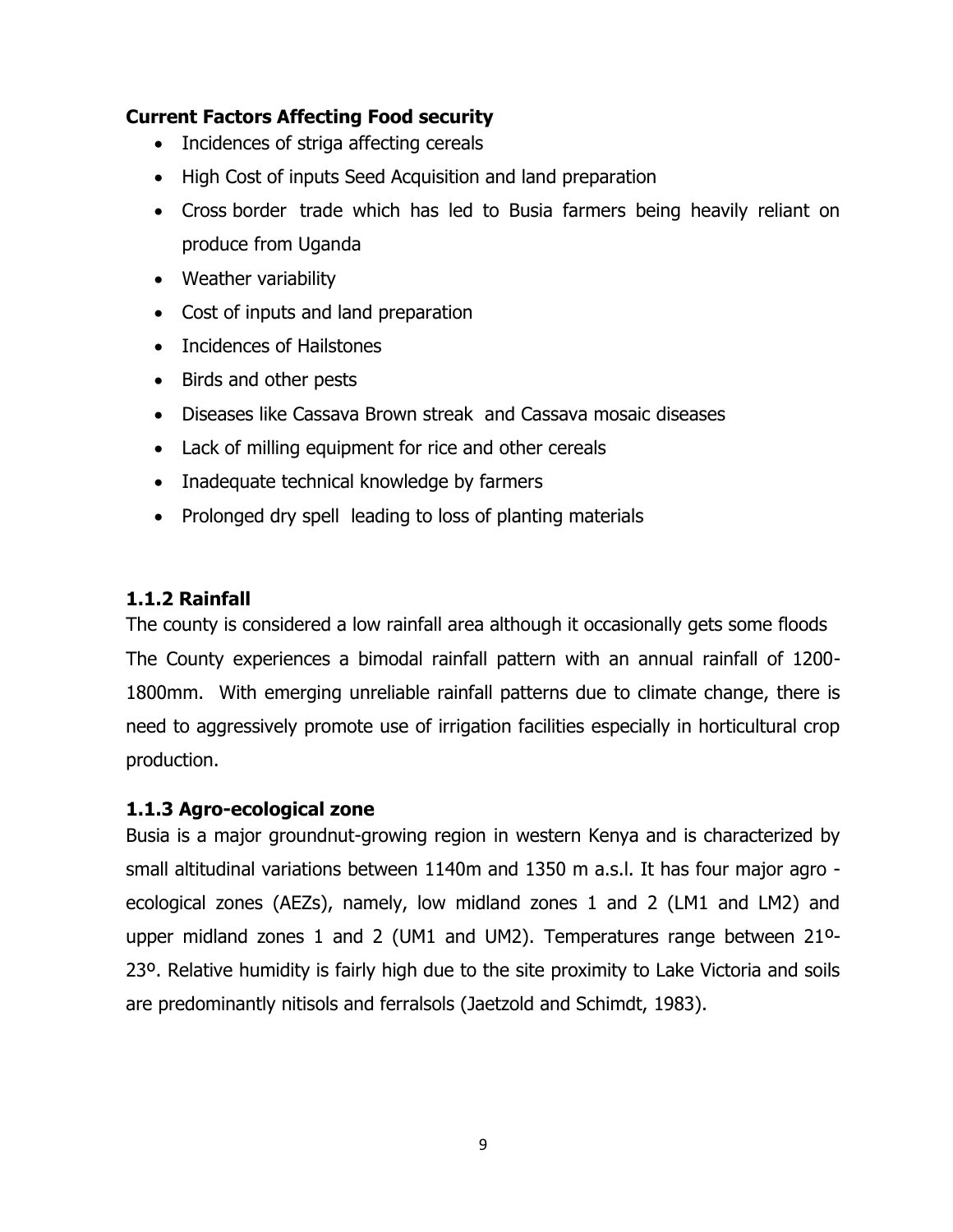### <span id="page-9-0"></span>**1.1.4 Administrative Units**

Busia County is divided into seven administrative Sub-counties namely Teso North, Teso South, Nambale, Samia, Bunyala, Butula, Matayos and These Sub-counties are further divided into 35 Wards as shown below

| <b>SUB- COUNTY</b> | <b>WARDS</b>                                                   |  |  |  |  |  |
|--------------------|----------------------------------------------------------------|--|--|--|--|--|
| <b>Teso North</b>  | Angurai North, Angurai South, Malaba South, Malaba Central,    |  |  |  |  |  |
|                    | Malaba North                                                   |  |  |  |  |  |
| <b>Teso South</b>  | Amukura<br>Amukura<br>ChacolNorth, ChacolSouth,<br>central,    |  |  |  |  |  |
|                    | West, Amukura East, and Angorom                                |  |  |  |  |  |
| <b>Nambale</b>     | Bukhayo township, Bukhayo North, Bukhayo East, Bukhayo Central |  |  |  |  |  |
| <b>Butula:</b>     | Marachi<br>Marachi<br>North,<br>West,                          |  |  |  |  |  |
|                    | MarachiCentral, MarachiEast, Elugulu, Kingandole               |  |  |  |  |  |
| <b>Samia</b>       | North,<br>Funyula/Bwiri,<br>Nangina                            |  |  |  |  |  |
|                    | AngengaNanguba, Namboboto/Nambuku                              |  |  |  |  |  |
| <b>Bunyala</b>     | Bunyala West, Bunyala North, Bunyala Central, Bunyala South    |  |  |  |  |  |
| <b>Matayos</b>     | Matayo South, Burumba, Mayenje, Bukhayo West, Basibwabu        |  |  |  |  |  |

<span id="page-9-2"></span>**Table 1: Busia County Administrative Units**

#### <span id="page-9-1"></span>**1.1.5 Market operations**

There were no market disruptions in the County and the markets operate normally, however most of the produce is from Uganda imported mainly informally through the porous border. Groundnuts are one of the major products traded across the border and its price has been on an upward trend due to depressed rains.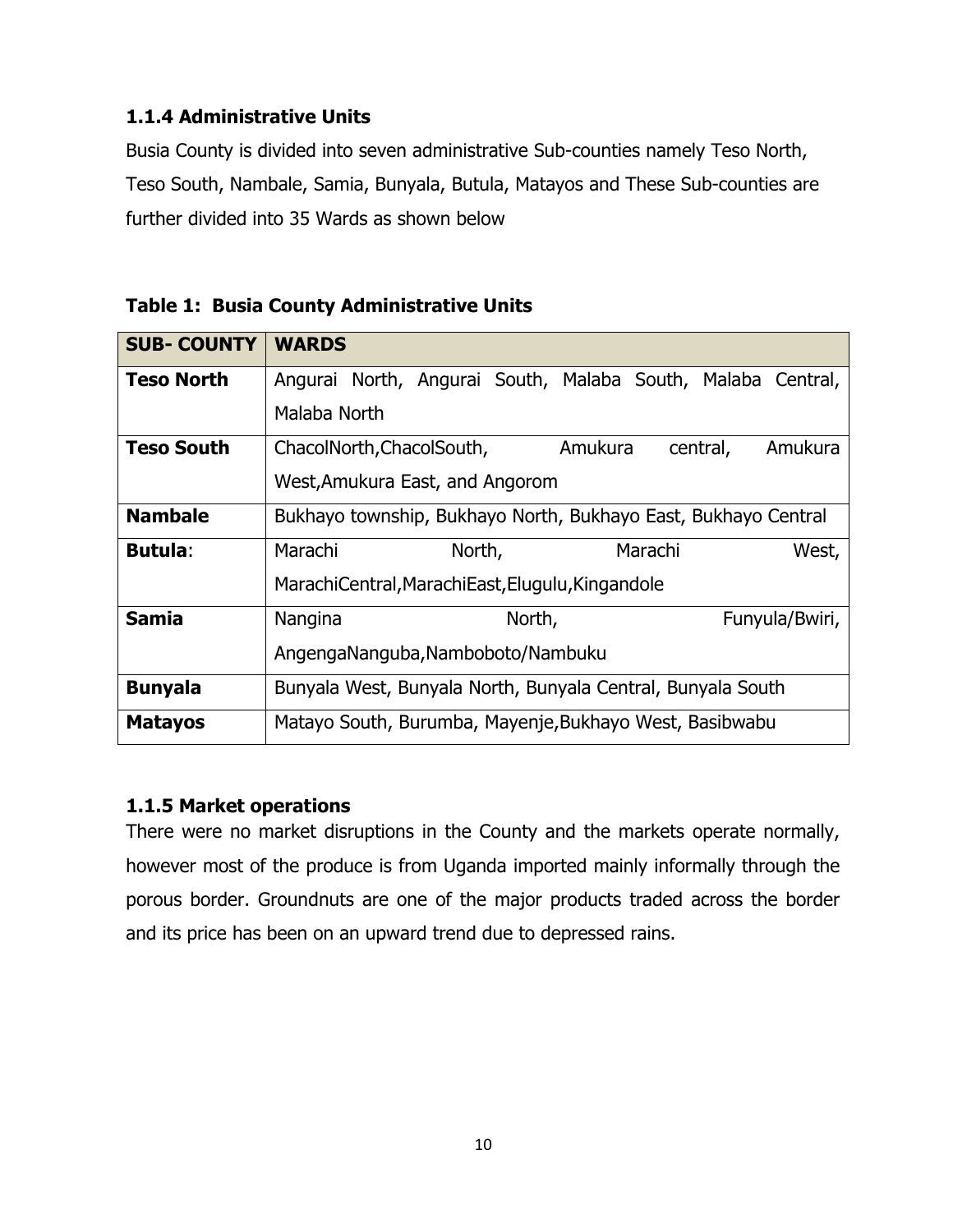#### **Market Supply and Traded Volumes**

- 1. Sources of the food Stocks
	- a) Smallholder Farmers

Major food stuff is grown by the smallholder farmers for their subsistence requirements.

There has been fluctuating market price of food crops such Maize, and Beans as a result of the general food scarcity countrywide. Consequently, the food prices have been rising steadily towards the tail the end of February signifying high demand countrywide.

#### b) Cross-border Trade

Busia County is a cross-border county with some food commodities coming across from Uganda. These commodities are mainly foodstuffs that are ferried to distant markets such as Kisumu, and Nairobi. For example, Cereals and Pulses such as Maize, Sorghum and Beans taken to major urban centers where there is demand. Due to prolonged drought in most parts of the country, there was an increased influx of food commodities from Uganda as evidenced by the Cross-border trade.

### <span id="page-10-0"></span>**1.2 An overview of the Nuts and Oil Crops Sub sector**

Nuts and Oil Crops including coconut, cashew nut, macadamia nut, sunflower, rapeseed, peanuts, and *simsim* among many are spread across the country from the coast, to central regional all the way to western Kenya. These are major cash crops in these regions as they are estimated to support livelihoods of more than 300,000 households. While it's estimated that the sub-sector has the potential of generating an excess of Ksh 30 billion in revenue, productivity at farm level and marketing have been identified as major constraints facing the industry. These challenges are not insurmountable and can therefore be addressed at some point. To address these challenges, the Kenyan government established the nuts and oil crops Directorate to specifically be in charge of the sub sector and address some of these challenges to a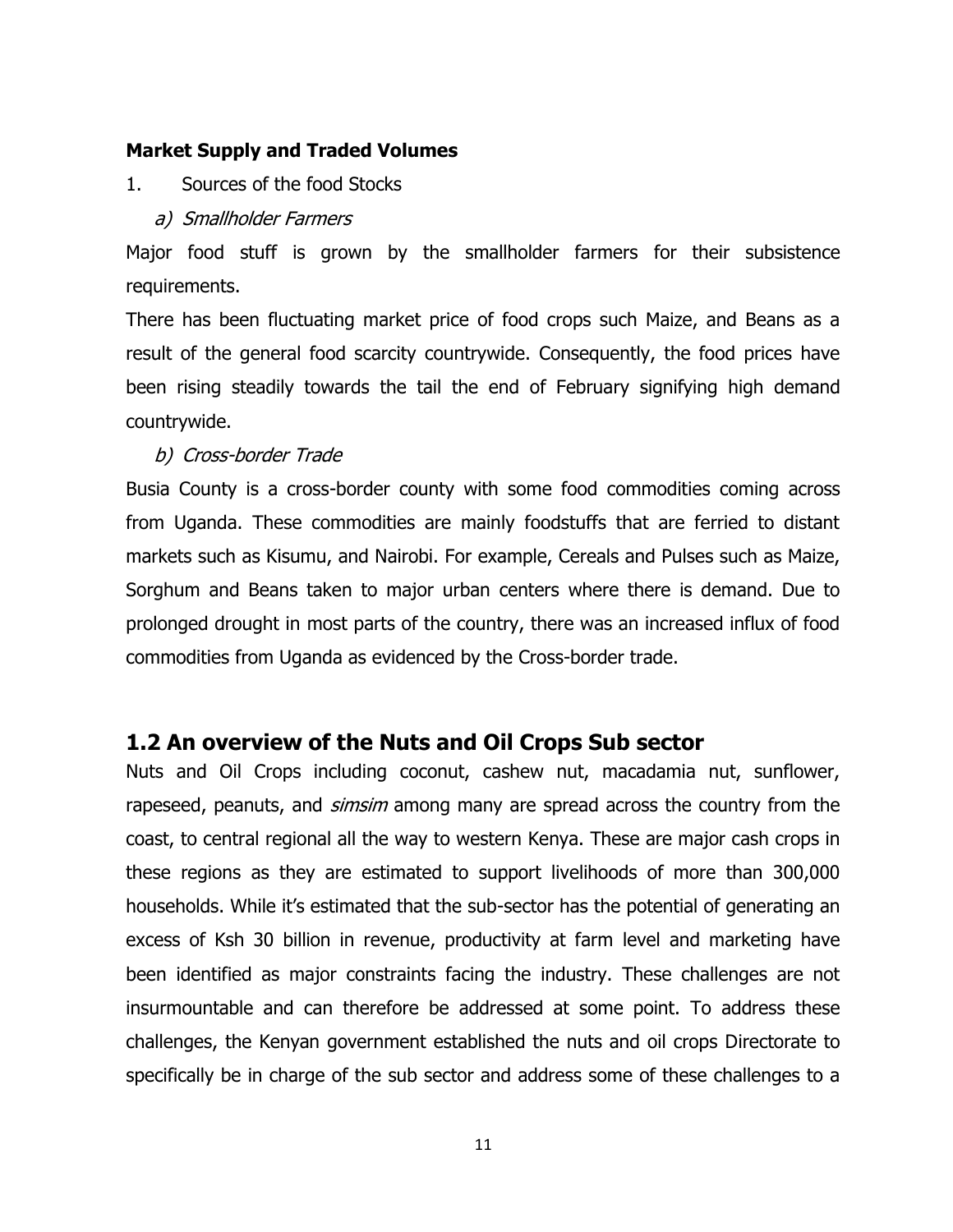greater extent. One of the approaches to bridge the existing information gap is by undertaking a market research to generate information for decision making, strategy formulation and implementation. To operationalize part of this commitment, a market research was carried out targeting the following products:

- Groundnuts
- Macadamia nuts
- Oil Palm
- Simsim
- Sunflower
- Coconut

The selection of the above named products was guided by their relative economic significance, monetary value and production quantities across the region.

#### <span id="page-11-0"></span>**1.2.1 Groundnut (Arachishypogaea)**

Peanut production in Kenya is common in Western and Nyanza provinces. It is however produced in smaller amounts in other parts of the country such as Eastern, Rift valley and pockets of Coast province. Common varieties grown include ICGV 99568, ICGV 90704, Homa bay local, Valencia Red, ICGV 12988, ICGV 12991, JL24 and CG7, the latter four being improved varieties introduced by ICRISAT (Mutegi etal.,2013;Okoko et al., 2009). According to Rachier et al. (2010),the crop is used for subsistence, cash-income and provides raw materials for agro-based industries. As food, peanut is used for human 6consumption in the form of raw, boiled or roasted nuts. It is also pounded and used as vegetable oil for cooking or made into paste and eaten with sweet potatoes, cassava and bananas. As a cashcrop, peanutis sold in the local market as boiled unshelled, raw unshelled, raw shelledand shelled roasted nuts while some is sold in the confectionery trade as peanut butter, peanut sugar,peanut candy and peanut brittles among other products (Mutegi et al., 2013)

The leading commercial producing continent is Asia while China, India, Nigeria and the United States are the largest producing countries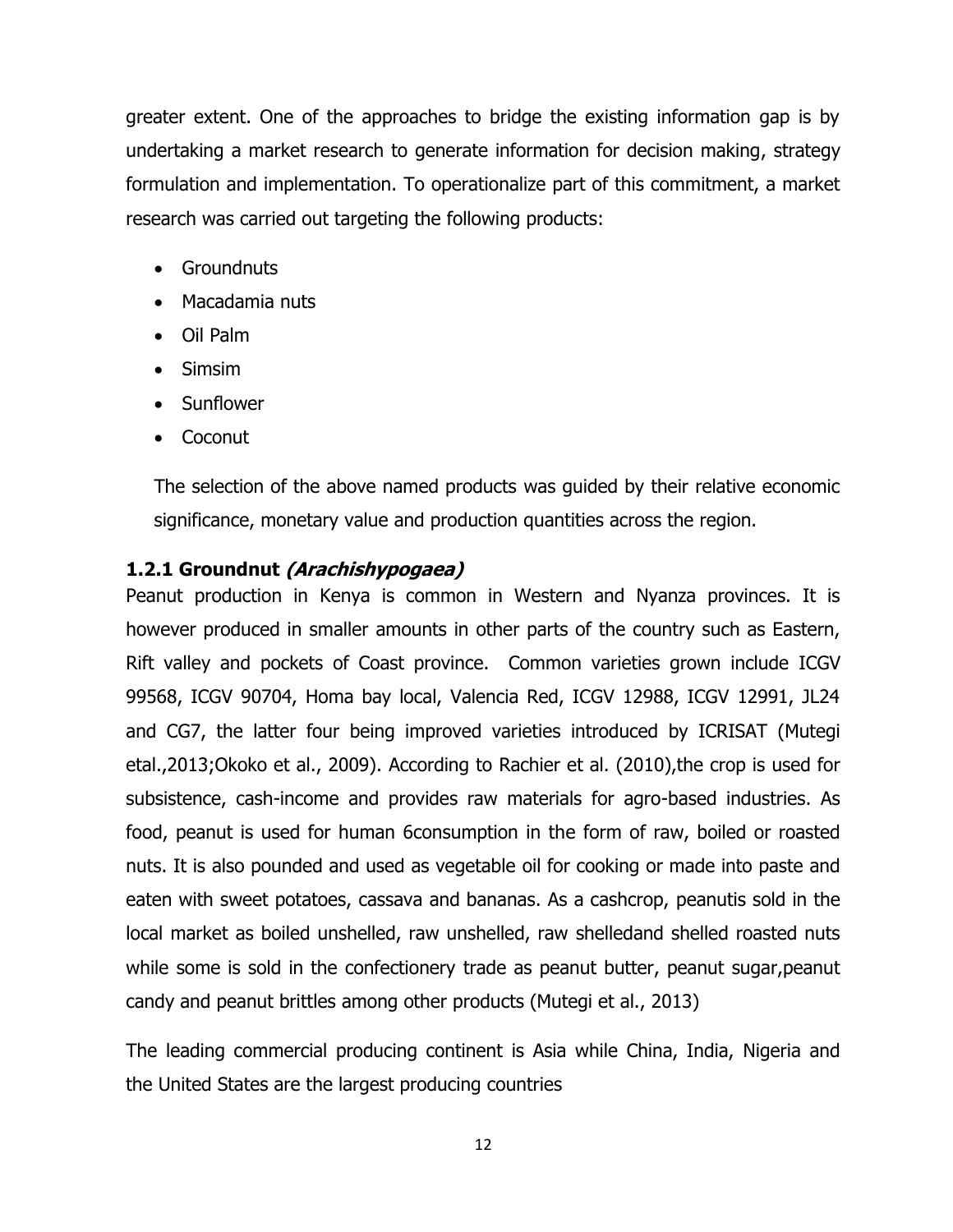Kenya has been dependent largely on imports of groundnut from countries such as Malawi and Zambia in spite of many regions of the country having the potential to produce more groundnuts.

## <span id="page-12-0"></span>**1.2.2 Oil palm(Elaeisguineensis)**

Oil palm is a typical crop of the rainy tropical lowlands. The tree requires a deep soil, a relatively stable high temperature and continuous moisture throughout the year. Soil fertility is less important than physical soil properties. Dry periods of more than 2-3 months do not specifically damage vegetative growth, but affect seriously the production and quality of the fruit bunches. Oil palm yield is not only determined by vegetative growth and production, but also by the way and pests and diseases can be controlled or eradicated. Almost every part of the palm tree has economic value the oil can be processed into soap, animal feeds among other products, whereas the leaves of the trees could be used in making brooms, roofing material or fuel.

The fiber and husks could be used to make pillows and even mattress, besides being a raw material for the manufacture of animal feeds. Palm trees were introduced in Busia County by the Government in the year 2000.

### <span id="page-12-1"></span>**1.2.3 Simsim/Sesame (sesamumindicum)**

Sesame which is commonly known as sim sim is the oldest oil crop believed to have originated in East Africa. It is a rich source of food, nutrition, edible oil, health care and bio-medicine.

In Kenya, sesame is grown on small scale in Coastal, Western, North eastern and Eastern region. Counties that grow sesame are:-

Coastal region- Kwale, Kilifi and Lamu County Western region- Busia, Bungoma and Kakamega County Eastern region-Meru County

Ten senses Africa (TSA) Limited founded in 2010 is currently partnering with ADRA (Adventist Development and Relief Agency) through the support of Slovak Aid to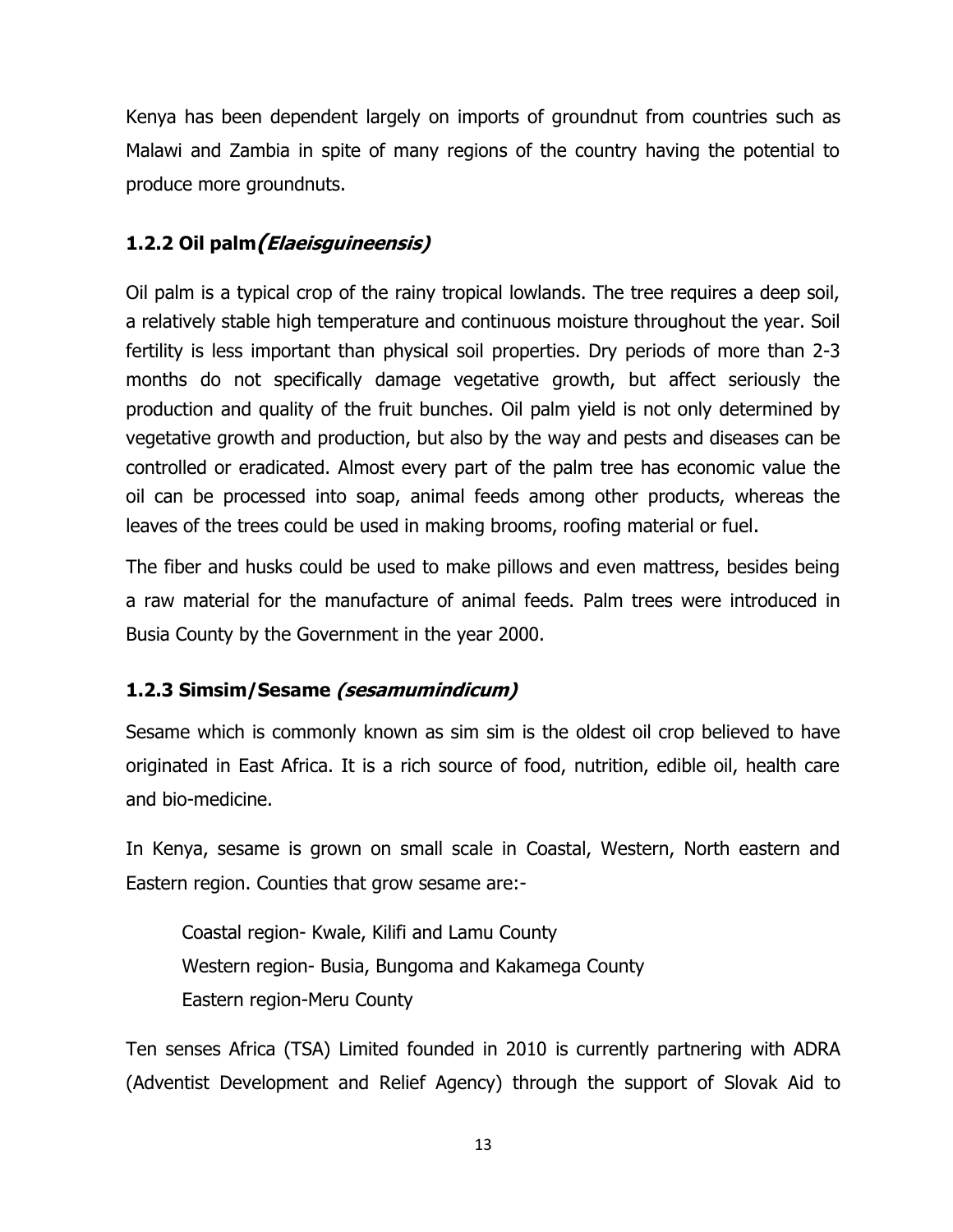economically empower smallholder farmers in Busia County. The project aimed at training 500 farmers on organic farming for sesame targeting to produce 300 tones.

#### <span id="page-13-0"></span>**1.2.4 Coconut (Cocosnucifera)**

The coconut palm has many uses both as a cash crop and a food crop. All parts of a coconut are commercially exploitable. The roots, stem, leaves, flowers and fruits have a multiplicity of applications. The roots can be used for dye stuff and medicinal purposes, the stem/trunk for timber used for fuel, construction and furniture. Coconut inflorescence is used to produce toddy which when fermented is used as an alcoholic drink. The fruit is used as food and is also processed into many products such as copra, copra oil, virgin coconut oil, desiccated coconut, coconut milk, coconut cream and many more.

The coconut husk part of the fruit produces fibre which is used for making ropes, door mats and rugs. The palm contributes tremendously to the economic through its many products which are widely commercialized.

In Kenya coconut it is almost found in the coastal areas. In Busia county coconut is mainly grown in Bunyala Sub County.

#### <span id="page-13-1"></span>**1.2.5 Bambara nuts (Vigna subterranean)**

Bambaranut is a crop originating from Africa and it is eaten in almost all parts of Malawi. It makes a complete food as it contains sufficient quantities of protein, carbohydrate and fat and its gross energy exceeds that of other common pulses such as cowpea, lentils and pigeon pea (FAO, 1982).In addition to the food it provides, bambara nut is beneficial to the farming system because of its potential to fix nitrogen in the soil. Bambara nut is reported to be tolerant to drought, poor soils and extreme heat, hence making it a suitable crop to the low-input production systems. It is also reported that under severe drought conditions where groundnuts did not have any kernels, Bambara nut produces small filled pods. Yield potential of Bambara nut rangesbetween 497kg/ha and 799 kg/ha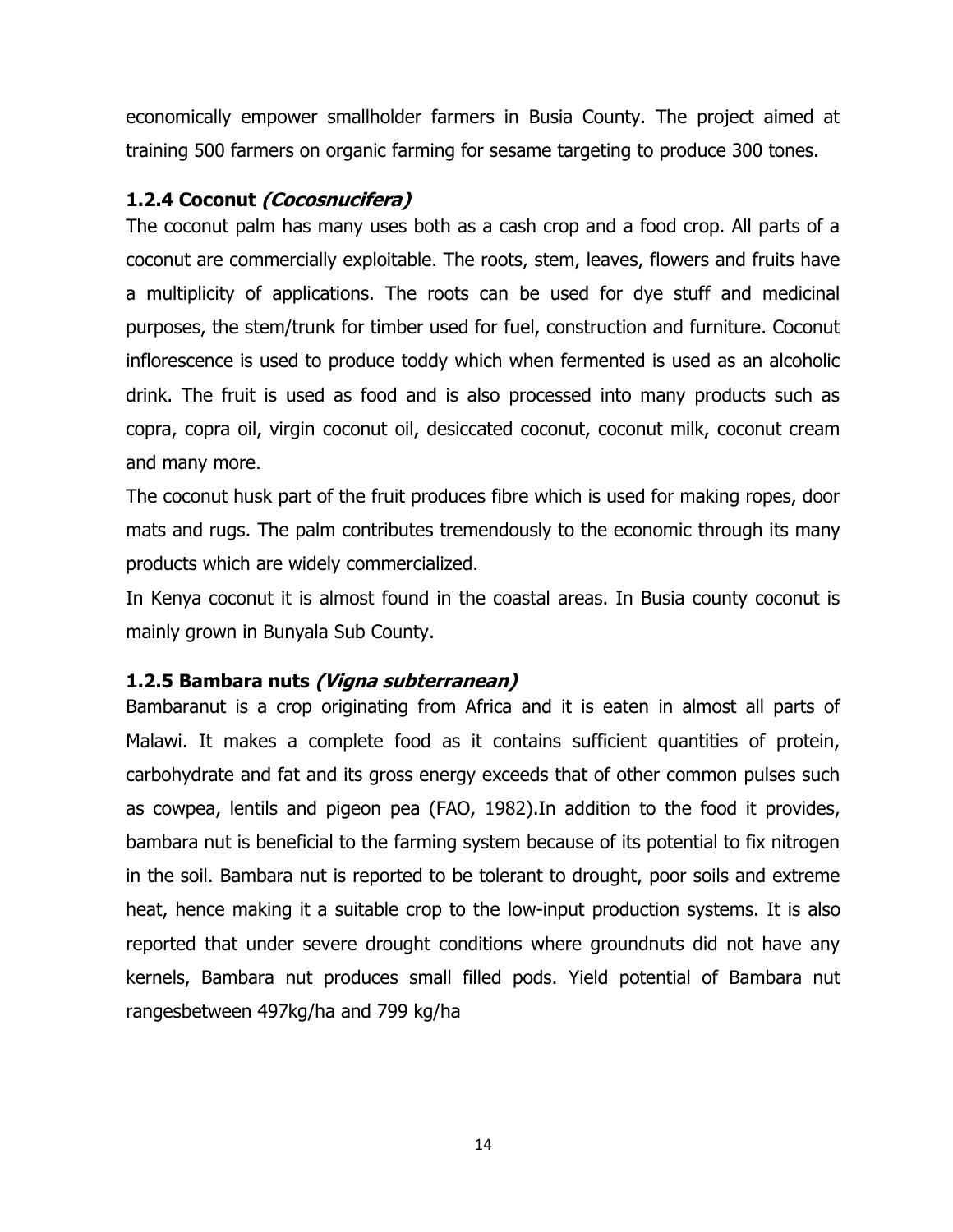#### <span id="page-14-0"></span>**1.2.6 Cashew nuts(Anacardiumoccidentale, L)**

Cashew is locally known as Mkorosho / mkanju (Swahili Cashew trees are grown along the coastal plains of Kenya and Tanzania. Cashews are evergreen trees with deep taproots. The crop originated from the northern part of South America. The countries that are leading in production of cashew nut are India, Brazil, Vietnam, Nigeria, Ivory Coast, Guinea Bissau, Tanzania, Mozambique, Kenya and Malawi.

#### <span id="page-14-1"></span>**1.2.7 Macadamia**

Common names: English (Macadamia nut, Australian nut), Swahili (Mkadamia) Species: "Smooth-shelled Macadamia" (MacadamiaintegrifoliaMaiden &Betche), "Rough-shelled Macadamia" (M. tetraphyllaL. Johnson). Hybrid forms exist between the two species. The macadamia nut tree is indigenous to Australia but introduced in Kenya in 1945 to 1948. In Kenya it grows roughly in the same climate suitable for growing coffee. The macadamia nut trees remained almost totally unknown in Kenya until after independence in 1964 when a Kenya farming family, Bob Harries and Peter Harries started multiplying the trees in a seedling nursery, planting them on their farms and selling some to other interested farmers. The leading macadamia producing counties in Kenya are Embu, Meru, Kiambu, TharakaNithi, Murang'a,Kirinyaga, Nyeri,andTaitaTaveta. Other countieswhich have a promising potential are Makueni, TransNzoia,Bungoma, Baringo and Busia County.

### <span id="page-14-2"></span>**1.3 Rationale of the Survey**

Through secondary reports and testimonies from the extension officers based on the ground, Busia County has been reported to have potential for all the scheduled nuts and oil crops. Though scattered, the crops are available across the county's different agro ecological zones in varying quantities. In addition the Busia county government has been on the fore front in promoting macadamia as the cash crop of choice for the county's farming community. For this reason the Nuts and Oil Crop Directorate embarked in a baseline survey to establish the existing crops' current status, its potential and the various challenges being experienced. The survey was designed and implemented to meet the following objectives.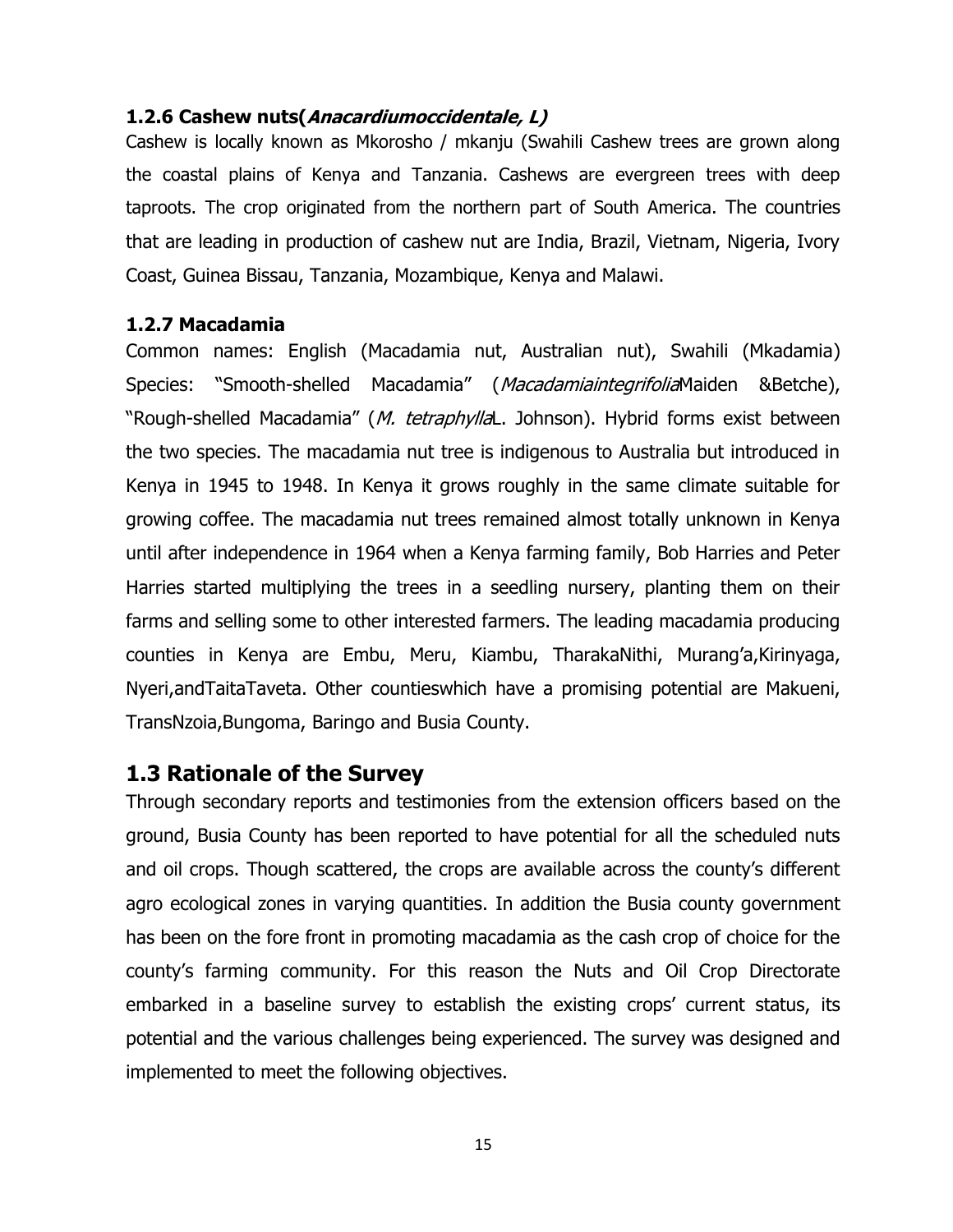# <span id="page-15-0"></span>**1.4 Objectives of the Market Survey**

The specific objectives of the survey were:

- i. To establish the existing potential of nuts and oil crops under study in Busia County;
- ii. To document the prevailing nuts and oil crops farm gate prices and their determinants;
- iii. To identify the challenges faced in production and marketing of nuts and crops within Busia County;
- iv. To identify the policy interventions required to increase the quantities produced and boost prices;
- v. To identify possible partners and referral organizations for both direct and indirect intervention.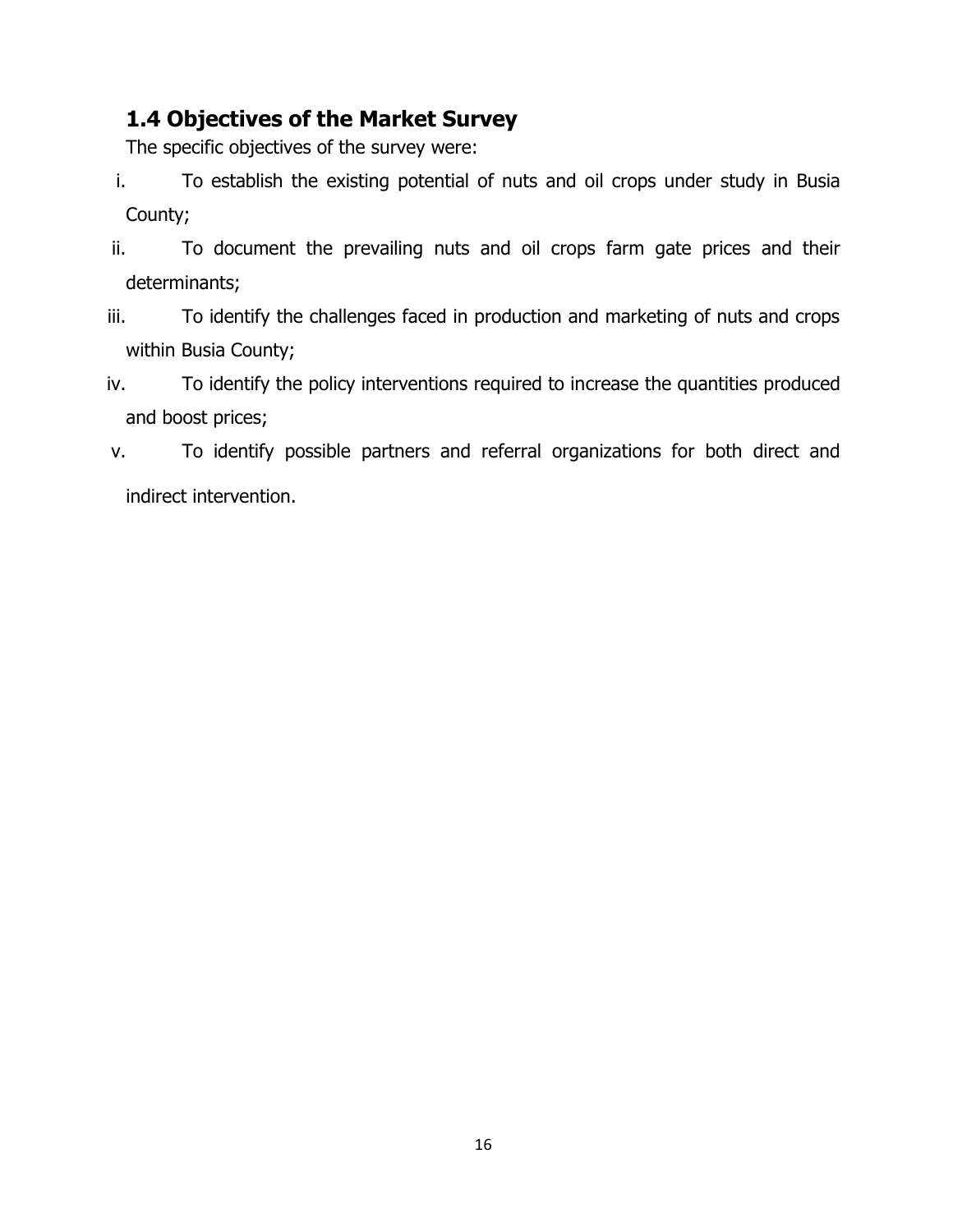# <span id="page-16-0"></span>**CHAPTER TWO: RESEARCH METHODOLOGY**

## <span id="page-16-1"></span>**2.1Targeted population**

This survey targeted was the farmers, traders, value chain enablers and development partners in Busia County. The respondents were individual farmers and selected officials from ministry of Agriculture and Programmes in support of the nuts and oil crops in the region namely: PALWECO (Programme for Agriculture & Livelihoods in Western Communities), ADRA (Adventist Development and Relief Agency) the International Crops Research Institute for the Semi-Arid Tropics(ICRISAT) and KALRO Alupe

# <span id="page-16-2"></span>**2.2 Data collection**

The study employed both secondary and primary data collection methods. The former entailed extensive literature review on the subject matter especially focusing on relevant documents to help in highlighting policy/regulatory issues that exist in support of the Agricultural sector in Busia County

Primary data collection entailed mainly in-depth interviews with key informants as well as focused group discussions with selected County Government staff, NGOs and CBO staff. Field visits were made to all the Sub-counties within Busia County in addition to selected wards, during the visits, questionnaires were administered to key stakeholders in the County.

## <span id="page-16-3"></span>**2.3 Data analysis**

Data were examined to detect errors and unreliable information was omitted before editing to ensure that the data were accurate. Field data editing was done daily by passing through every questionnaire to ensure better and legible responses. Coding was done, after data editing where numerals were assigned to items of questionnaire and responses were entered into the computer system. Data were consistently being entered in the computer program known as Statistical Package for Social Scientists (SPSS) version 21 and were well arranged to facilitate the analysis. After data coding, editing and entry, the analysis was undertaken. Descriptive statistics such as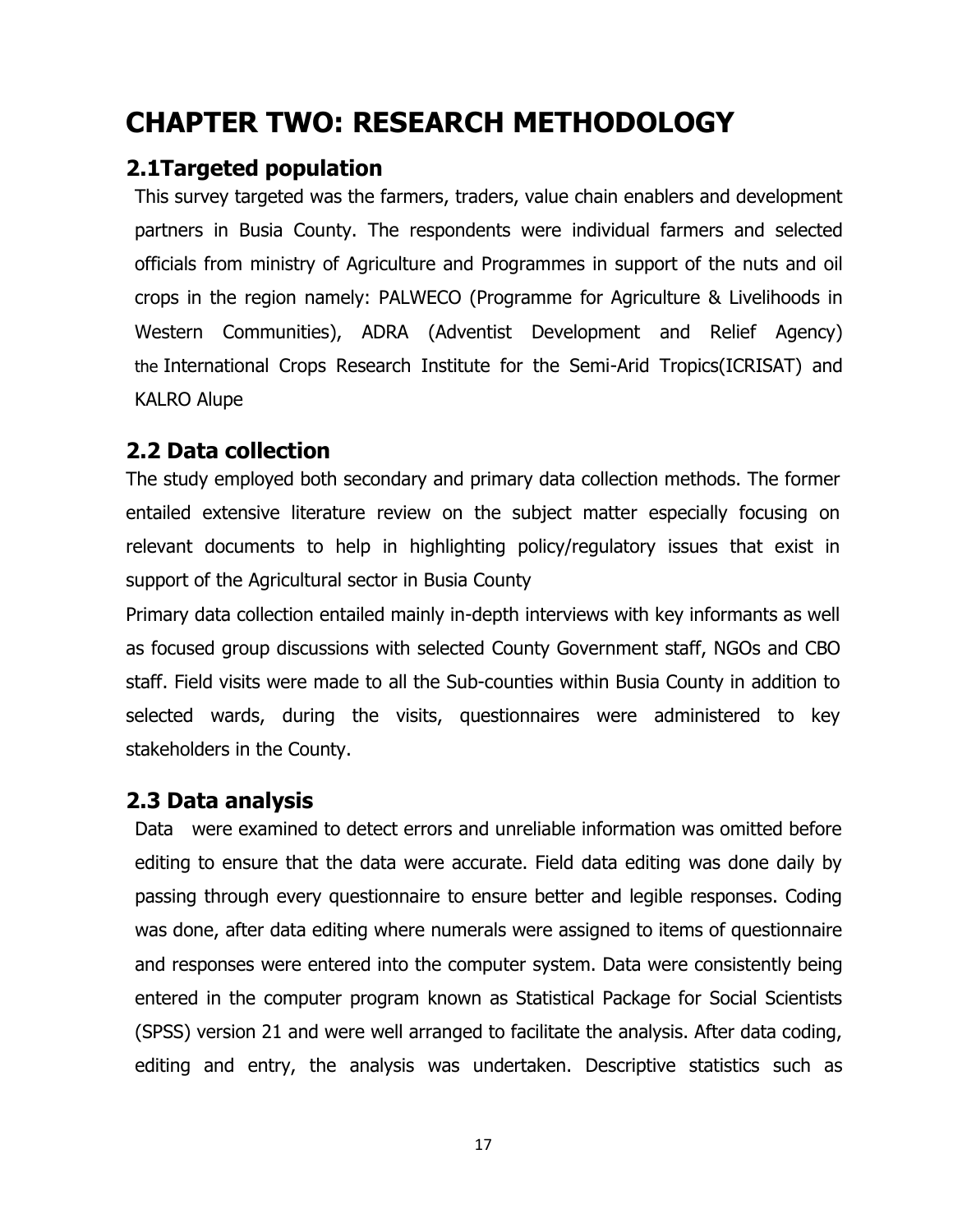frequencies, and percentages for studied variables were computed to understand how various factors interact to influence production and marketing in the County.

# <span id="page-17-0"></span>**2.4 Sample size**

A total of 816 nuts and oil crops farmers sampled from the seven sub counties of Busia County namely: Butula, Nambale, Samia, Teso South, Teso North, Bunyala and Matayos were interviewed. Purposive sampling was used to identify specific farmers who produce and trade in nuts and oil crops.

The distribution of the farmers interviewed in the seven sub counties is as shown in the table below. Farmers interviewed from each county were picked from administrative locations, which were also the sampling unit used for the statistical data section of this report. The interview was carried out through a questionnaire. However, additional information was obtained from the extension officers at both ward and sub-county level.

| <b>SUB COUNTY</b> | <b>Number of respondents</b> |
|-------------------|------------------------------|
| Nambale           | 96                           |
| Bunyala           | 96                           |
| Samia             | 96                           |
| Teso North        | 144                          |
| <b>Teso South</b> | 144                          |
| Matayos           | 120                          |
| <b>Butula</b>     | 144                          |
| <b>Total</b>      | 816                          |

#### <span id="page-17-1"></span>**Table 2: Sample size distribution**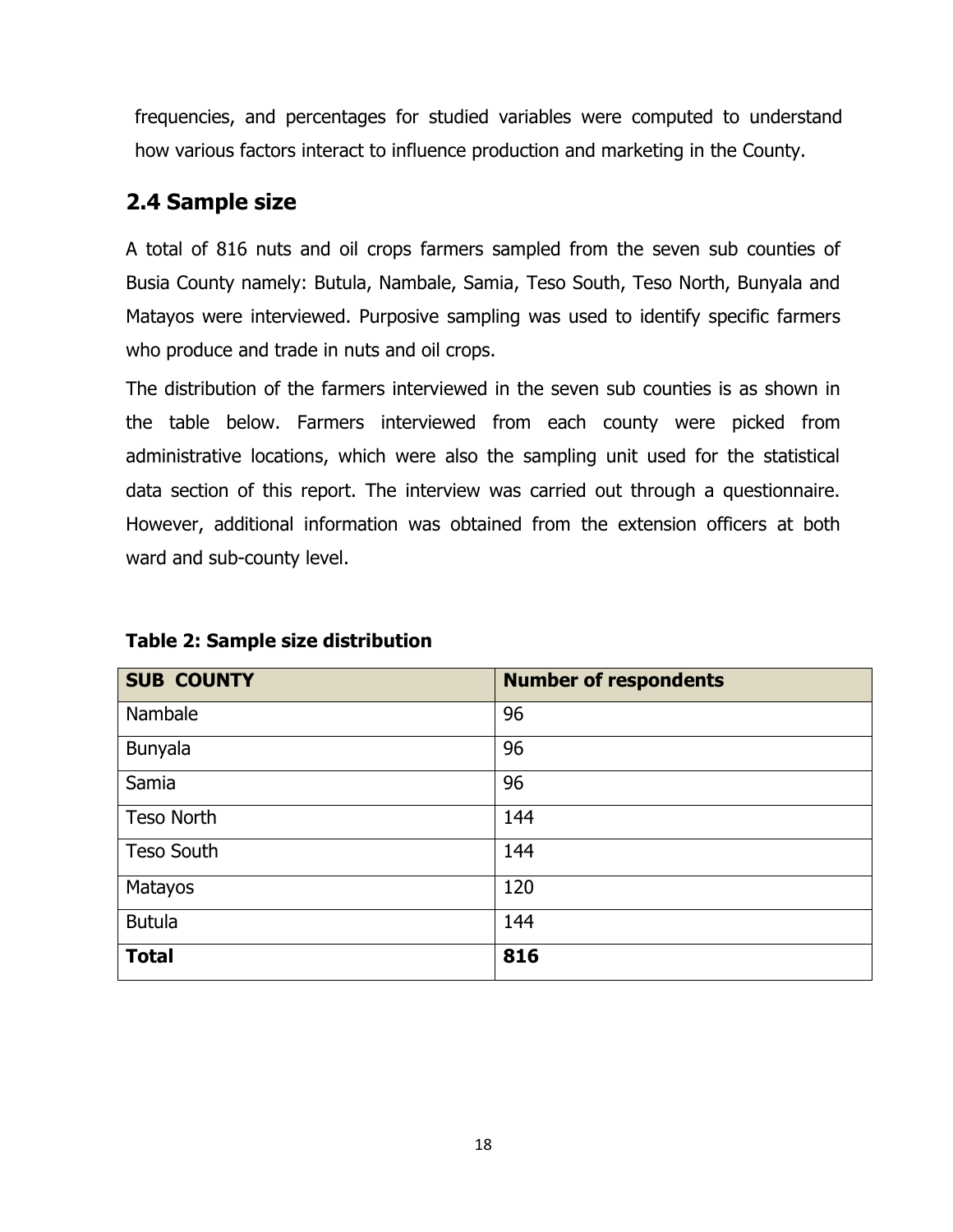# <span id="page-18-0"></span>**CHAPTER THREE: STUDY RESULTS**

# <span id="page-18-1"></span>**3.1 Demographic information.**

Busia is to a large extent a farming community although there is significant trading activity as a source of livelihood for the local community. As per the County ministry of Agriculture reports, the table below shows the county population distribution and the proportion engaged in agriculture as source of livelihood

| <b>Sub-County</b> | <b>Total</b><br>population | farm<br><b>No</b><br><b>of</b><br>households | Farmer as % of the<br>population |
|-------------------|----------------------------|----------------------------------------------|----------------------------------|
| <b>Teso North</b> | 135,669                    | 23,323                                       | 20                               |
| <b>Teso South</b> | 137,934                    | 96,554                                       | 70                               |
| <b>Matayos</b>    | 75,682                     | 52,977                                       | 70                               |
| Nambale           | 94,637                     | 31,537                                       | 30                               |
| Samia             | 93,500                     | 10,086                                       | 10                               |
| <b>Butula</b>     | 141,830                    | 64,287                                       | 50                               |
| Bunyala           | 66,723                     | 8,668                                        | 10                               |
| <b>Total</b>      | 745,975                    | 287,346                                      |                                  |

### <span id="page-18-2"></span>**Table 3: Busia County Population Distribution Summary**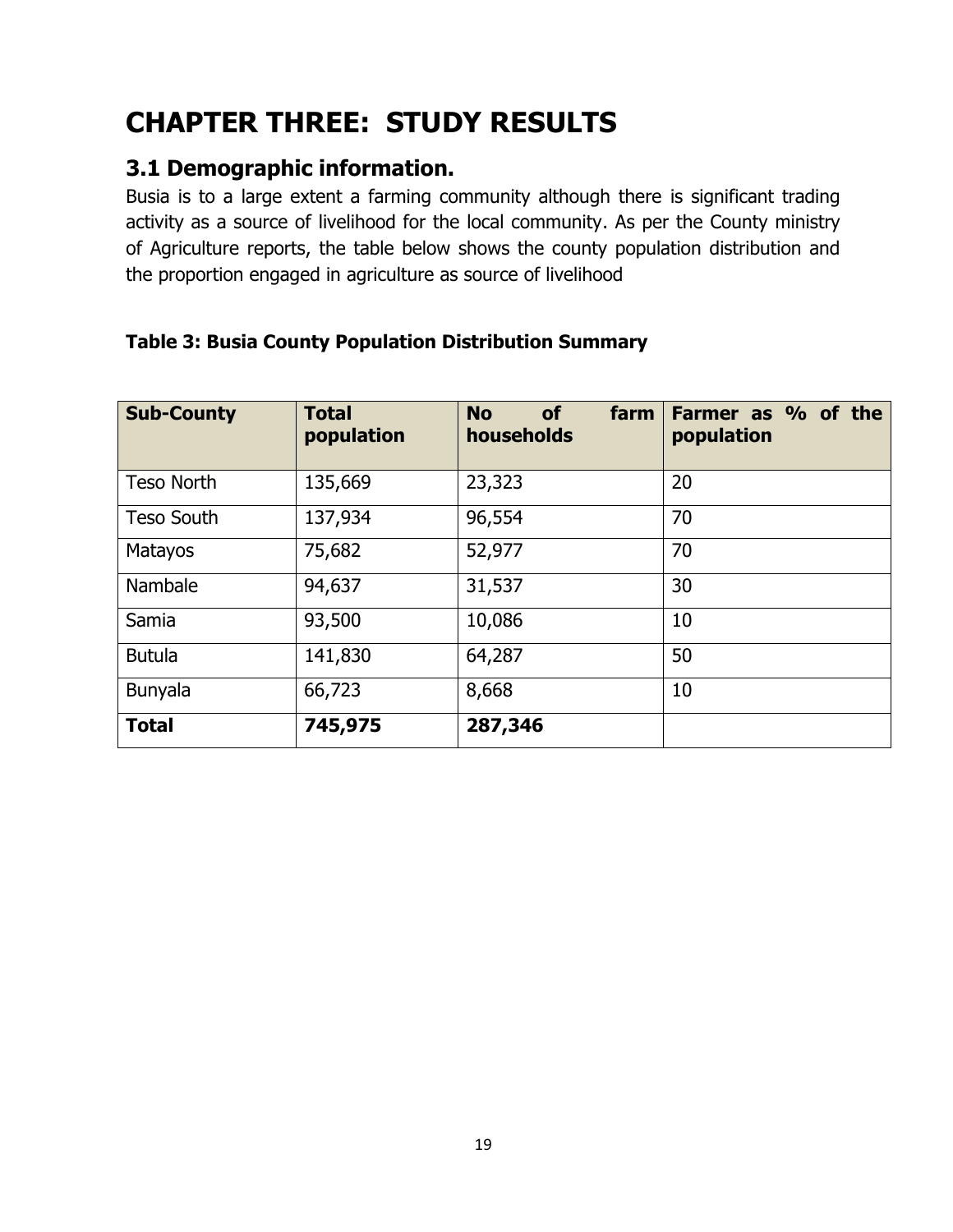



#### <span id="page-19-1"></span>**Figure 1: Population Distribution**

#### <span id="page-19-0"></span>**3.1.1Gender of the respondents**

A gender-sensitive approach to livelihoods in Promoting nuts and oil crops should involve understanding the different roles, and aspirations of women and men. During the survey, gender disaggregation of households was therefore incorporated to better understand the different priorities, livelihood constraints and opportunities of women and men. This disaggregation was also important in understanding the division of labor in productive and reproductive work within the household, the community and wider society; access and control over resources and services ; involvement in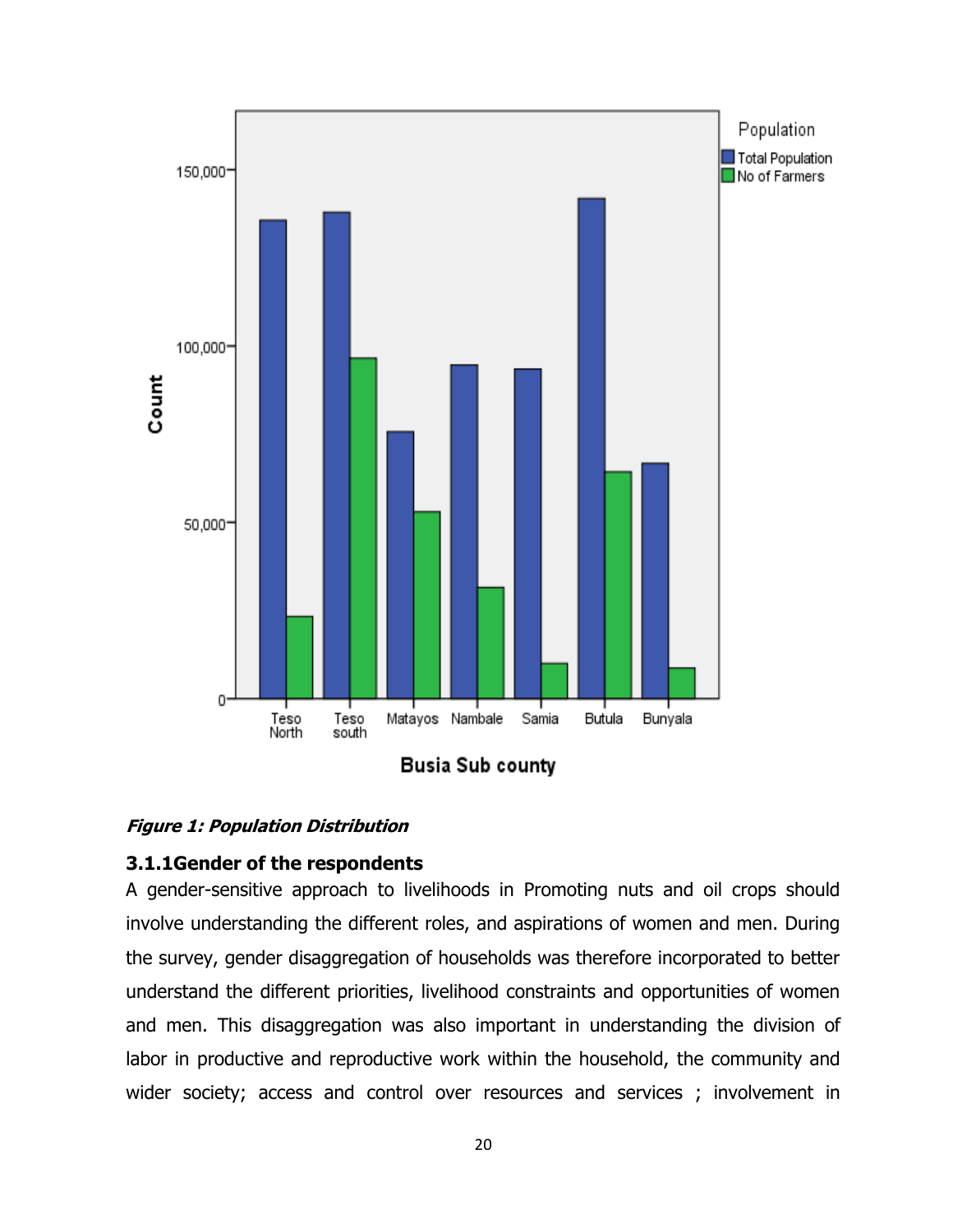decision-making structures and processes. The table below shows the gender distribution of the respondents across the sub counties in Busia.

|        |               | <b>Teso</b><br><b>North</b> | <b>Teso</b><br><b>South</b> | <b>Matayos</b> | <b>Nambale</b> | <b>Samia</b> | <b>Butula</b> | <b>Bunyala</b> | <b>Total</b> |
|--------|---------------|-----------------------------|-----------------------------|----------------|----------------|--------------|---------------|----------------|--------------|
| Male   | <b>No</b>     | 70                          | 78                          | 41             | 57             | 54           | 79            | 53             | 432          |
|        | $\frac{0}{0}$ | 58.3                        | 54.2                        | 34.2           | 59.4           | 56.3         | 54.9          | 55.2           | 53           |
| Female | <b>No</b>     | 50                          | 66                          | 79             | 39             | 42           | 65            | 43             | 382          |
|        | $\frac{0}{0}$ | 41.7                        | 45.8                        | 65.8           | 40.6           | 43.8         | 45.1          | 44.8           | 47           |

<span id="page-20-0"></span>**Table 4: Gender distribution of the farmers across the county**



<span id="page-20-1"></span>**Figure 2: Gender distribution**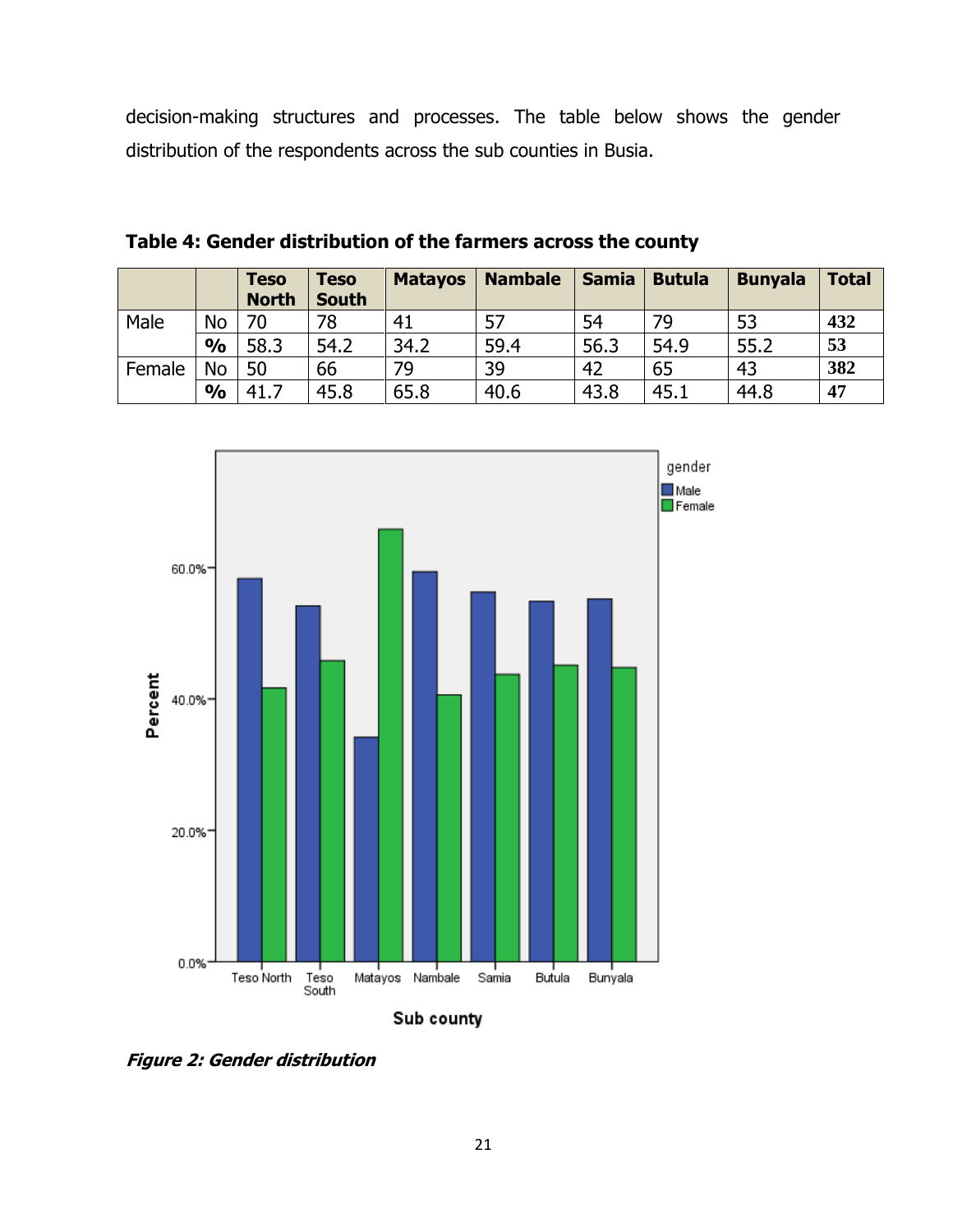The findings indicate that the cultivation of nuts and oil crops is dominated by men across the sub counties with exception of Matayos sub-county where 65.8% of the sampled respondents are female against 34.2% who are women. On average men account for 535

% of the farming community in Busia county with the rest (47%) being women. The findings reinforce widely held convictions on gender inequality in many African societies; that women and men often do not have equal access to the assets they need to pursue or sustain their livelihoods and those of their families. Policies, institutions and processes, both formal and informal, reinforce these gender inequalities. Land, for example, is frequently owned by men who determine women's access to it, and limited access to land means little collateral for obtaining credit.

#### <span id="page-21-0"></span>**3.1.2. Age of the respondents**

Generational renewal in agriculture is a precondition for maintaining viable food production and improving the competitiveness of the sector. New entrants are needed to take over from retiring farmers, to invest and to modernize their agricultural holdings. However, in a situation where good agricultural land is scarce, they depend on the transfer of land from already existing farms. If their farms are to become more modern and competitive, they also need support for initial investments, access to loans, business advice and training. It is for the above reasons that the survey sought to establish the age of the farmers involved in the nuts and oil crops sub sector. The findings are as shown in the table below.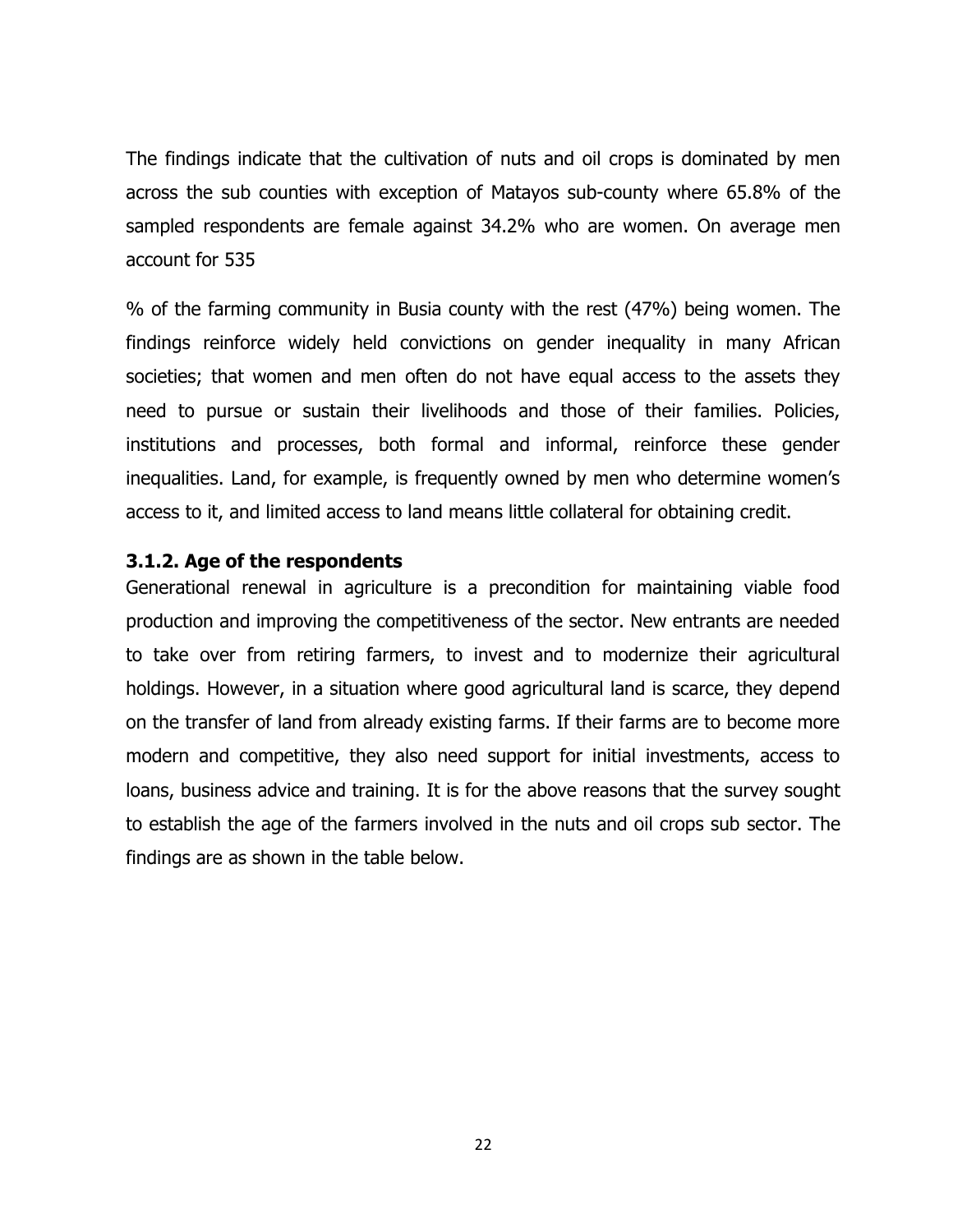|                            |               |                             | <b>Sub county Name</b>      |                          |                          |                          |                |                |                       |
|----------------------------|---------------|-----------------------------|-----------------------------|--------------------------|--------------------------|--------------------------|----------------|----------------|-----------------------|
| <b>Age</b><br><b>Group</b> | <b>Freq</b>   | <b>Teso</b><br><b>North</b> | <b>Teso</b><br><b>South</b> | <b>Matayos</b>           | <b>Nambale</b>           | <b>Samia</b>             | <b>Butula</b>  | <b>Bunyala</b> | <b>Total</b>          |
| $\leq$ 20                  | No            |                             |                             | $\blacksquare$           | $\overline{\phantom{0}}$ | $\overline{\phantom{a}}$ | $\overline{a}$ | $\mathbf{1}$   | $\overline{2}$        |
|                            | $\frac{0}{0}$ | $\blacksquare$              | $\overline{\phantom{a}}$    | $\overline{\phantom{0}}$ | $\overline{\phantom{a}}$ | $\overline{\phantom{a}}$ | $\overline{a}$ | $1\%$          | 0.2%                  |
| $21 - 29$                  | <b>No</b>     | 5                           | $\overline{4}$              | 10                       | 3                        | $\mathbf{1}$             | $\overline{7}$ | $\overline{7}$ | 37                    |
|                            | $\frac{0}{0}$ | 4.2%                        | 2.8%                        | 8.3%                     | 2.5%                     | 0.8%                     | 4.9%           | 7.3%           | 4.5%                  |
| 30-39                      | <b>No</b>     | 18                          | 32                          | 22                       | 17                       | 16                       | 33             | 8              | 146                   |
|                            | $\frac{0}{0}$ | 15%                         | 22.2%                       | 18.3%                    | 14.2%                    | 13.3%                    | 22.9%          | 8.3%           | 17.9%                 |
| 40-49                      | <b>No</b>     | 31                          | 44                          | 39                       | 31                       | 32                       | 39             | 33             | 249                   |
|                            | $\frac{0}{0}$ | 25.8%                       | 30.6%                       | 32.5%                    | 25.8%                    | 26.7%                    | 27.1%          | 34.4%          | 30.5<br>$\frac{0}{0}$ |
| $\geq 50$                  | <b>No</b>     | 65                          | 64                          | 49                       | 45                       | 47                       | 65             | 47             | 382                   |
|                            | $\frac{0}{0}$ | 54.2%                       | 44.4%                       | 40.8%                    | 37.5%                    | 39.2%                    | 45.1%          | 49%            | 46.8<br>$\frac{0}{0}$ |

# <span id="page-22-0"></span>**Table 5: Share of farm holders by age group**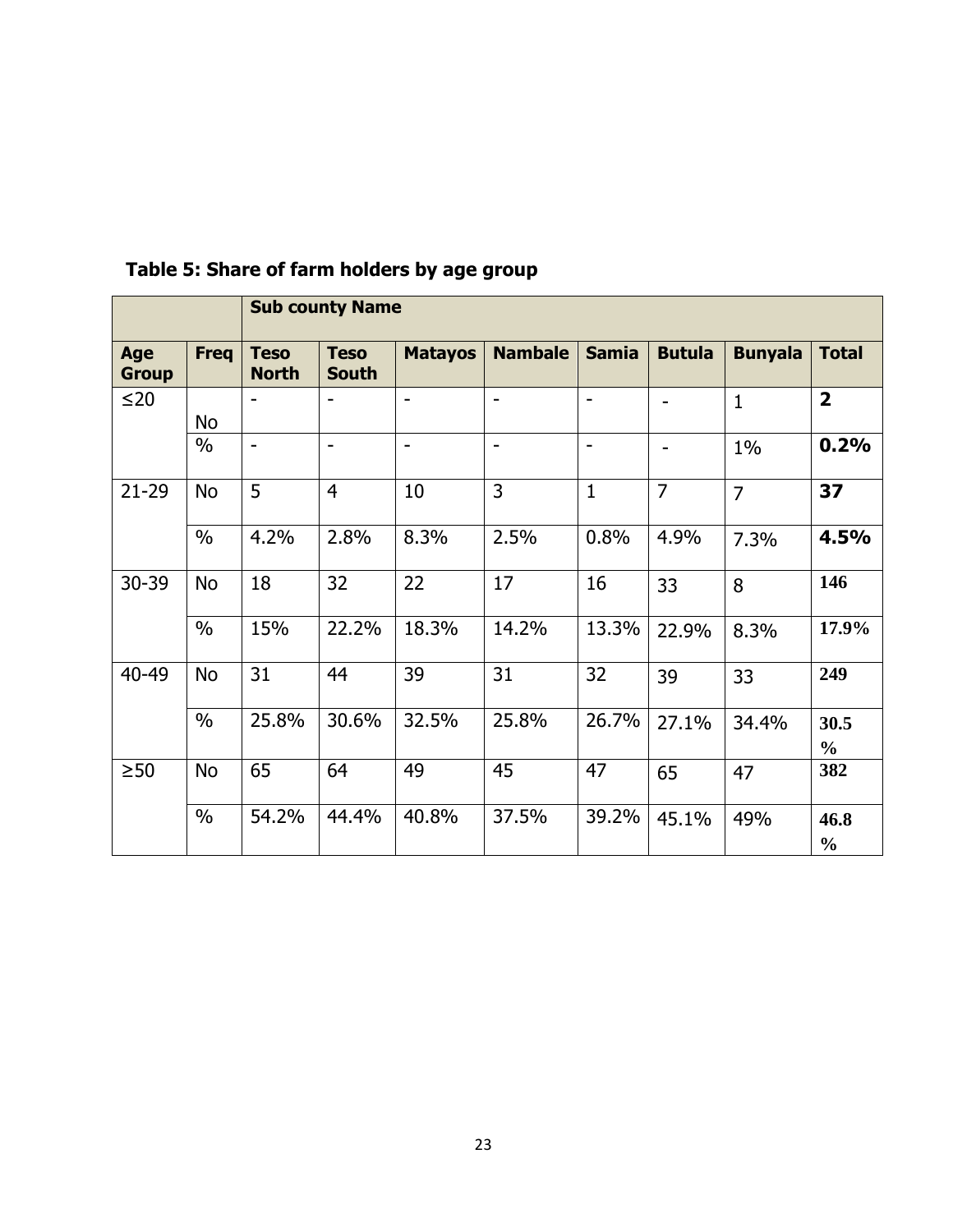

<span id="page-23-0"></span>

A larger proportion of the nuts and oil crops farmers are above 50 years represented by 47% of the total sampled population, farmers aged between 40-49account for31%, 17% between 30-39 and 5% of the farmers aged are between21-29. The farmers aged below 20 accounts for only 0.2% of the sampled population. Generally the farming population in the county is rapidly getting older. For each farm holder younger than 30 years ("young farmers"), there were 9 farmers older than 50years ("elderly farmers") this situation is slightly more pronounced in Teso North where farmers aged above 50 accounts for over 54% of the nuts and oil crops farming community On average, young farmers(≤30) make up 5% of all farm holders in Busia **County**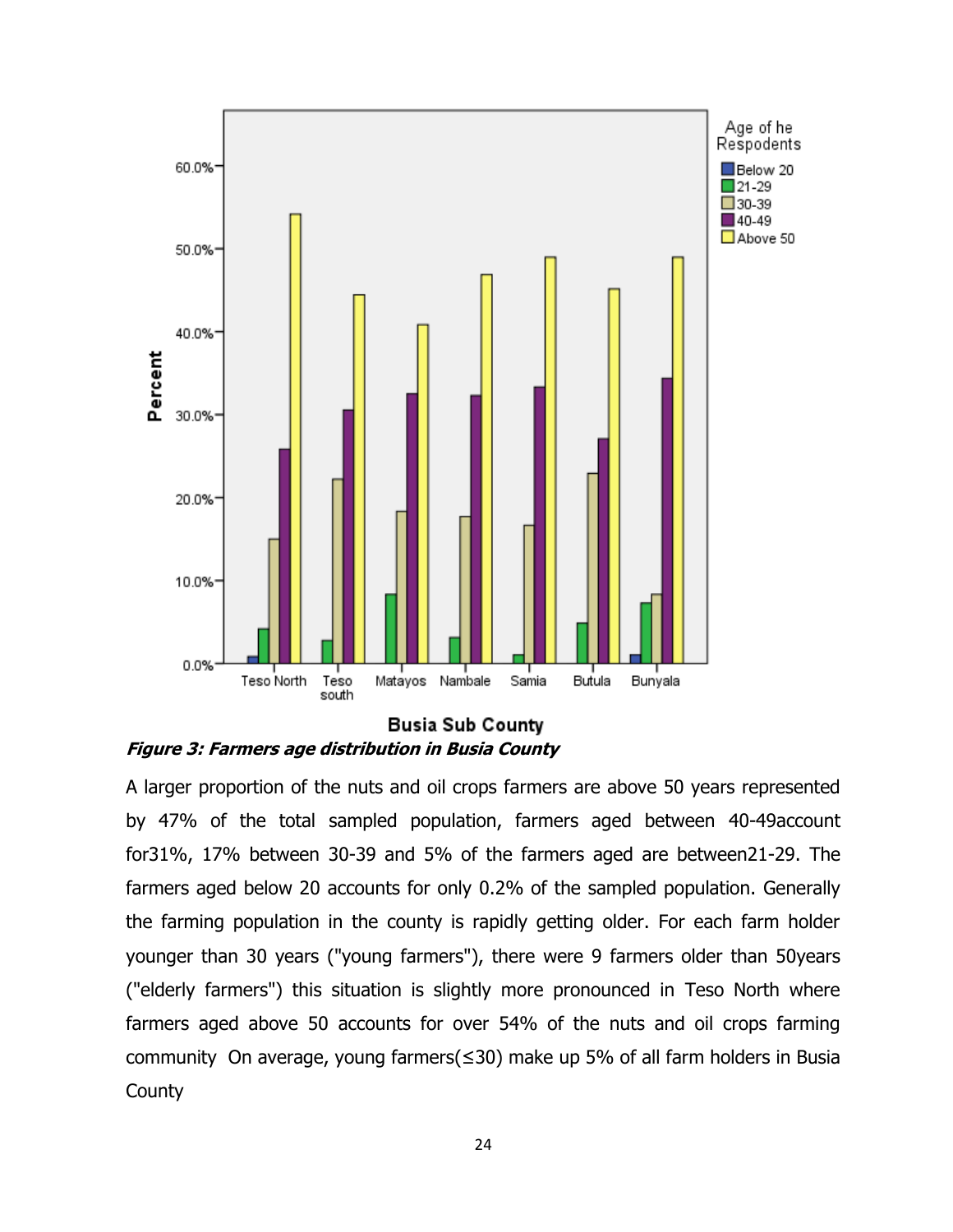#### <span id="page-24-0"></span>**3.1.3 Level of education**

Extension delivery studies have over time shown that the relationship between level of farmers' education and level of productivity is positive, continuous and significant. A similar relationship also exists between level of education and other agricultural inputs. The implication therefore is that education is an important factor in understanding farm dynamics as it affects the level of participation, communication and implementation of technologies delivered through extension or self learnt. The survey results in relation to extension are as shown below:

| <b>Education</b><br><b>levels</b> | <b>Sub county</b><br><b>Freq</b> |                             |                             |                |                |                |                |                |              |
|-----------------------------------|----------------------------------|-----------------------------|-----------------------------|----------------|----------------|----------------|----------------|----------------|--------------|
|                                   |                                  | <b>Teso</b><br><b>North</b> | <b>Teso</b><br><b>South</b> | <b>Matayos</b> | <b>Nambale</b> | <b>Samia</b>   | <b>Butula</b>  | <b>Bunyala</b> | <b>Total</b> |
| None                              | <b>No</b>                        | 5                           | $\overline{2}$              | 10             | 3              | $\overline{2}$ | $\overline{4}$ | 8              | 34           |
|                                   | $\frac{0}{0}$                    | 4.2                         | 1.4                         | 8.3            | 3.1            | 2.1            | 2.8            | 8.3            | 4.2          |
| Primary                           | No                               | 45                          | 57                          | 54             | 40             | 48             | 73             | 36             | 353          |
|                                   | $\frac{0}{0}$                    | 37.5                        | 39.6                        | 45.0           | 41.7           | 50             | 50.7           | 37.5           | 43.3         |
| Secondary                         | <b>No</b>                        | 46                          | 59                          | 34             | 40             | 40             | 51             | 37             | 307          |
|                                   | $\frac{0}{0}$                    | 38.3                        | 41.0                        | 28.3           | 41.7           | 41.2           | 35.4           | 38.5           | 37.6         |
| College                           | <b>No</b>                        | 24                          | 26                          | 22             | 13             | 6              | 16             | 15             | 122          |
|                                   | $\frac{0}{0}$                    | 20.0                        | 18.1                        | 18.3           | 13.5           | 6.2            | 11.1           | 15.6           | 14.9         |

#### <span id="page-24-1"></span>**Table 6: Farmer Education levels**

Most of the sampled farmers have only the basic level (primary) education (43%). Those with formal education account for 15% while those with at least secondary education account for 38% across the county. Matayos and Bunyala have the highest proportion of farmers without any form of education whileTeso North has the highest proportion of farmers with college level education at 20%.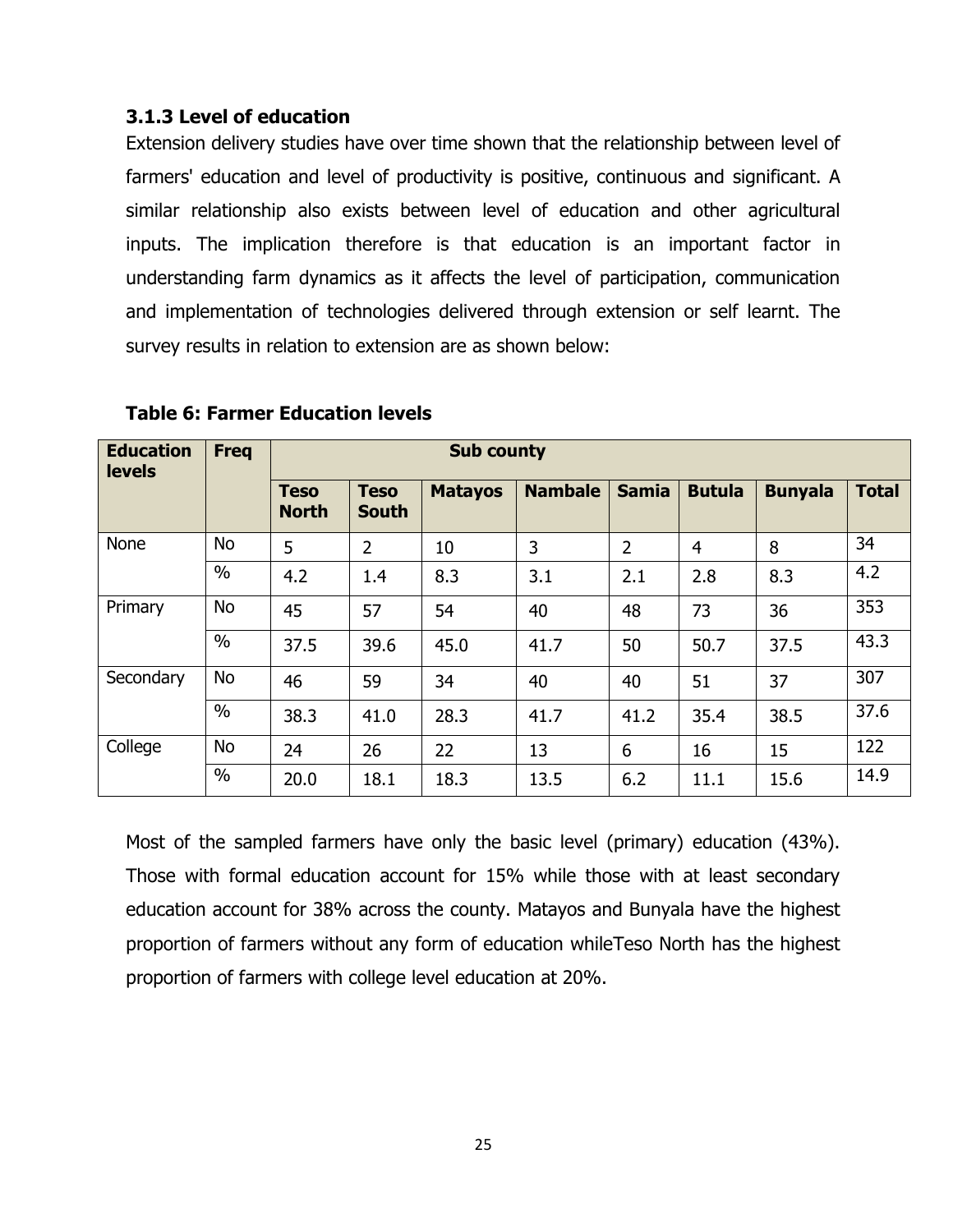

<span id="page-25-1"></span>**Figure 4: Level of education**

## <span id="page-25-0"></span>**3.2 Land sizes**

The sizes of land owned by farmers in Busia County differ with the locality. Of interest in this survey was the proportion of land dedicated to nuts and oil crops as a percentage of to their total amount of land. There difficulties in distinguishing land sizes dedicated to the cultivation of tree crops such as cashew, coconut and oil palm. This is due to the fact that these crops are not grown in a pure stand. To address challenge the survey sought to document the number of trees owned by each farm household. The table below shows in summary the land amount of land dedicated to nuts and oil crops across sub-counties and the nuts and oil crops tree distribution.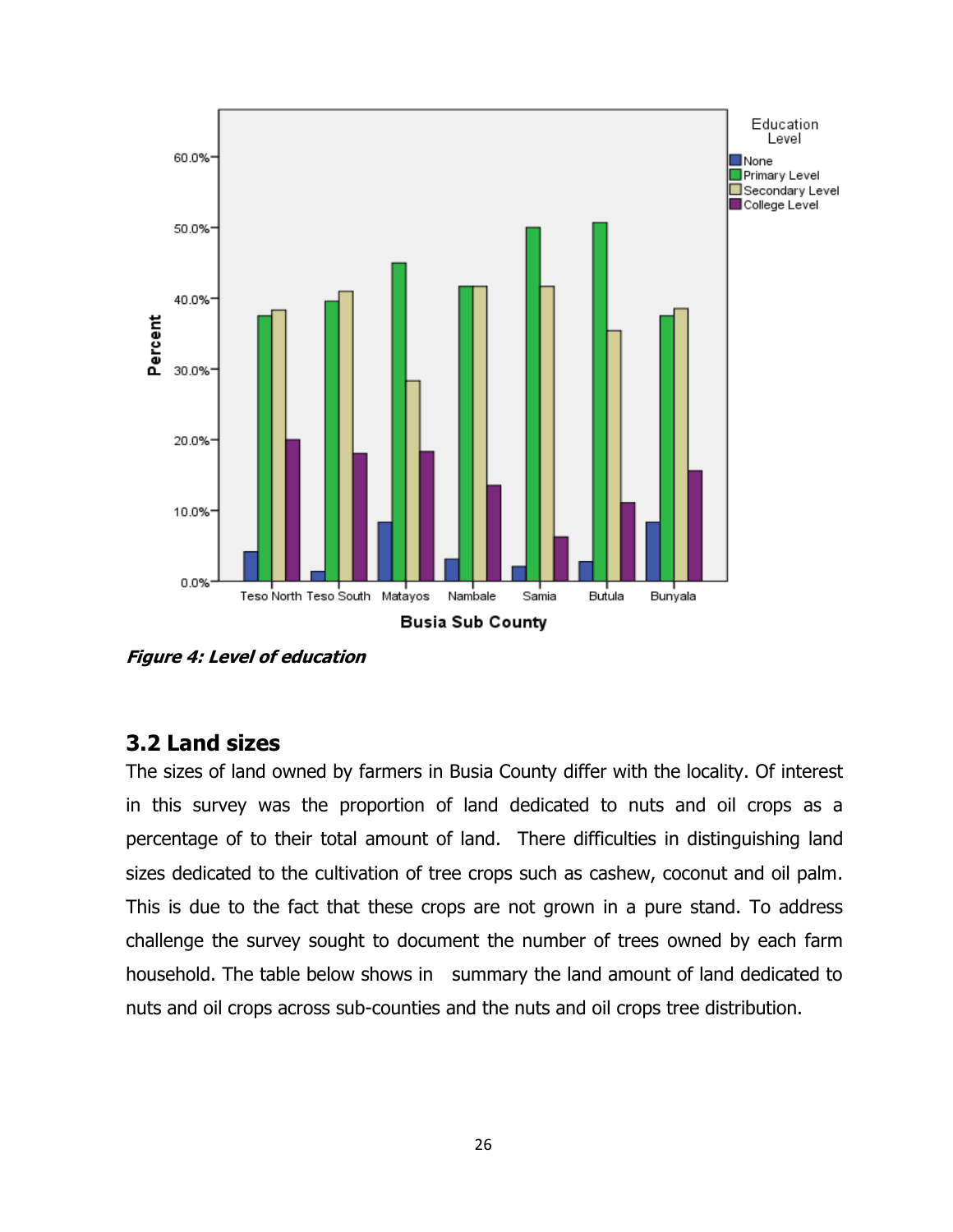|                   |                           | Area under nuts and oil crops |                       | <b>Total No of trees</b> |                          |                       |
|-------------------|---------------------------|-------------------------------|-----------------------|--------------------------|--------------------------|-----------------------|
| <b>Sub county</b> | <b>Ground</b><br>nuts(Ha) | <b>Bambara</b><br>nuts(Ha)    | <b>Sesame</b><br>(Ha) | Oil<br>palm              | <b>Coconut</b>           | <b>Cashew</b><br>nuts |
| <b>Teso North</b> | 150                       | 5                             | 40                    | 581                      | 16                       | 14                    |
| <b>Teso South</b> | 950                       | 50                            | 600                   | 4505                     | 32                       | 5                     |
| <b>Matayos</b>    | 516                       | 12                            | 5                     | 922                      | 12                       | $\overline{2}$        |
| Nambale           | 250                       | 50                            | $\overline{2}$        | 1200                     | $\overline{\phantom{0}}$ | -                     |
| Samia             | 200                       |                               |                       | 50                       | 1                        |                       |
| <b>Butula</b>     | 250                       | 150                           | 100                   | 10                       | 1                        | 3                     |
| <b>Bunyala</b>    | 350                       | 0                             | 0                     | 300                      | 1300                     |                       |
| <b>Total</b>      | 2666                      | 268                           | 748                   | 7568                     | 1302                     | 12552                 |

#### <span id="page-26-1"></span>**Table 7: Land utilization for nuts and oil crops**

## <span id="page-26-0"></span>**3.3 Ongoing interventions**

There are different players who are involved in different interventions along the Nuts and oil crops value chain within Busia County. Some of these interventions include:

### **a) Ground nuts(peanut) Community seed multiplication Project**

This is a four year project which began being implemented in the year 2015 short rains season. The implementing agent is the International Crops Research Institute for the Semi-Arid Tropics (ICRISAT) working together with researchers from Egerton University, KALRO and Ministry of Agriculture staff Busia County. The Project is aimed at making available quality seeds to farmers while at the same time promoting improved varieties that meet end user demand. In addition the project works to provide linkages between the farmers and the market. A number of varieties that were developed by the ICRISAT breeding program in Malawi were sent to Kenya for evaluation. These were evaluated by Egerton University through a collaborative research process and about five varieties were selected and evaluated on farmers' fields. Three varieties were further selected by farmers and officially released, as they met the farmer requirements.The two major varieties being distributed to farmers in BusiaCounty include:ICGV83708 and ICGV92704 while variety ICGV12991 is being promoted in Makueni County.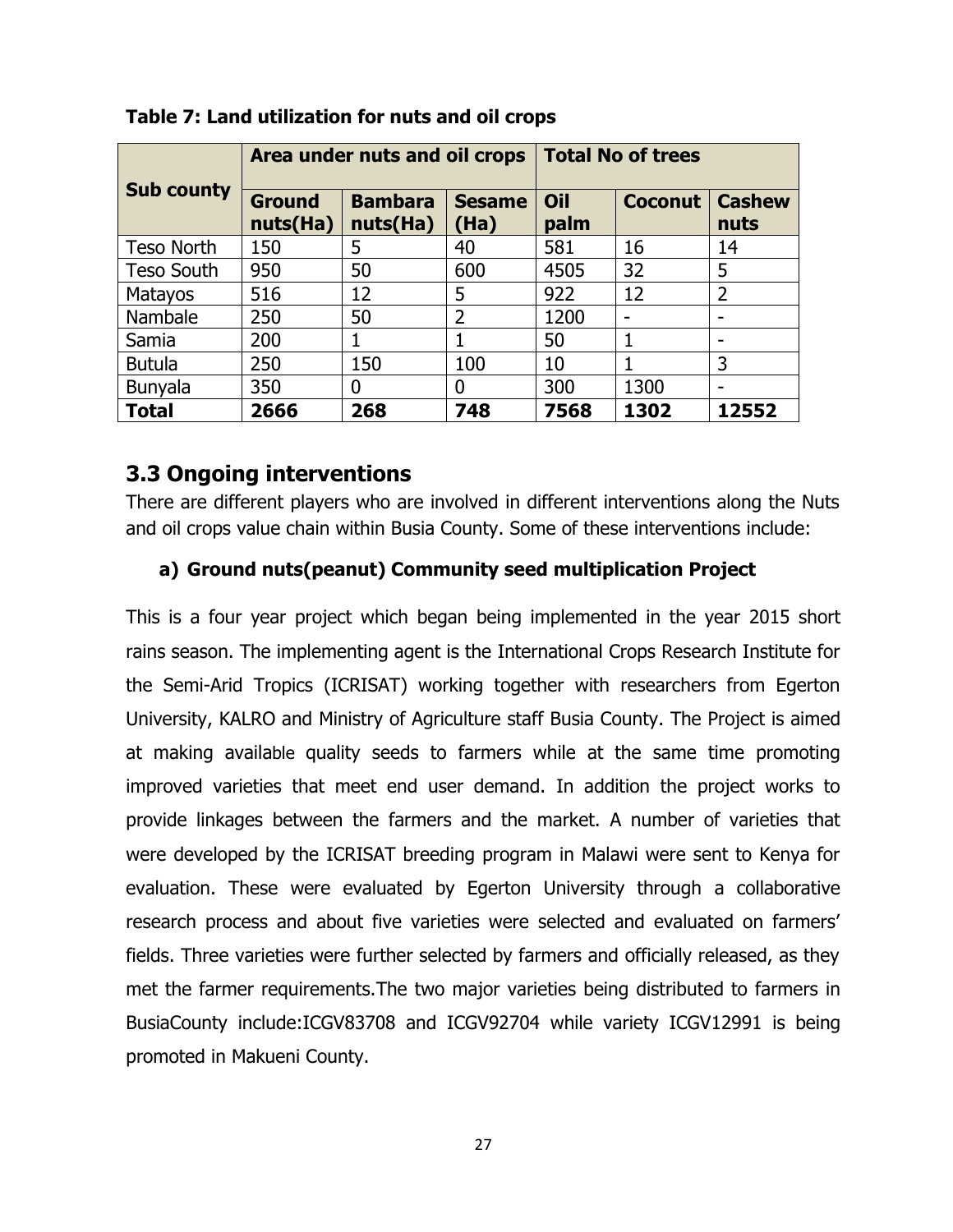The project works by providing free seed to identified reliable farmers at the beginning of the season together with extension support services to enable the farmer realize optimal yields. Upon harvest the farmer is compelled to give back to ICRISAT a similar quantity of seed given at the beginning of the season and also sell to them the surplus. Other notable buyers include: green forest, equatorial nuts and Kenya nut. The arrangement has the following benefits to the farming community:

- Farmers contracted by ICRISAT are assured of a ready market for their produce
- The prices offered for seed are always higher than prevailing market prices. This is part of the project design and it can also be attributed to a higher demand which always outstrips supply. During the last cropping season, the project obtained approximately 5 Metric tonnes of the produce from the County against a demand of 20 metric tonnes.
- The other direct benefit being realized from the project is that farmers in the surrounding community are able to access quality planting material from the quantities bought by ICRISAT.

Some of the challenges cited by both the implementing agency and the farming community include in relation to the crop include:

- Pests and disease affecting the crop while in the field.
- High incidences of aflatoxin attack due to poor post-harvest storage conditions and failure to dry the produce to the recommended moisture content level

Overall several constraints have been identified through various studies as limitations to optimal groundnut production in Western Kenya.

Amongst them are the small farm sizes 2.5 ha per family and the very small proportions (0.01 to 0.12 ha per household) under groundnuts. Besides, farmers were also observed to grow several crops simultaneously leading to low production levels of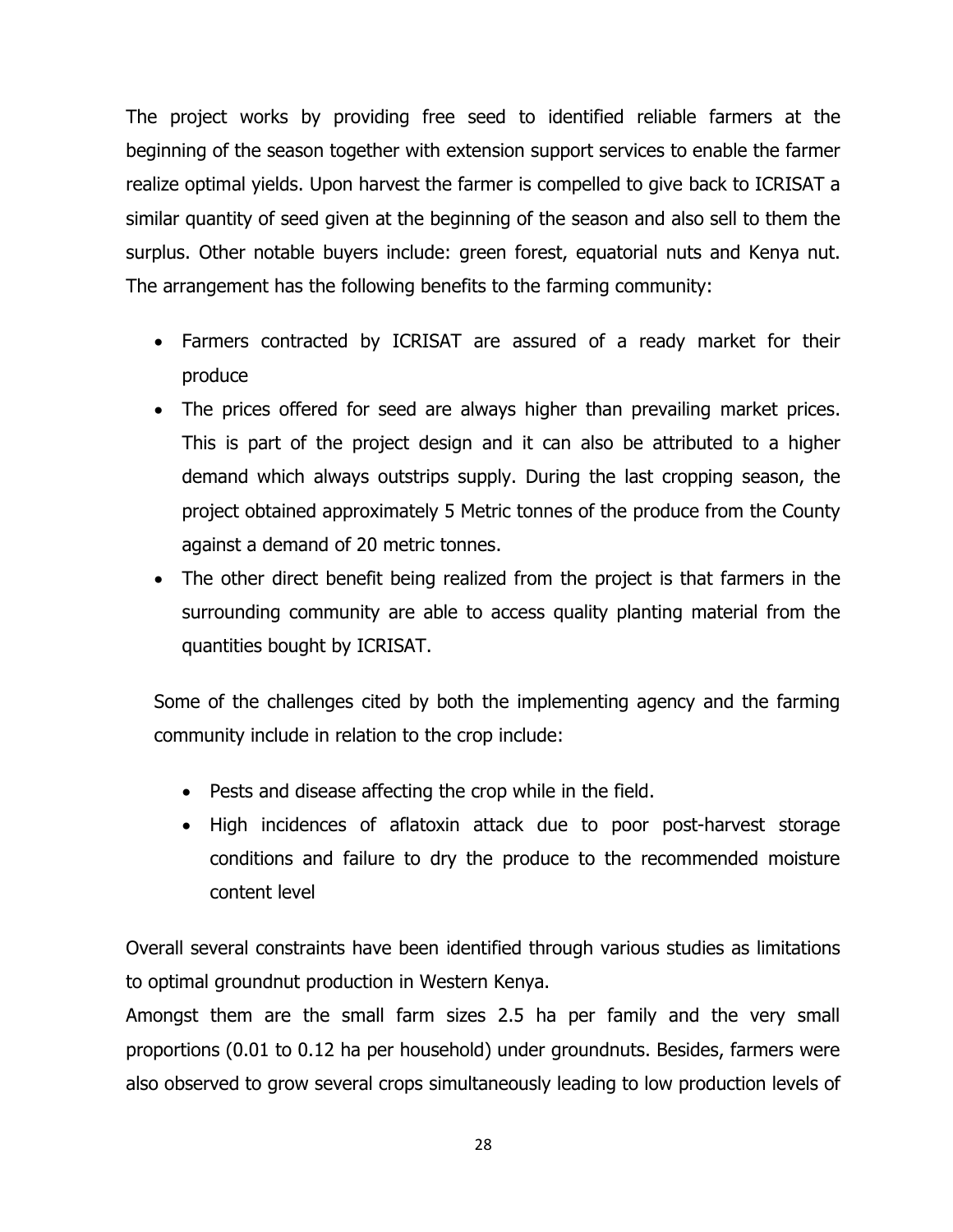690Kg/ha of groundnut yield. These factors, singly or collectively therefore affected groundnut production. While farm sizes and crop enterprises may be difficult to change, at least in the short term, adoption of intercropping groundnut with other cereals in the grass family remains a viable option.

#### **b) ADRA Kenya Sesame project**

The project seeks to contribute towards decreasing poverty and strengthening food security through the support of economic and production growth in the agriculture sector. The goal of the project is a permanent improvement of the socio-economic situation of 500 sesame-growing farmers and their households in Busia, Kenya. The uniqueness of this project lies in its potential to make connections between small holder farmers producing sesame on one side and an access to international markets on the other side. Farmers are not only to be trained or provided with some tools but they are to get a real place where to sell their products for a reasonable and fair price. The Project has so far worked with over 500 farmers and its estimated value is US \$ 282,447 and affects approximately2500 persons either directly and indirectly.

ADRA's choice of sesame over other enterprises was influenced by the following factors

- The crop is drought tolerant and can therefore be cultivated with minimal amount of rainfall
- The crop requires small parcels of land for its cultivation facing minimal competition from other enterprises.

Some of the challenges cited by both the implementing agency and the farming community include:

 Lower prices below the agreed amount; this has discouraged the farmers from venturing into the enterprise; the low price offered was attributed to international price fluctuations.

29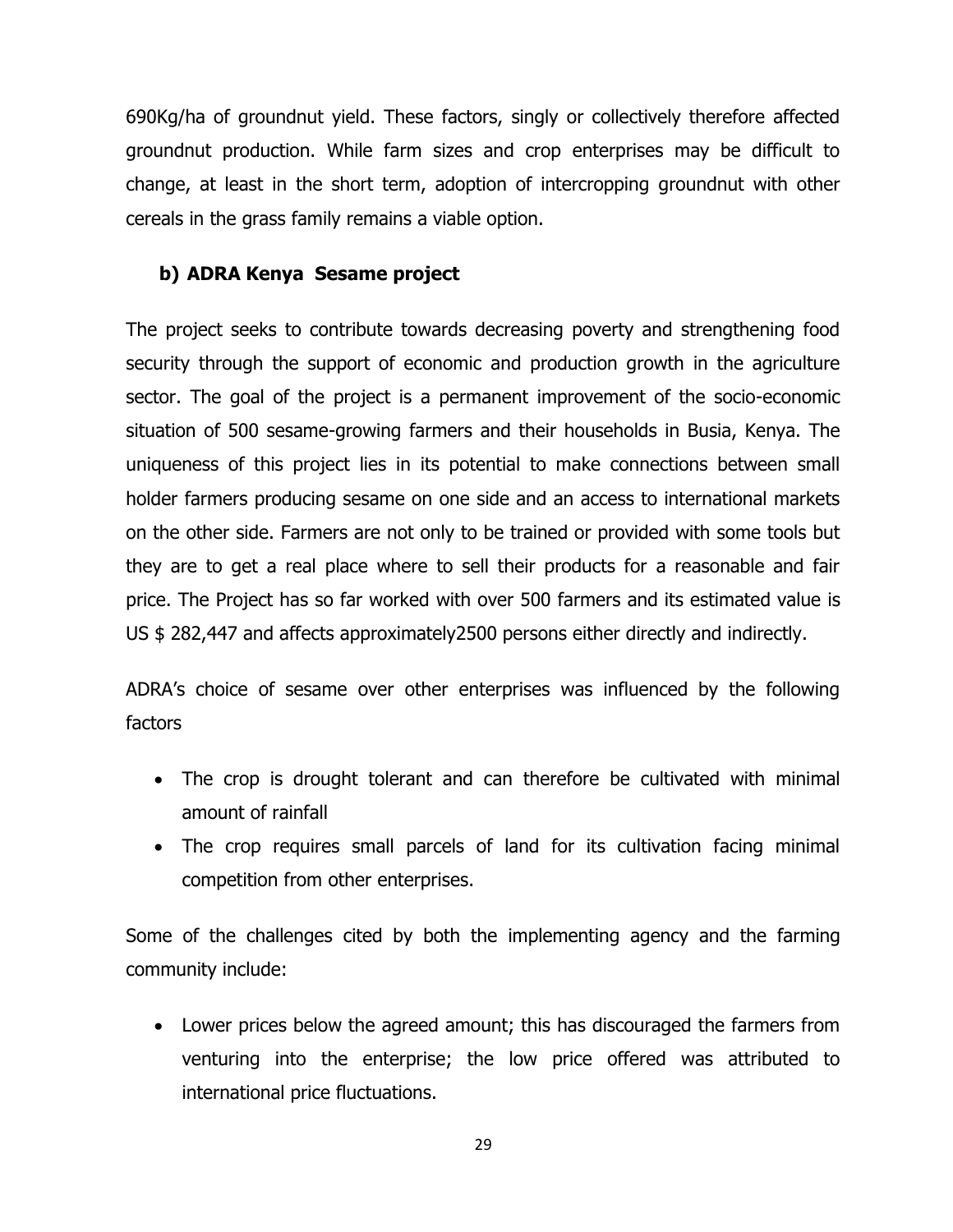Low produce quality due to poor agronomic practices and unreliable rainfall

# **c) Macadamia Seedlings distribution**

<span id="page-29-0"></span>The low returns being experienced in the sugar sector has brought about new challenges in realizing a steady and reliable source of income. These challenges pushed the Busia county government and other development partners to seek alternative cash crops which can be relied upon by the farmers as a source of livelihood. In collaboration with PALWECO (Programme for Agriculture & Livelihoods in Western Communities) macadamia was identified as the enterprise for promotion due to its rapid growth and relatively higher returns per unit area.

The partnership was such that PALWECO procures the seedlings for distribution to farmers while the county government identifies beneficiary farmers and later on providing extension support.

Below is a summary of the number of seedlings distributed to farmers. The table also provides insights on the approximate survival rate as reported by the farmers and extension service providers.

| <b>Sub county</b> | seedlings<br><b>No</b><br><b>of</b><br>distributed | <b>Survival Rate</b> | Approx.<br>No of seedlings<br><b>Established</b> |
|-------------------|----------------------------------------------------|----------------------|--------------------------------------------------|
| <b>Butula</b>     | 6,500                                              | 20%                  | 1,300                                            |
| <b>Teso North</b> | 30,000                                             | 50%                  | 15,000                                           |
| <b>Teso South</b> | 37,000                                             | 10%                  | 3,700                                            |
| <b>Bunyala</b>    | 2,500                                              | 20%                  | 500                                              |
| Samia             | 4,000                                              | 5%                   | 200                                              |
| Nambale           | 2,920                                              | 25%                  | 751                                              |
| <b>Total</b>      | 82,920                                             | 25%                  | 21,451                                           |

<span id="page-29-1"></span>

As evidenced from the above table, the survival rate is very low. This occurrence can be accredited to various factors as provided by extension staff and the farmer's interviewed. Some of the reasons cited for the low survival rate include: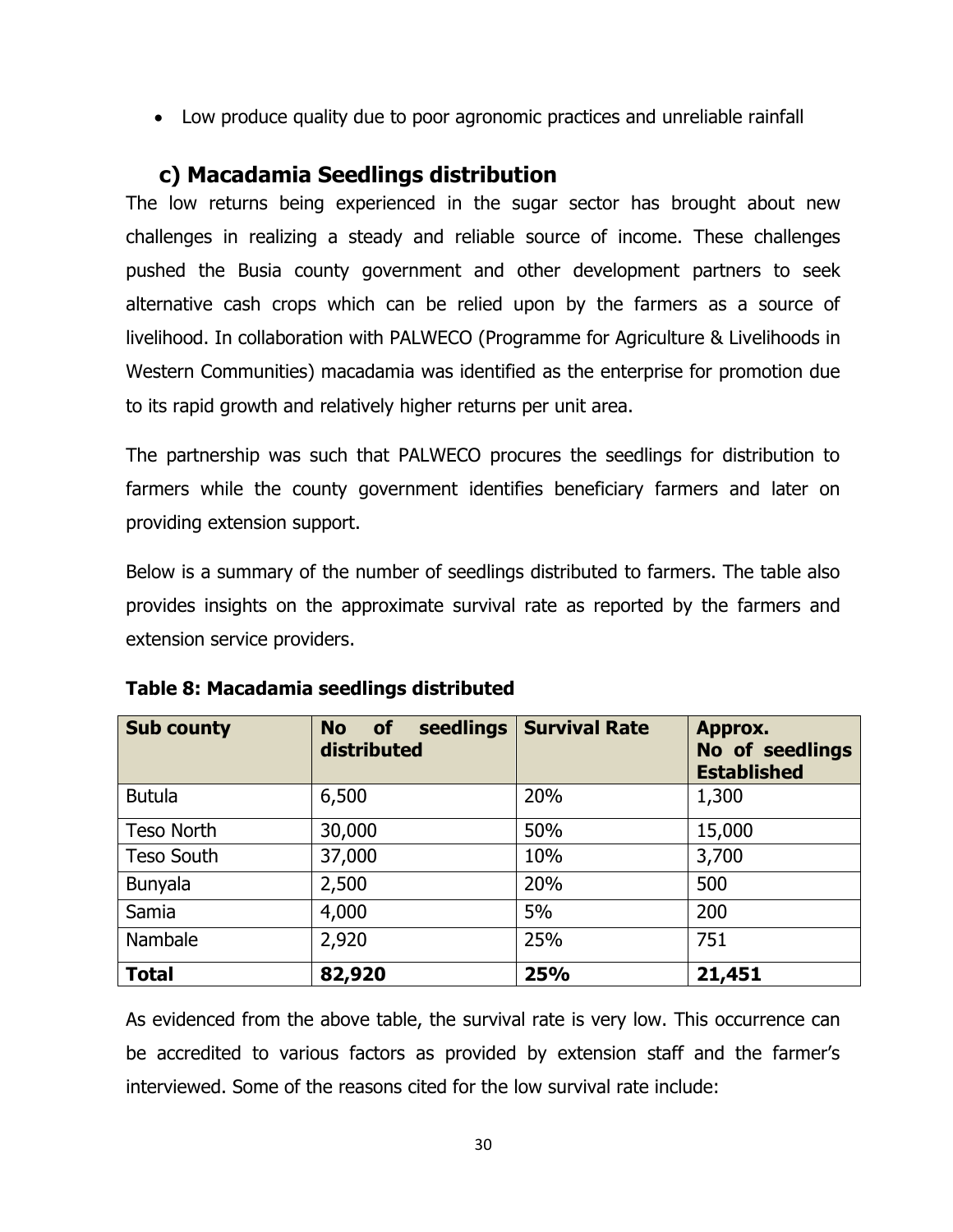- a) Unsuitable methods of beneficiary farmers' identification. In most instances this process was carried out by extension staff. The staffs were either not facilitated to undertake farmer mobilization and sensitization. In some instances the beneficiaries were identified by other administrators without technical knowhow on the crops' requirements.
- b) Lack of extension support to beneficiary farmers to help in managing the crop while in the field. This is because some extension staff had not been trained on the crop's management, lacked facilitation to reach the farmers or did not know who the beneficiaries where. As a result the crop's recommended spacing had not been followed and even the actual planting was improver in terms of hole size and manure application.
- c) The seedling distribution period coincided with a dry spell dealing a blow to the seedlings survival. The short rains expected during planting failed and were way below optimal. As a result, some farmers did not plant the seedlings provided at all. It was anticipated that farmers would artificially water the seedlings, this was however not the case as the drought was severe and farmers prioritized their domestic water needs over irrigation to bolster survival rates.

## <span id="page-30-0"></span>**3.4Farm Gate price**

Good prices can stimulate the farmer's interest in a specific enterprise and consequently act as an incentive to increased production and productivity. Similarly, low prices can reverse the trend a deal a blow to an otherwise a thriving enterprise. This survey therefore sought to document the prices prevailing for nuts and oil crops across the county. The prices obtained were as recorded below:

| <b>Nuts and oil crops</b> | <b>Farm gate price</b> | <b>Market Price</b> |  |
|---------------------------|------------------------|---------------------|--|
| Bambara nuts              | 300/Kg(in shell)       | 350/Kg(shelled)     |  |
| Sesame                    | 125/Kg                 | 130/Kg              |  |
| Oil palm                  | 200/liter              | 250/liter           |  |

#### <span id="page-30-1"></span>**Table 9: Farm Gate prices**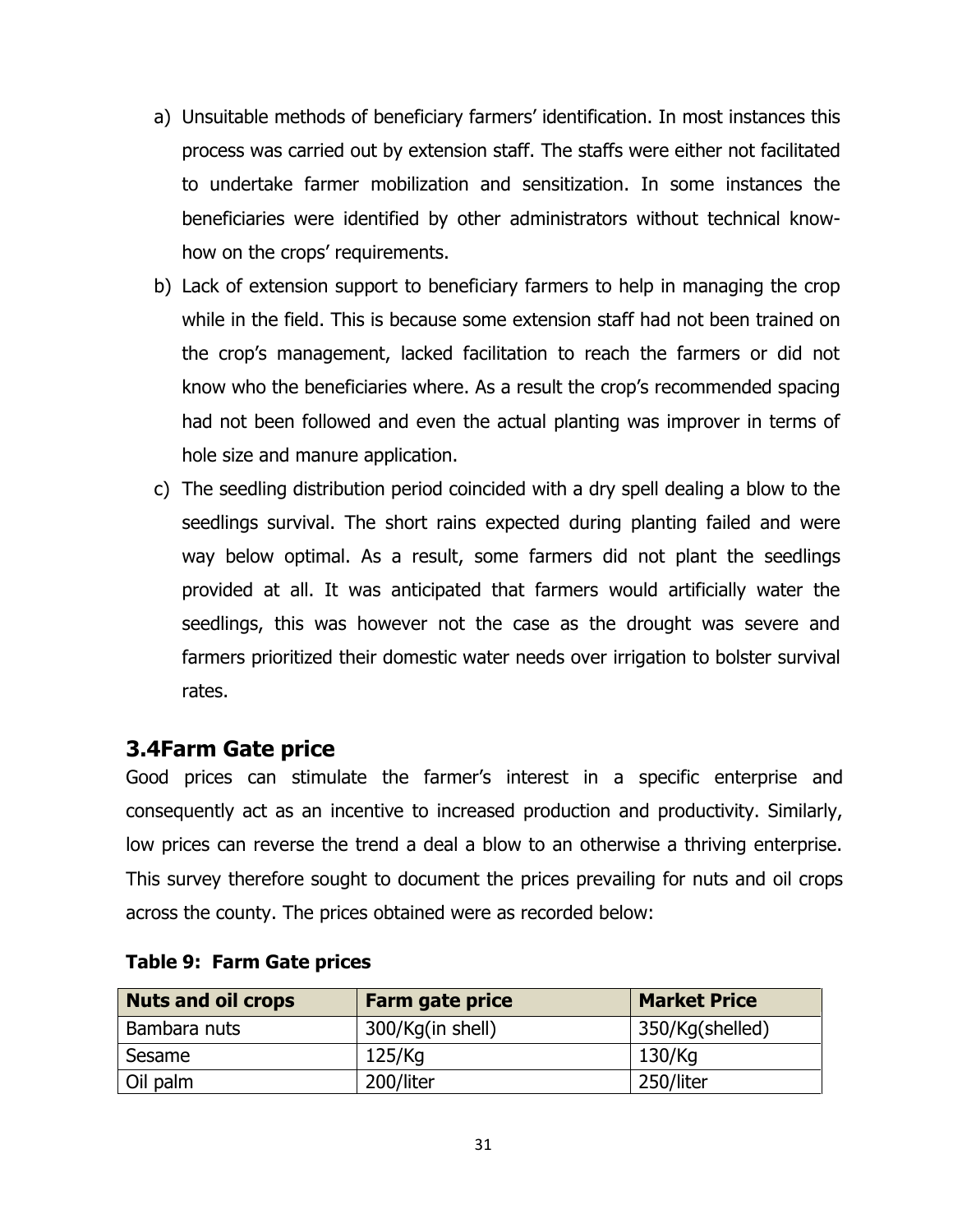| Coconut     | 20/piece         | 40/piece        |
|-------------|------------------|-----------------|
| Cashew nuts | 70/Kg(in shell)  | 500/kg(shelled) |
| Groundnuts  | 125/Kg(in shell) | 175/Kg          |

Bambara nuts fetch the highest price in comparison to other nuts in a similar category such as peanut. This scenario can be attributed to the fact that only a few farmers produce the crop despite its high demand which in most cases outstrips supply pushing up farm gate prices. Bambara nuts also popular among the locals due to the perceived richer nutritional value accrued from its consumption. The price spread of KES 50 per kg between the farm gate and the make is enough to compensate middlemen and other traders involved along the value chain.

Palm oil has the potential to realize even better prices but its constrained by lack of modern processing equipment. Access to efficient oil extraction technologies and a reliable market will go a long way in reducing the wastage being experienced as the crop rots away in the farms.

The prices being offered for ground nuts are on an upward trajectory as a result of the ongoing drought which has diminished the yields being realized. Even with the normal weather conditions the local supply is always higher than the quantities available necessitating importation from neighboring countries to bridge the gap. Prices will also rice as the local community shifts consumption from staple cereals to other substitutes including groundnuts.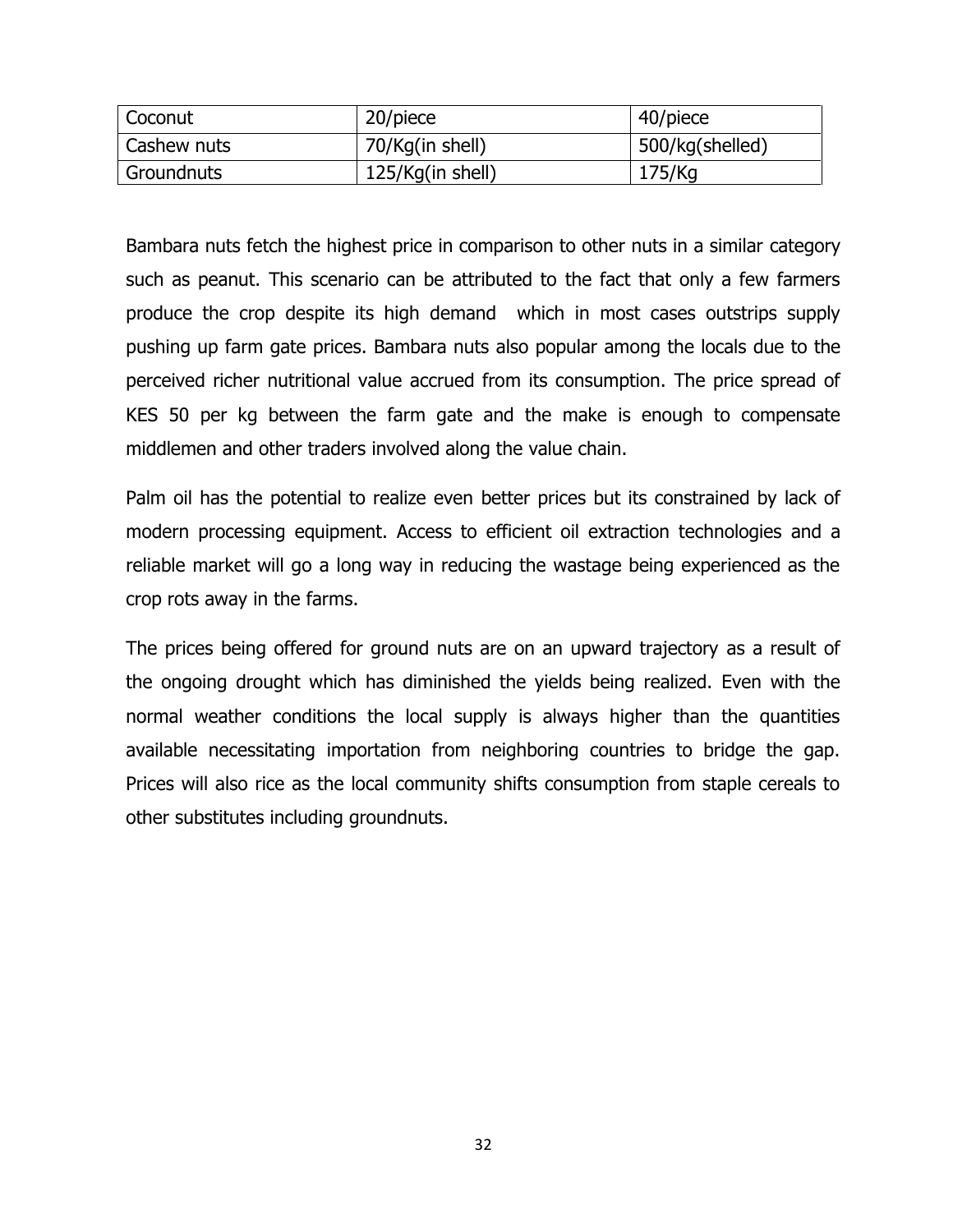# <span id="page-32-0"></span>**3.5Production/per Unit Area**

| <b>Crop</b>          | <b>Average</b><br>production /Acre | <b>Optimal</b><br>yield/Acre | <b>Yield</b><br>realized<br>$\frac{O}{O}$<br><b>of</b><br>as<br>optimal |
|----------------------|------------------------------------|------------------------------|-------------------------------------------------------------------------|
| Ground nuts (peanuts | 0.36MT                             | 0.6 MT                       | 60%                                                                     |
| Ground nuts(bambara) | 0.36MT                             | 0.6 MT                       | 60%                                                                     |
| Oil palm             | 6.2MT(bunches)                     | 8 MT (bunches)               | 80%                                                                     |
| Sesame               | 0.4MT                              | 1MT                          | 40%                                                                     |
| Macadamia            | 0.5MT                              | 5 MT                         | 10%                                                                     |

#### <span id="page-32-2"></span>**Table 10: Average production per Acre**

As per the survey findings groundnuts yield 360kgs/acre on average in Busia County against 600Kgs/acre which considered as optimal with adequate rainfall. The figure would even be higher if farmers receive extension services on time. Lack of certified seed is also another reason for the depressed yields being realized. Farmers plant seed recycled from the previous season and in some instances they sell and consume their harvest only to end up with inadequate amounts as seed.

In the case of macadamia, cashew nuts and coconut it was difficult to estimate the production per acre since the nuts produced were not grown in a pure stand and therefore the figures provided are from estimates from production per tree.

# <span id="page-32-1"></span>**3.6Marketing Outlets**

The channels used by farmers to market their produce have a significant effect on the price realized. In the same the vein channel these channels also determines if the farmers have access to other benefits that accrue from collective marketing or not. The survey sought to document the outlet channels in use within Busia County in order to better understand the underlying dynamics in agricultural commodity marketing.

The findings were as shown in table 11 below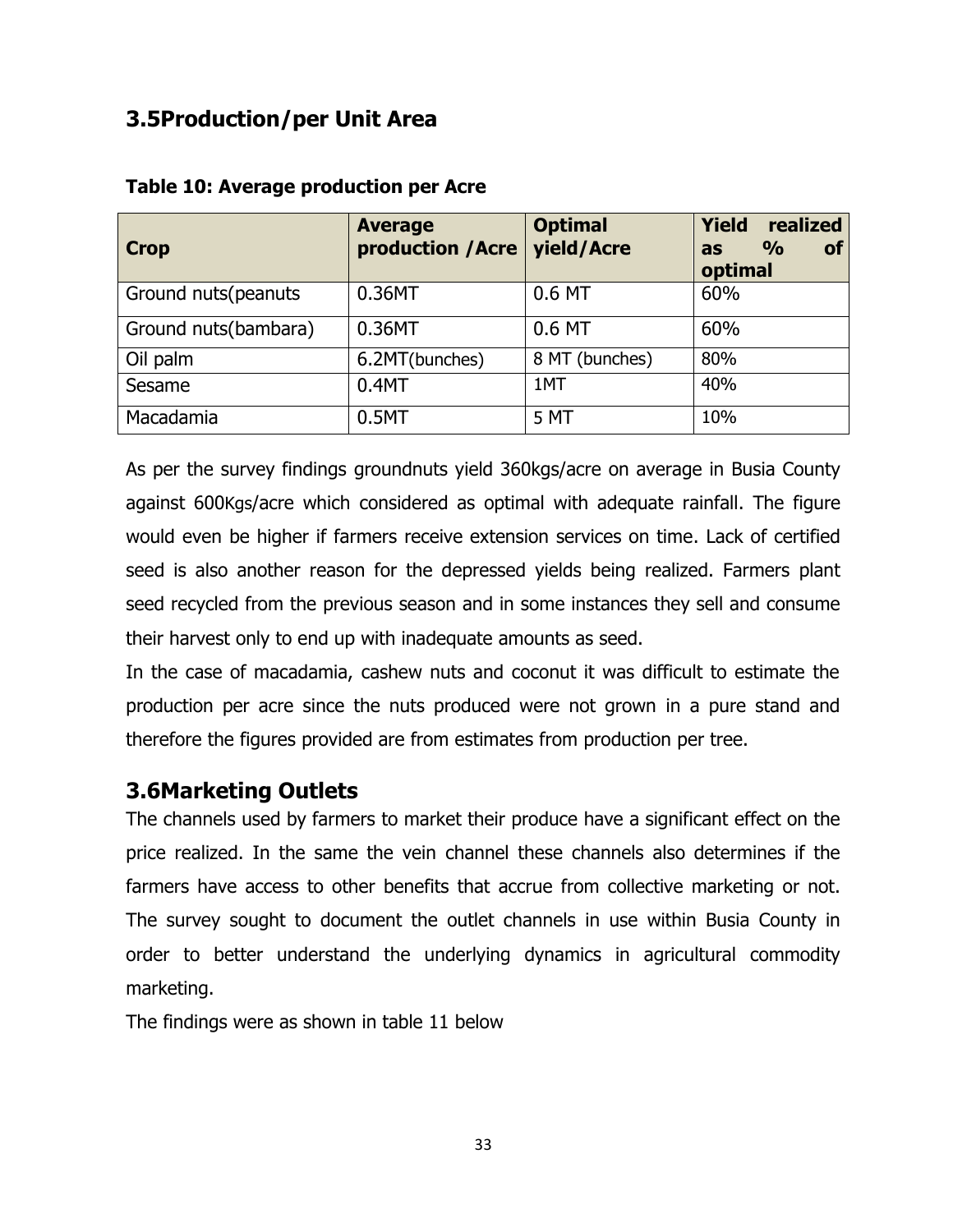| <b>Channels</b>  | <b>Frequency</b> | Percentage (%) |
|------------------|------------------|----------------|
| Farm gate        | 314              | 40.7           |
| Coop society     | 25               | 3.2            |
| Local market     | 389              | 50.5           |
| Marketing agents | 43               | 5.6            |
| <b>Total</b>     | 771              | 100.0          |

#### <span id="page-33-0"></span>**Table 11: Outlet channels used to market Produce**

According to the survey findings majority of farmers (50.5%) in Busia County sell their produce in the local market, while 40.7% of the farmers their produce sell their produce at farm gate. These two marketing channels are used by over 90% of the farmers in the county. Regrettably however the two marketing channels have no formal or institutional framework to support efficient marketing for maximum benefits to the farmer. The result of continued use of these marketing channels has been a lack of a common selling strategy and coordination in marketing of nuts and other oil crops, farmers are treated to very unreasonable price undercuts ending up very low prices for their produce.

On the other hand without a bulking mechanism buyers and middlemen are faced with the burden of aggregating farm produce by moving from farmer to farmer thus incurring extra overheads. These additional costs are eventually transferred to the farmer, reducing the price offered. The farmer has been reduced to a spectator and many a times a price taker without a say in price determination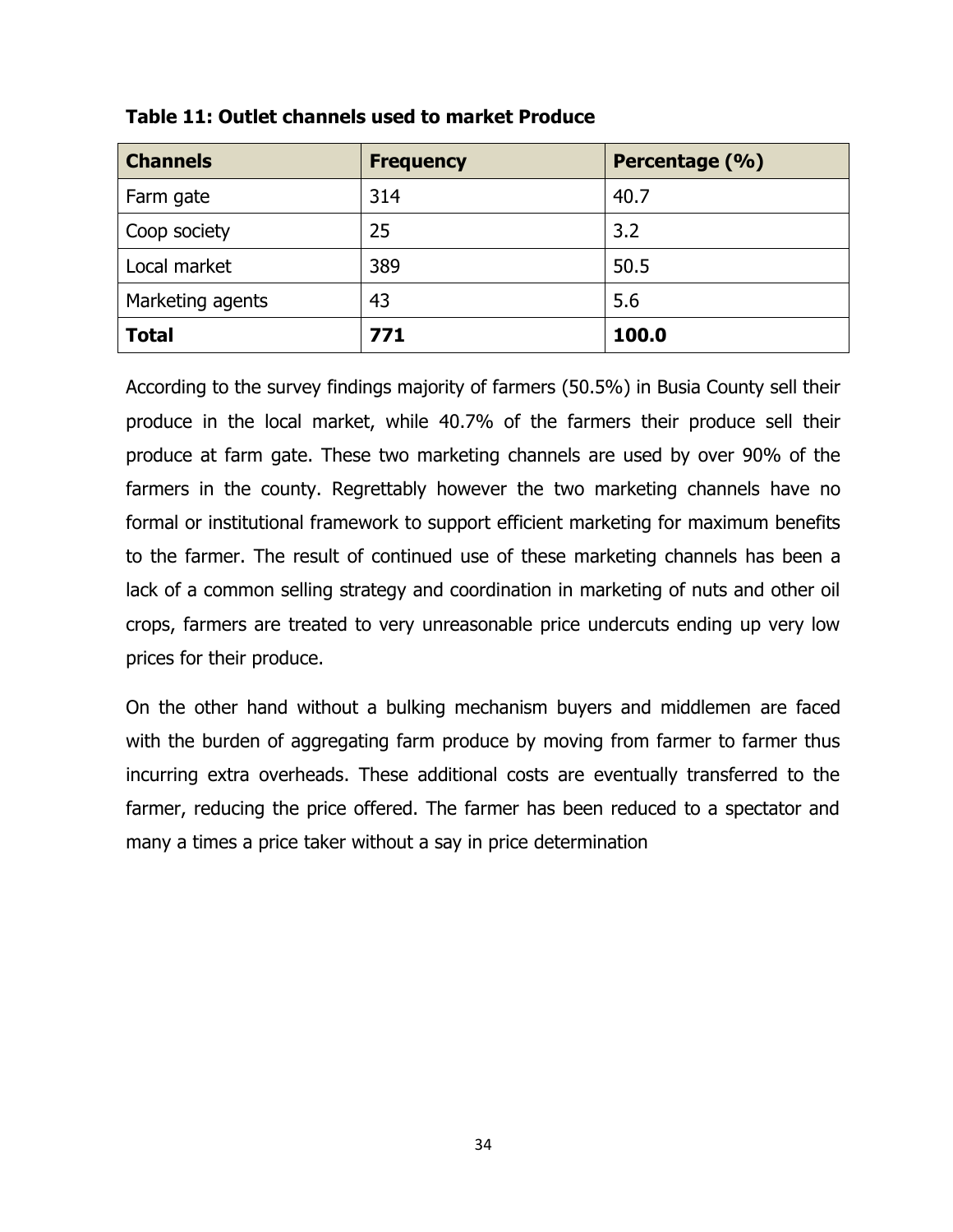# <span id="page-34-0"></span>**3.7Production Challenges**

Marketing can be affected by production quantities which impact on supply and demand dynamics. The survey therefore sought information relating to production in recognition of the fact that these production challenges have a bearing on the products available in the market. Poor soils/ steep slopes, irregular rainfall patterns, pests and diseases among others were some of the challenges that were listed in the production of nuts and oil crops farmers. The findings are as tabulated and discussed below

|                  | <b>Butula</b> | <b>Matayos</b> | <b>Nambale</b> | <b>Samia</b> | <b>Teso</b>  | <b>Teso</b> | <b>Bunyala</b> |
|------------------|---------------|----------------|----------------|--------------|--------------|-------------|----------------|
|                  |               |                |                |              | <b>North</b> | south       |                |
| Poor soils       |               |                |                |              |              |             |                |
|                  | 6.9%          | 13.3%          | 10.4%          | 9.4%         | 10%          | 8.3%        | 3.1%           |
| Irregular        |               |                |                |              |              |             |                |
| rainfall         | 45.8%         | 43.3%          | 41.7%          | 58.%         | 25%          | 56.%        | 47.9%          |
| and<br>Pests     |               |                |                |              |              |             |                |
| diseases         | 24.3%         | 25.8%          | 27.1%          | 20.%         | 43%          | 22.%        | 21.9%          |
| Small<br>land    |               |                |                |              |              |             |                |
| size             | 9%            | 10%            | 8.3%           | 4.2%         | 6.7%         | 3.5%        | 14.6%          |
| inputs<br>Poor   |               |                |                |              |              |             |                |
| quality          | 10.5%         | 1.8%           | 9.4%           | 3.1%         | 11.7%        | 6.9%        | 7.3%           |
| <b>Expensive</b> |               |                |                |              |              |             |                |
| labor            | 3.5%          | 5.8%           | 3.1%           | 4.1%         | 4.2%         | 2.8%        | 8.3%           |

#### <span id="page-34-1"></span>**Table 12: Production challenges**

According to the findings rainfall is the most pronounced production related challenge being faced by a significant number of the farmers in Busia County, this challenge was more pronounced in Teso south Sub County where 56% of the respondents indicated that it is indeed the severe problem affecting their production.

Pests and diseaseattackis the second most severe challenge being experienced in the county and its even more prevalent in Teso North.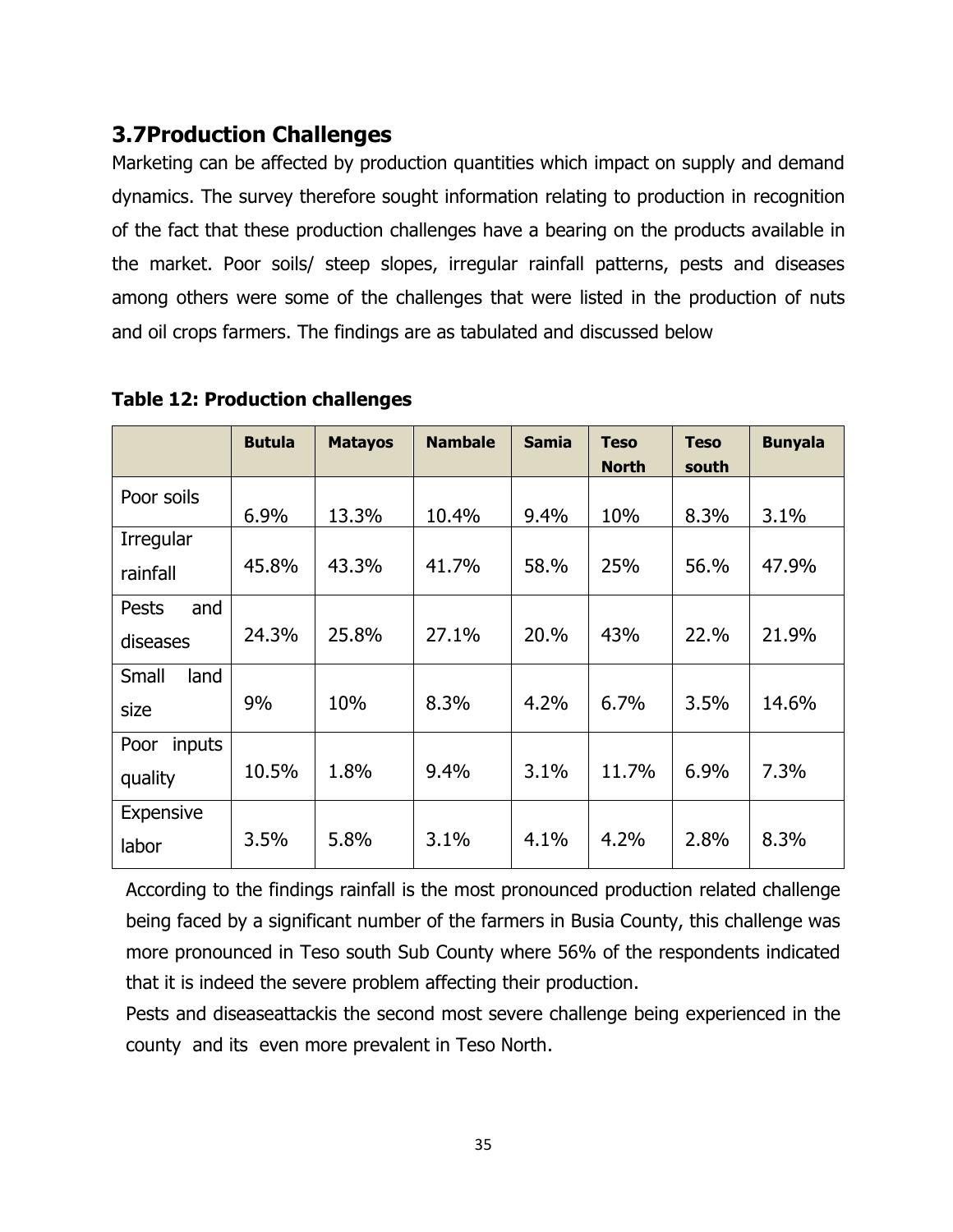# <span id="page-35-0"></span>**3.8Marketing challenges**

The farmers were asked to indicate the challenges they faced in marketing their produce. Some of the challenges were Long distances to the market, unstable prices, high cost of transport, and lack of information on the prevailing market condition, unsuitable physical market condition and lack of storage. The findings were recorded in table 11 below and further illustrated as shown in figure 8

| <b>Marketing Challenges</b>                               | <b>Frequency</b> | <b>Percentage</b> |
|-----------------------------------------------------------|------------------|-------------------|
| Long distances to the market                              | 58               | 7.1               |
| Unstable prices                                           | 326              | 40.0              |
| High cost of transport                                    | 40               | 4.9               |
| Lack of information on the prevailing market<br>condition | 311              | 38.1              |
| Unsuitable physical market condition                      | 58               | 7.1               |
| Lack of storage                                           | 23               | 2.8               |
| <b>Total</b>                                              | 816              | 100.0             |

#### <span id="page-35-2"></span>**Table 13: Marketing challenges**

<span id="page-35-1"></span>According to the findings 40% of the sampled respondents indicated that their main marketing challenge for the nuts and oil crops was the unstable prices. 38% pointed out lack of information on the prevailing market condition. 7% were on the opinion that long distance to the market and unsuitable physical market conditions were the challenges. Only 3% indicated lack of storage as illustrated in the figure below.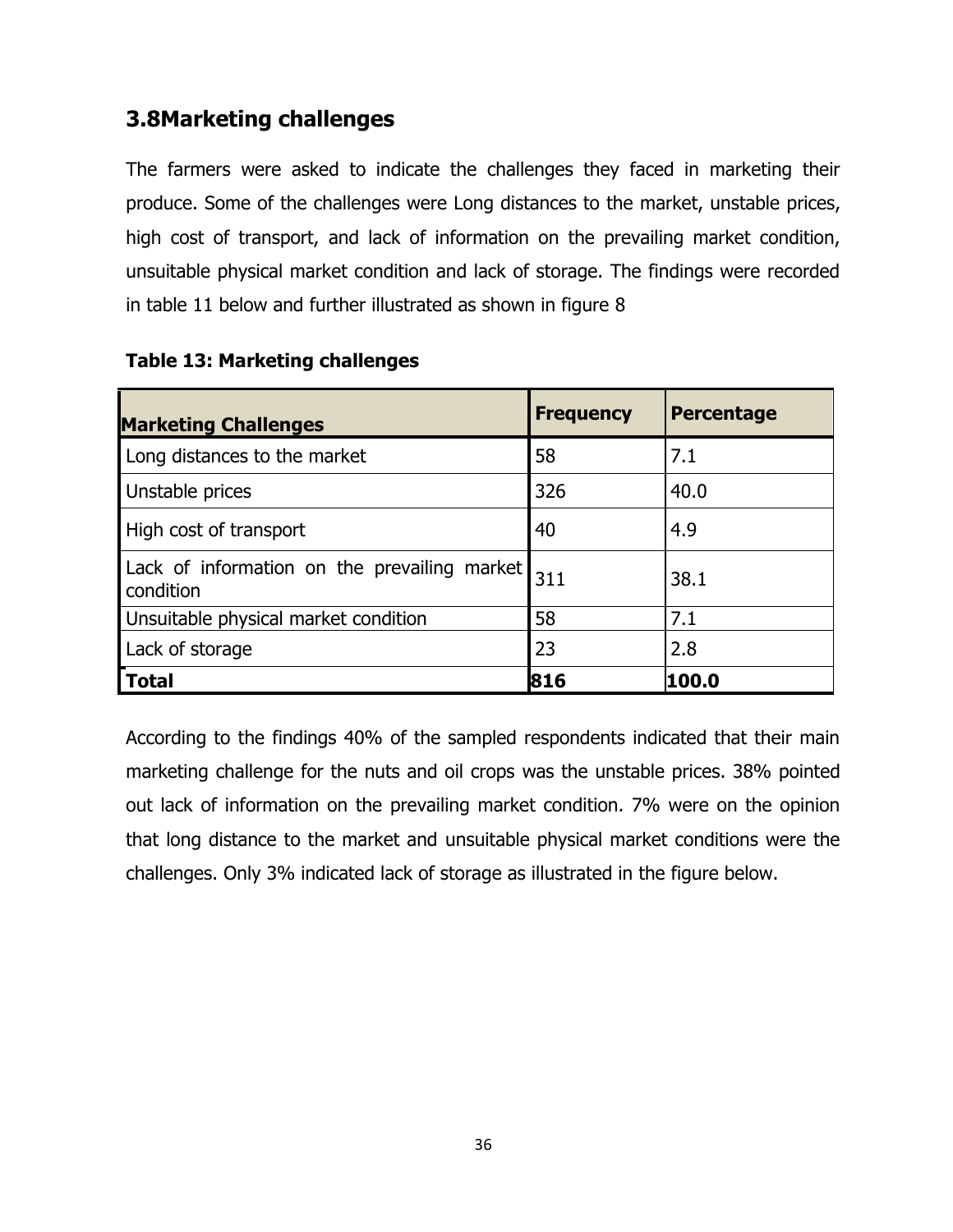## **3.9Policy interventions**

 Agricultural production and trade flows are significantly affected by government policies and regulations. Some of the government policies affecting the agricultural industry include: taxes, tariffs, duties, subsidies and import and export restrictions on agricultural commodities and commodity products. These policies have specific influence in the industry by

- Determining industry profitability.
- Influencing the planting of certain crops versus other uses of agricultural resources.
- Influencing the location and size of crop production enterprises. Determining the kind of products traded which can either be processed or unprocessed commodity and;
- Influencing the volume and types of imports and exports.

In addition, international trade disputes can adversely affect agricultural commodity trade flows by limiting or disrupting trade between countries or regions. Future government policies may adversely affect the supply, demand for and prices of our products restrict our ability to do business in our existing and target markets and could cause our financial results to suffer. The Busia county Market survey narrowed down to a few specific policies likely to affect the local farming community and the response was as tabulated below:

<span id="page-36-0"></span>Table 14: Policy Interventions

| <b>Intervention</b>               | <b>Required</b> | <b>Not required</b> |
|-----------------------------------|-----------------|---------------------|
| Elimination of Middlemen/ Brokers | 67.0%           | 33.0%               |
| Farm inputs subsidies             | 97.7%           | 2.3%                |
| Capital investments incentives    | 92.6%           | 7.4%                |
| Farmers to buyers direct linkage  | 92.0%           | 8.0%                |
| Infrastructure improvements       | 79.1%           | 20.9%               |
| Contract farming                  | 71.7%           | 28.3%               |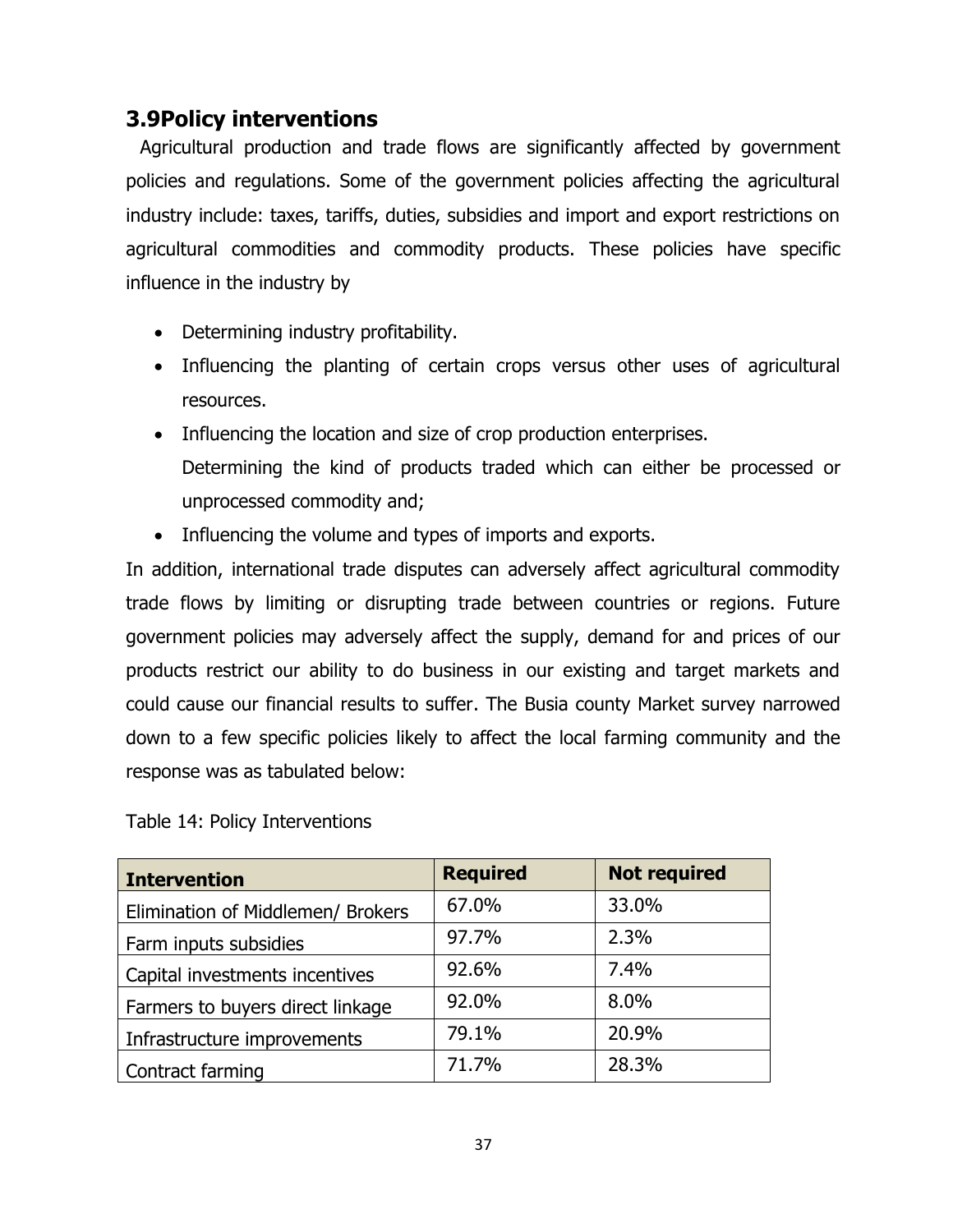| Collective marketing | 86.1% | 13.9% |
|----------------------|-------|-------|
| Controlled marketing | 41.4% | 58.6% |

Currently there exists various government input subsidies such as the fertilizer subsidy Programme through NCPB; there also exists county government sponsored seed subsidies programmes across the country. Even though the subsidies are in place the survey findings indicate that it's the one intervention the farmers require from government. This may imply inefficiencies in subsidy programmes implementation or they end up with different people away from the target group.

According to the findings only 2% indicate otherwise, capital investment incentives and farmer to buyer linkage also feature prominently as part of government interventions to be rolled out in order to address agricultural producers' challenges. In divergence to information analyzed from other counties producing the nuts and oil crops, exploitation by the middlemen and the brokers seemed not to be main challenge in Busia County .Controlled harvesting least feature as a policy intervention required with 41% of the respondents indicating that they required the intervention and 58.6% indicated otherwise.

### <span id="page-37-0"></span>**3.10Price Determinants**

The general price level of an agricultural commodity is influenced by a variety of market forces that can alter the current or expected balance between supply and demand. Many of these forces emanate from domestic food, feed, and industrial-use markets and include consumer preferences and the changing needs of end users; factors affecting the production processes (e.g., weather, input costs, labor costs, pests, diseases, etc.); relative prices of crops that can substitute in either production or consumption; government policies; and factors affecting storage and transportation.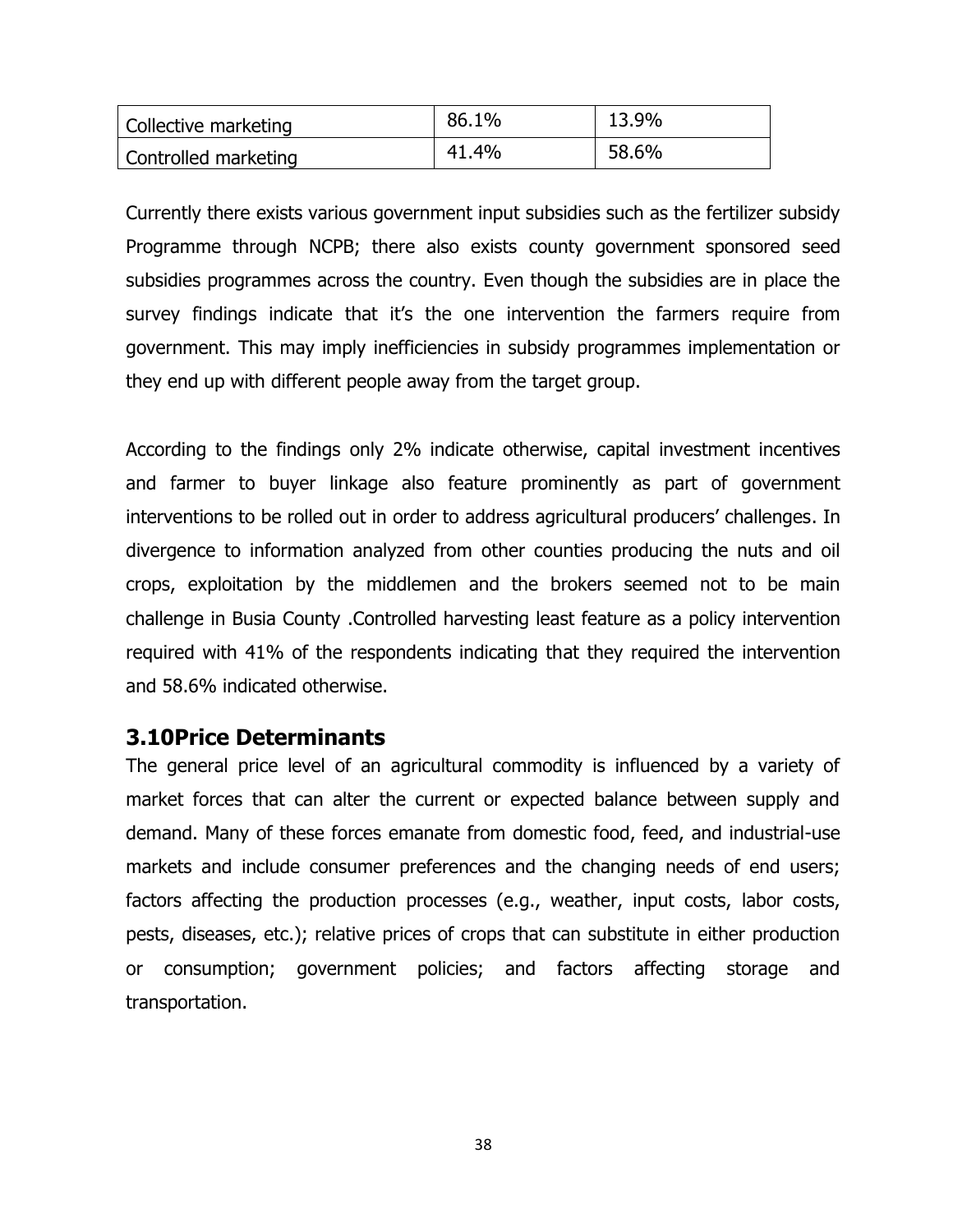International market conditions are also important depending on the "openness" of a country's domestic market to international competition, and the degree to which a country engages in international trade.

The survey picked a few these few relevant price determining factors and asked the respondents to rate them in the order of importance

| <b>Price Determinant</b>    | <b>Important</b> | <b>Moderately</b> | <b>Least</b><br>important |
|-----------------------------|------------------|-------------------|---------------------------|
| Cost of production          | 80%              | 38%               | 3.5%                      |
| Market intelligence         | 74.3%            | 22.6%             | 3%                        |
| Knowledge about product use | 42.2%            | 37%               | 20.9%                     |
| Grade / Quality             | 65.7%            | 24.3%             | 10%                       |
| Price of substitutes        | 25.2%            | 20.4%             | 54.3%                     |

<span id="page-38-0"></span>**Table 15: Price Determinants for G-nuts, Sesame, oil palm**

According to the findings (80%) of the respondents indicated that cost of production was the main factor determining the prices of their produce, 74% pointed out availability of market information, 66% indicated the grade of the produce and only 25% of the respondents indicated comparison with similar product in usage as the price determinate with 54% were for the opinion that it was least important.

<span id="page-38-1"></span>

| Table 16: Price Determinant Coconut/ macadamia/ cashew nuts |  |
|-------------------------------------------------------------|--|
|-------------------------------------------------------------|--|

| <b>Price Determinant</b>                | Important $ $ | <b>Moderate</b> | <b>Least</b><br>important |
|-----------------------------------------|---------------|-----------------|---------------------------|
| Cost of production                      | 61%           | 26.8%           | 12.2%                     |
| Availability of market information      | 88.1%         | 11.9%           | 0%                        |
| Knowledge about product use             | 73%           | 27%             | 0%                        |
| Size / Quality                          | 91.3%         | 6.5%            | 2.2%                      |
| Comparison with similar products in use | 46.3%         | 26.8%           | 26.8%                     |

Unlike in the case of groundnuts and Bambara nuts where majority of the respondents indicated cost of production as the main price determinant, most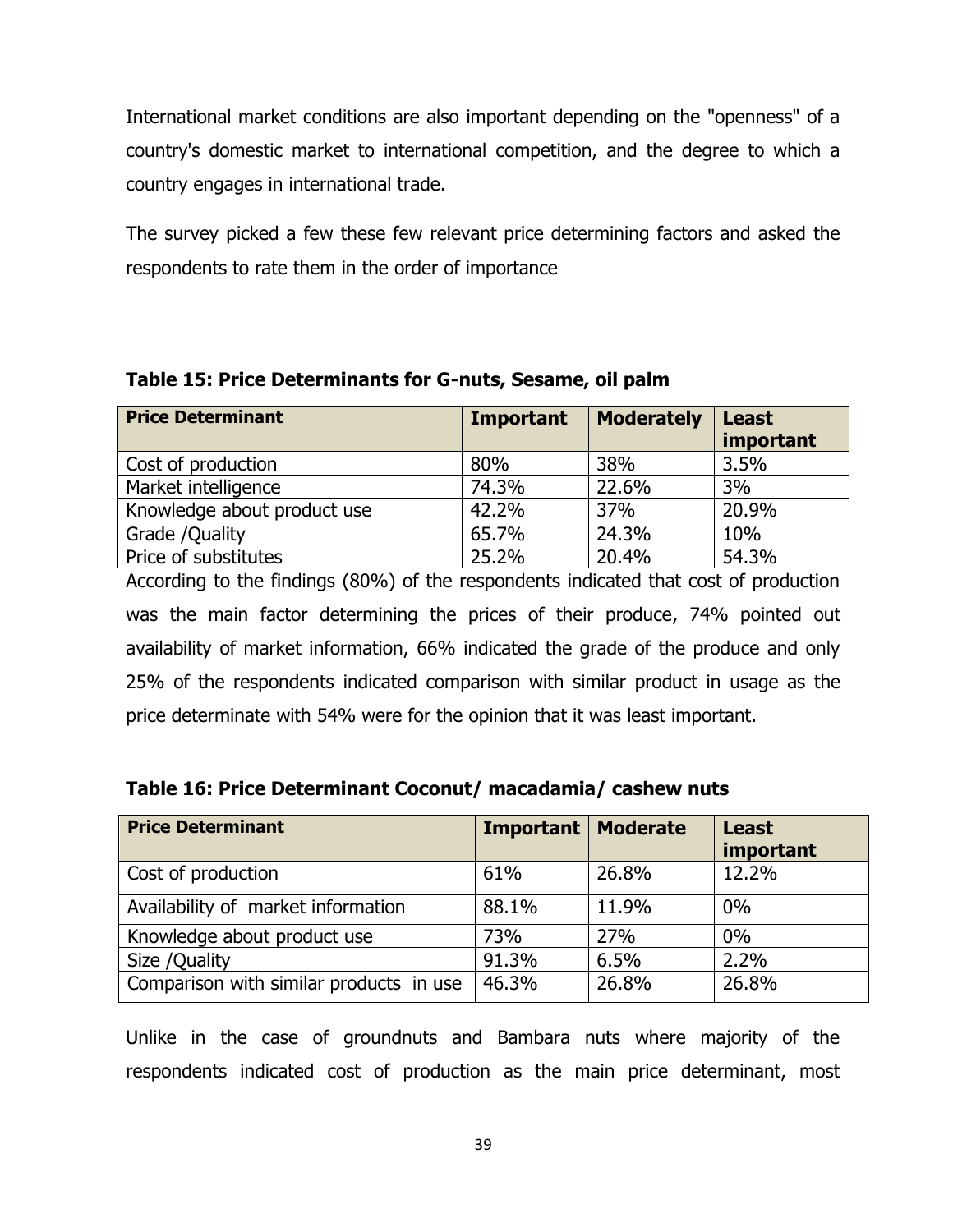farmers(91%) pointed out size in the case of coconut and quality and grade for cashew nuts and macadamia as the main price determinant among farmers. 88% were on the opinion that availability of the market information was an important factor in determining the prices of their produce. Cost of production was presented by 61% of the sampled farmers.

## <span id="page-39-0"></span>**3.11Value addition Initiatives**

Value-addition in agriculture entails changing a raw agricultural product into something new through packaging, processing, cooling, drying, extracting or any other type of process that differentiates the product from the original raw commodity. The whole process is geared to arriving at a form of characteristics that are more preferred in the market place while availing the additional benefits such as**:** better income, increased shelf life and brand Creation. To understand the ongoing value addition activities within the county the survey documented the ongoing value addition as indicated below

| <b>Crop</b> | <b>Value addition activities/Products</b> |  |  |
|-------------|-------------------------------------------|--|--|
|             | -Roasted nuts                             |  |  |
| Ground nuts | -Peanut butter                            |  |  |
|             | -Boiled nuts                              |  |  |
|             | -Ground nuts Flour                        |  |  |
|             | -Edible oil                               |  |  |
|             | -Soaps                                    |  |  |
| Oil palm    | -Roofing materials (Makuti)               |  |  |
|             | -Brooms from the leaves                   |  |  |
|             | -Fuel                                     |  |  |
| Coconut     | -Coconut oil                              |  |  |
|             | -Makuti                                   |  |  |
| Cashew nuts | -Roasted nuts                             |  |  |
|             | -Roasted seeds                            |  |  |
| Sesame      | -Edible oil                               |  |  |
|             | -Sesame paste                             |  |  |

<span id="page-39-1"></span>**Table 17: Value addition Initiatives**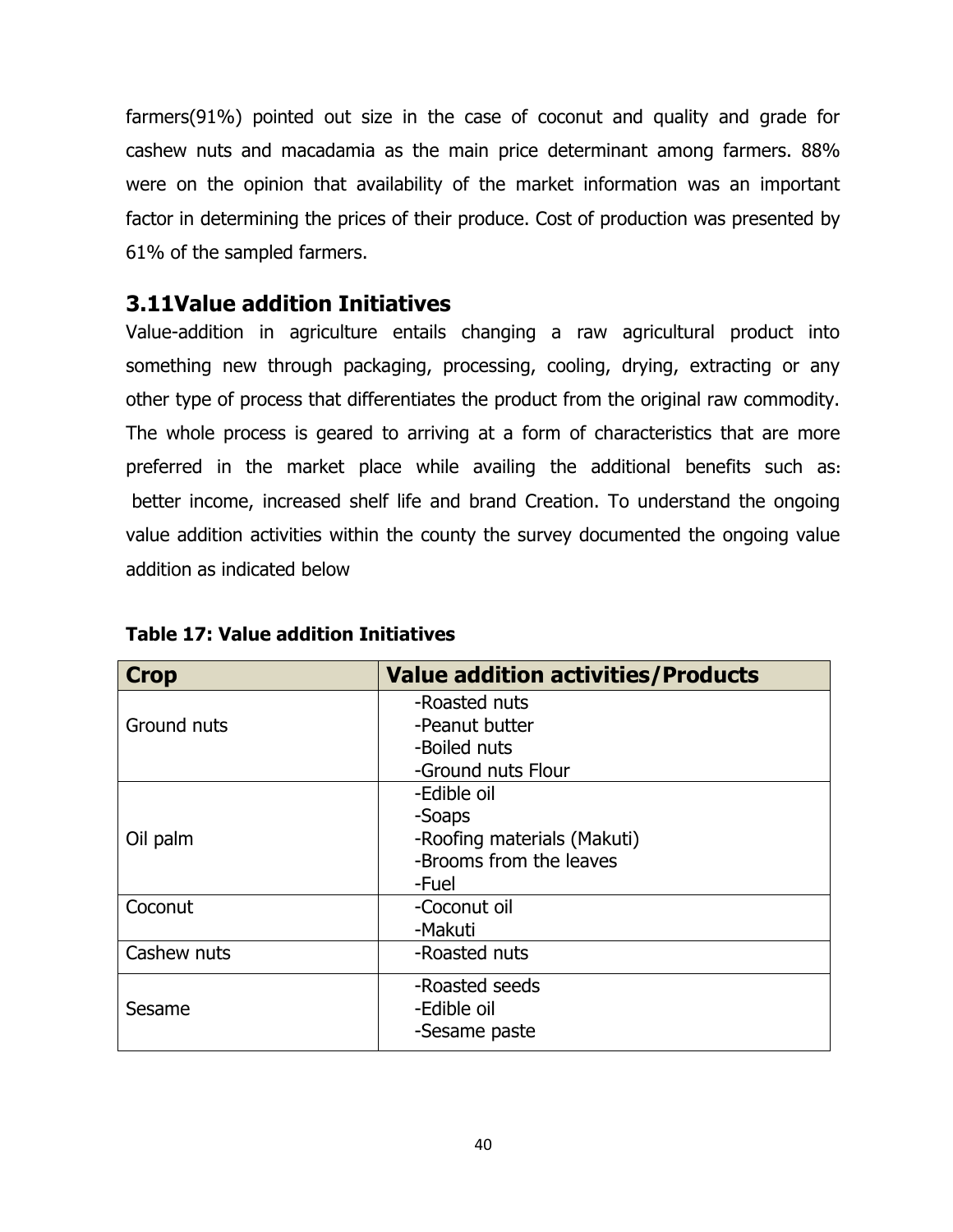<span id="page-40-1"></span>

| Table 18: Groups involved in the value addition |  |  |  |  |  |  |
|-------------------------------------------------|--|--|--|--|--|--|
|-------------------------------------------------|--|--|--|--|--|--|

<span id="page-40-0"></span>

| <b>Product</b>  | <b>Name of the group</b>                      |  |
|-----------------|-----------------------------------------------|--|
| Peanut butter   | Njugu women group                             |  |
|                 | Chakol farmers women group                    |  |
|                 | Afrikam                                       |  |
|                 | Atem women group                              |  |
|                 | Naako group                                   |  |
|                 | Asopotoit women group                         |  |
|                 | Shambanimali women group                      |  |
|                 | Ikatilemu                                     |  |
| Edible palm oil | AlupeKalro                                    |  |
|                 | Busia oil crops farmers' co-operative limited |  |
|                 | Mundumbu youth group                          |  |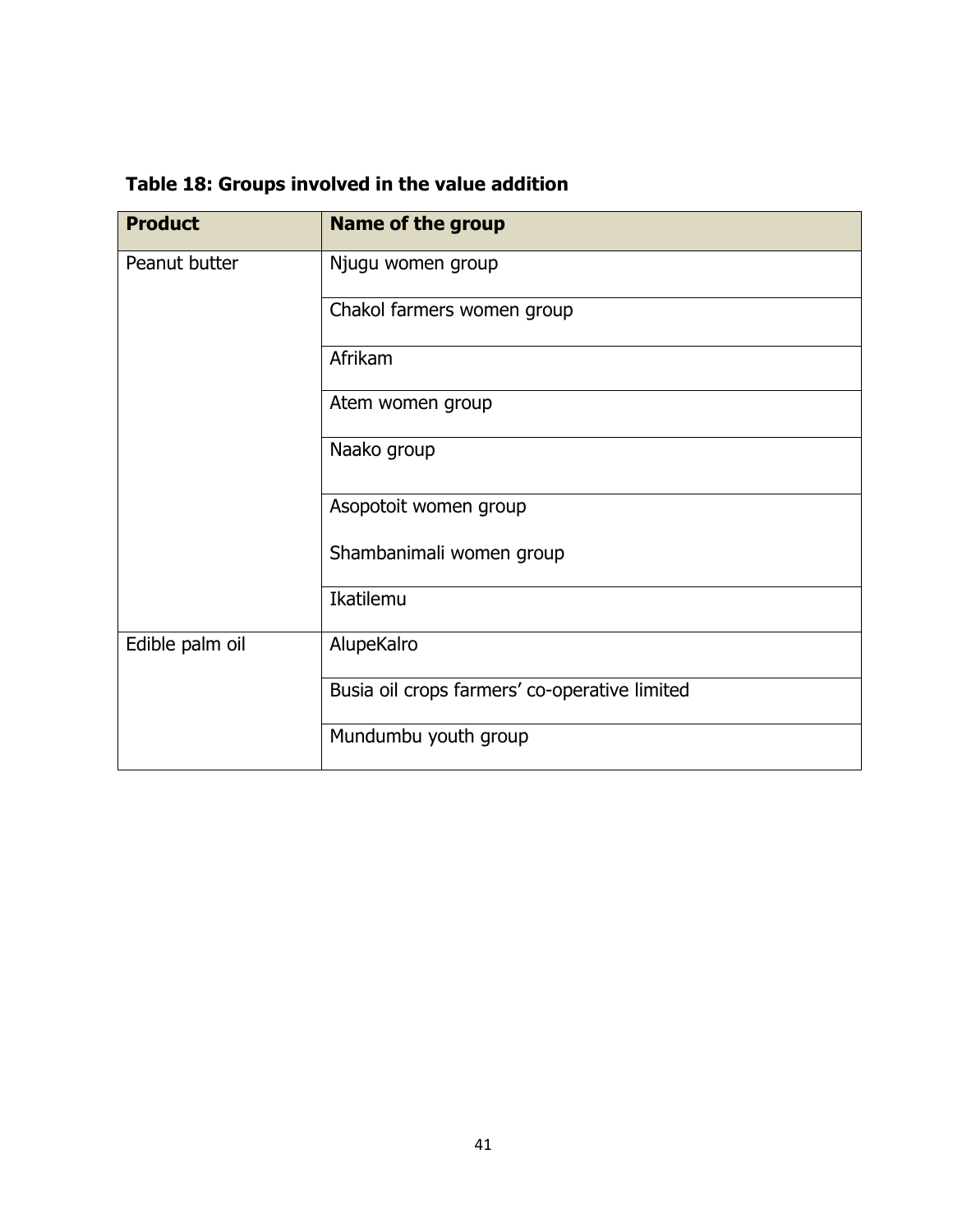# **CHAPTER FOUR: DISCUSSIONS AND RECOMMENDATIONS**

## <span id="page-41-0"></span>**4.1 Groundnuts**

Busia County is predominantly a ground nut growing region with systemic challenges. The most salient problem which featured prominently across the farming community and other value chain enablers is the lack of quality planting material. No seed producer is in the business of producing certified seed for supplying to farmers be it Western seed co, Kenya Seed or any other major player in the seed business.

During the survey interactions with researchers from KALRO and Egerton University revealed that underdeveloped seed systems and poor accessibility to seeds has been blamed for the low adoption of improved varieties released over the years in eastern Africa.

Delving further into the seed supply chain, the survey made enquiries from the commercial seed companies as to why not much investment has gone into the production of certified groundnut seeds; although there was no general consensus the players argue that the seed business, for food crops, is generally low margin and high volume driven whereas transport and distribution costs are expensive. For food crops where there is limited varietal out-crossing or quality degeneration, the window for commercial opportunity is often short-lived because of the capacity of seed to quickly and effectively self-replicate in the hands of farmers, this more often the case in groundnuts where farmers are able to retain part of their produce to be used as seed in the next cropping cycle. Unless there is a market making a subsidy from a government, foundation, UN/Agency, or NGO it is unlikely possible to effectively address seed supply issues of food crops. Practically speaking there may be no pure business case to be made for commercializing seed where there are high operating costs and challenges to achieve scale in operation.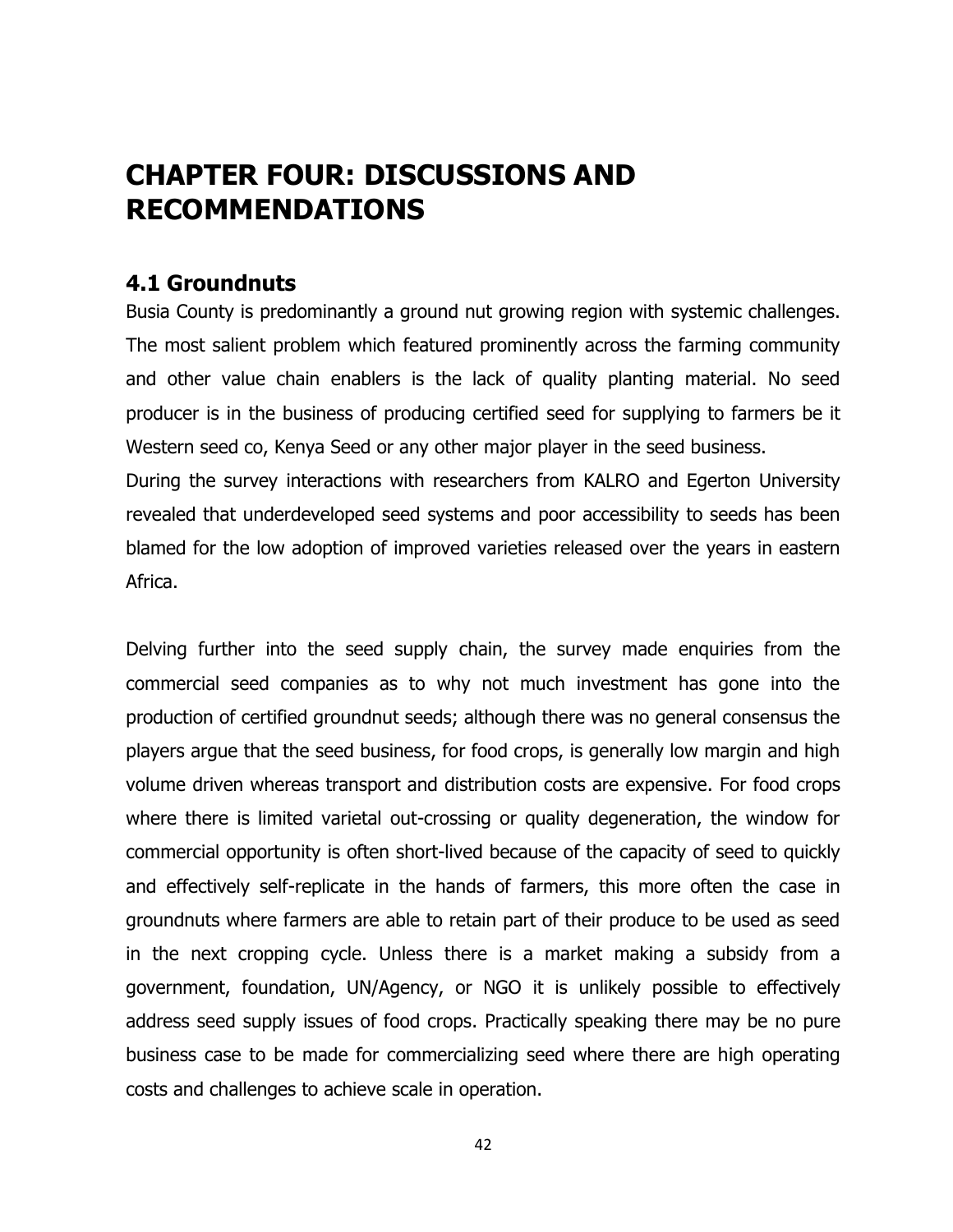To increase production of high quality seed and ensure that farmers have access to seed of improved varieties, efforts must be made geared to empower farmers to engage more profitably in production and the entire value chains of groundnut the target farmers have to be introduced to improved varieties and agronomic practices using lead/model farms as field schools for training farmers.

However it is imperative high quality seed alone cannot improve productivity, high quality seed has to be accompanied with better crop management practices such as good seedbed preparation, timely planting, spacing, fertilizer application, weed control, integrated pest and disease management and improved postharvest handling techniques. Post-planting monitoring efforts must also be in place to ensure that good agricultural practices are followed by farmers. All these are extension delivery related services which in the recent past has been affect by a lack of clear policy direction and poor facilitation

### <span id="page-42-0"></span>**4.2 Macadamia**

In the macadamia subsector the planting material also remains a major challenge which requires urgent attention to enable us realize the goal of expanding the area under the crop. In a few selected instances, Busia farmers obtained their planting materials from processors and brokers but to a large extent the source of planting material are from extension staff and commercial nurseries. There is one major commercial nursery located at Amagoro within Teso North Sub-county. The nursery is being operated by the Nuts and Oil crops Company and it currently serves as the major source of planting material being distributed within the county. The company's main challenge has been obtaining quality vegetative material for use as root stock during the grafting process. The planting material being used is transported from the central Kenya region all the way to Amagoro. This works to increase overheads and production costs.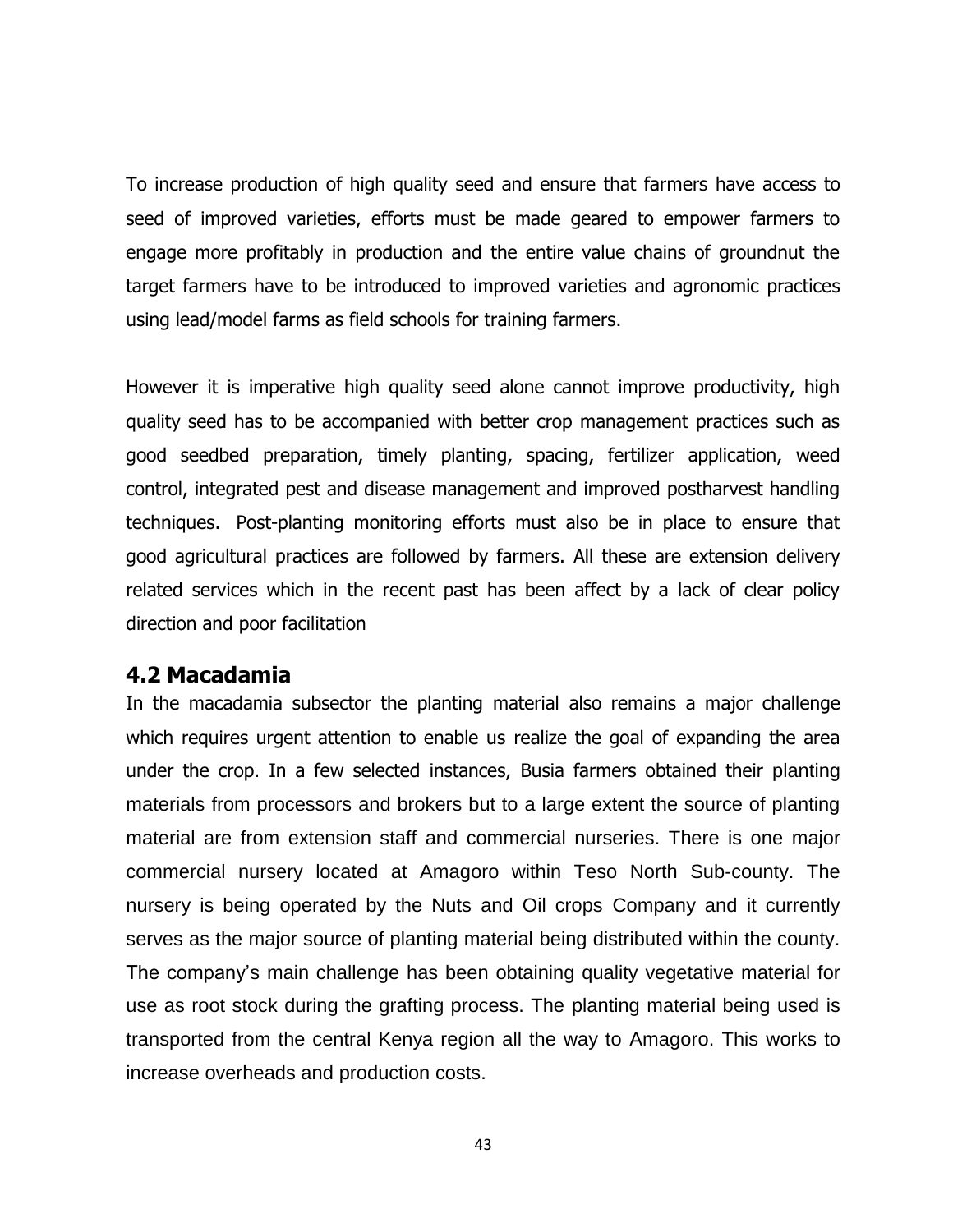In the recent past there has been an increased demand for high quality seedlings; pushing up prices making them generally unaffordable to a majority of farmers.

To effectively develop the Busia county macadamia sub sector into a commercial viable enterprise the survey recommends a five step approach with the following components:

- a) Nursery Development: Entailing the establishment of mother nurseries and community nurseries with facilities to produce enough macadamia seedlings for commercial ventures or subsidized to reach as many farmers as possible.
- b) Crop Development this will involve opening up unutilized land and intercropping of macadamia trees with food and cash crops. It may also entail improvements in the marketing of macadamia nuts through formation of associations and farmer groups and credit provision to smallholder farmers trough county development fund use in the procurement of farm inputs and equipment.
- c) Research and Extension Support: To enhance participatory research and extension programmes and establishment of farmer-managed demonstration-trials, and integrated pest management which can be used as training grounds for farmers and their organizations.
- d) Capacity Building: This should involve training staff at all levels including subject matter specialists, project officers in NGOs and other agencies, Senior agricultural officers and frontline extension staff in all aspects related to macadamia production and marketing. The component also included training of farmers in group dynamism and management of farmers groups.
- e) Infrastructure Development: This is to mainly address water supply for irrigation where applicable for farms and nurseries Provision of plant shades and input/harvest supply stores.

44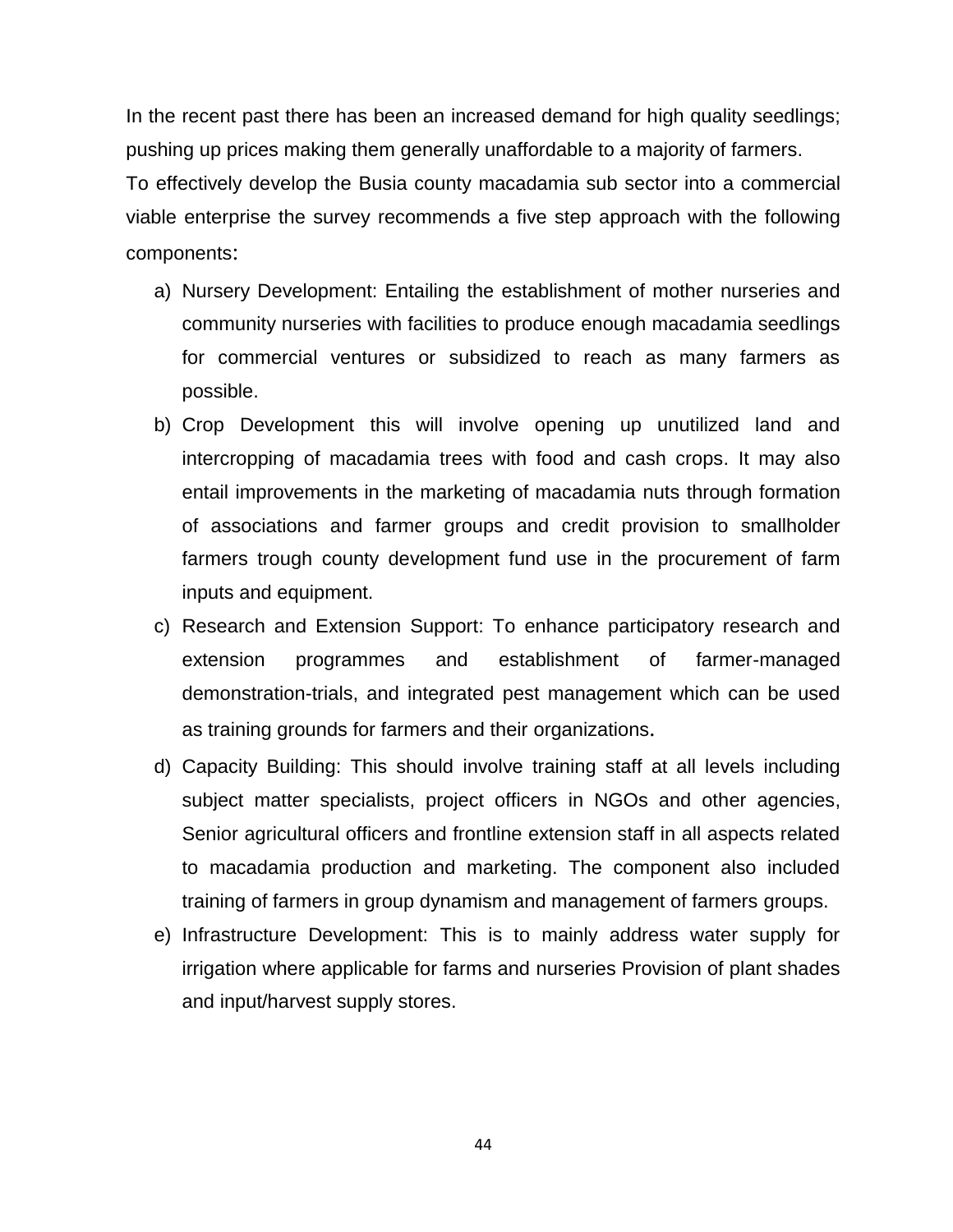## <span id="page-44-0"></span>**4.3 Oil palm**

A s much as oil palm is a relatively a new crop in Kenya, the performance of the crop in terms of production at farm level has largely been impressive; some farms have recorded yields higher than those achieved in traditional producing regions of West Africa and Malaysia.

To realize this there have been both public and private sector initiatives to promote oil palm cultivation, notably the Anglican Church of Kenya sponsored Agriculture Development Services (ADS) program, through which oil palm cultivation was expanded into the Teso sub-counties.

Despite the good on farm performance the sub sector is largely a sleeping giant with most of the produce going to waste in the farms. Some notable challenges include:

- a) A lack of entrepreneurial skills among smallholder's famers which would stir a vibrant economy support by oil palm cultivation;
- b) Limited awareness of value addition technologies;
- c) Poor linkages between producers and processors;
- d) Lack of consumer awareness on utilization and nutritional benefits;
- e) Limited market access;
- f) Fragmented producer's systems and organized producer groups leading to uneconomical returns;
- g) In addition there has been minimal research on value added technologies which has been conducted in the value chain.

Some of the remedies proposed to address the afore mentioned challenges include

- Allow intercropping around immature oil palm to improve the producer cropping system by balancing between cash crops and food crops
- Establish small scale nucleus plantation through farm clusters to reduce transportation challenges and improve producer, processor linkages

Large oil processors in Kenya have not been of much help in creating a ready market for these small scale producers, they have cited fast deterioration in quality of oil collected and stored in farm warehouses as the main reason for not absorbing the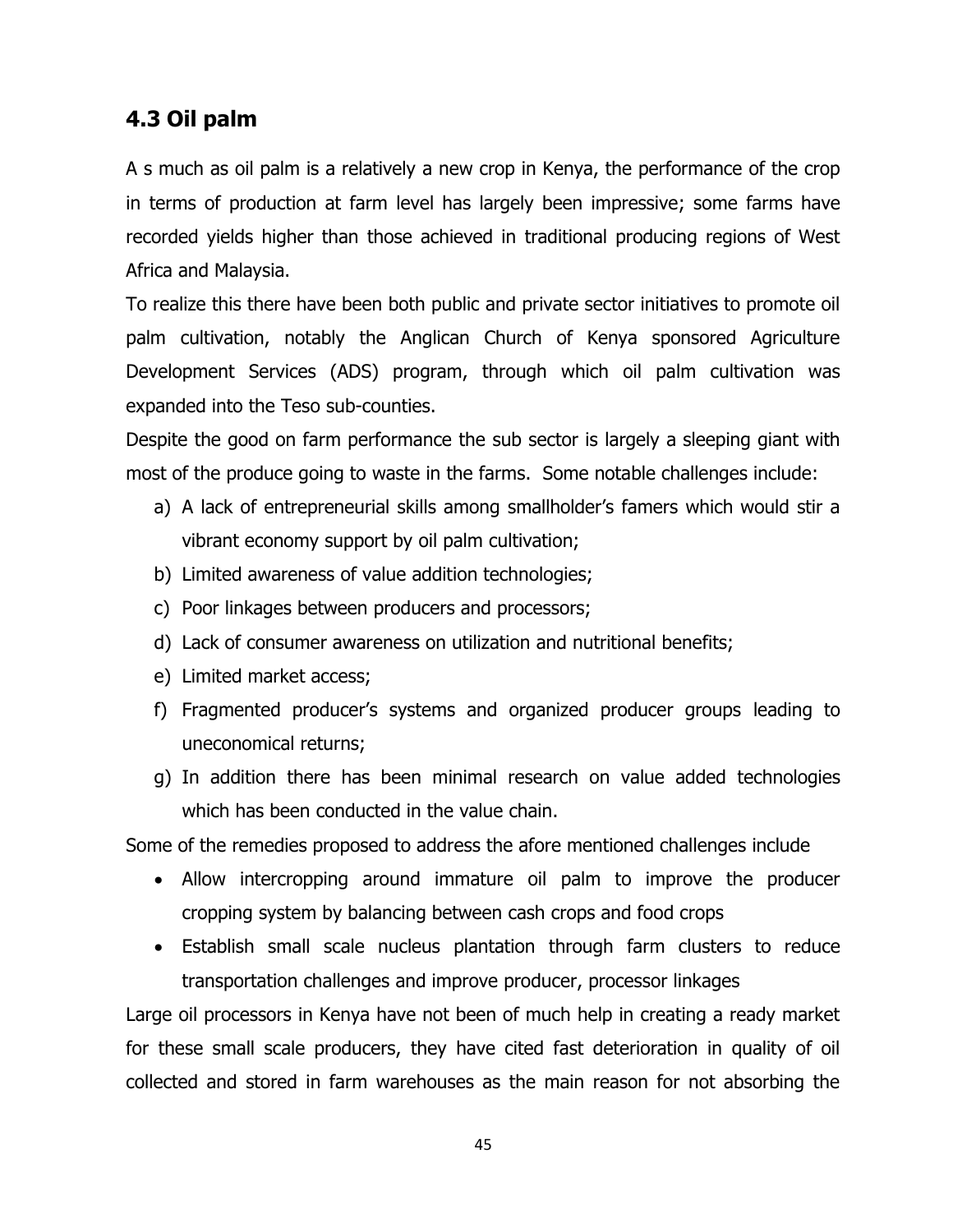produce available locally. The processors would expect that oil palm fresh fruit bunches are milled within 24 hours of harvest to avoid deterioration in quality, unfortunately the mills are not in place to enable farmer carry out primary milling before delivering to the large processors.

Overall most parts of Busia County have demonstrated suitability and adaptability for the crop and potential for value addition enterprises within smallholder farming system. It is worth noting that these opportunities can be exploited to stimulate economic growth and development of the county. The oil palm sub sector has a greater capacity of improving livelihoods through income generation, employment creation, promotion of nutrition and poverty alleviation.

To best exploit these opportunities, smallholder oil palm farmers like the ones in Busia County are only going to make headway locally and in national and international policy processes through grouping together around issues of common concern, such as costs, prices, risk mitigation, improving government policy, and capturing new markets.

## <span id="page-45-0"></span>**4.4 Value addition Initiatives**

There is need for training the farmers on the different products that can be processed from their harvest. Lack of/minimal value addition has been the greatest challenge affecting the farmers in the region. According to the finding there is little value addition of the nuts and oil crops in the region especially in the case of coconut where the only product that is familiar to the farmers was the coconut oil and makuti.

#### **How can this be achieved?**

• Training producers on better post-harvest handling of produce since that is the start of the journey towards a good product on the market.

• Training on multiple processing alternatives of produce.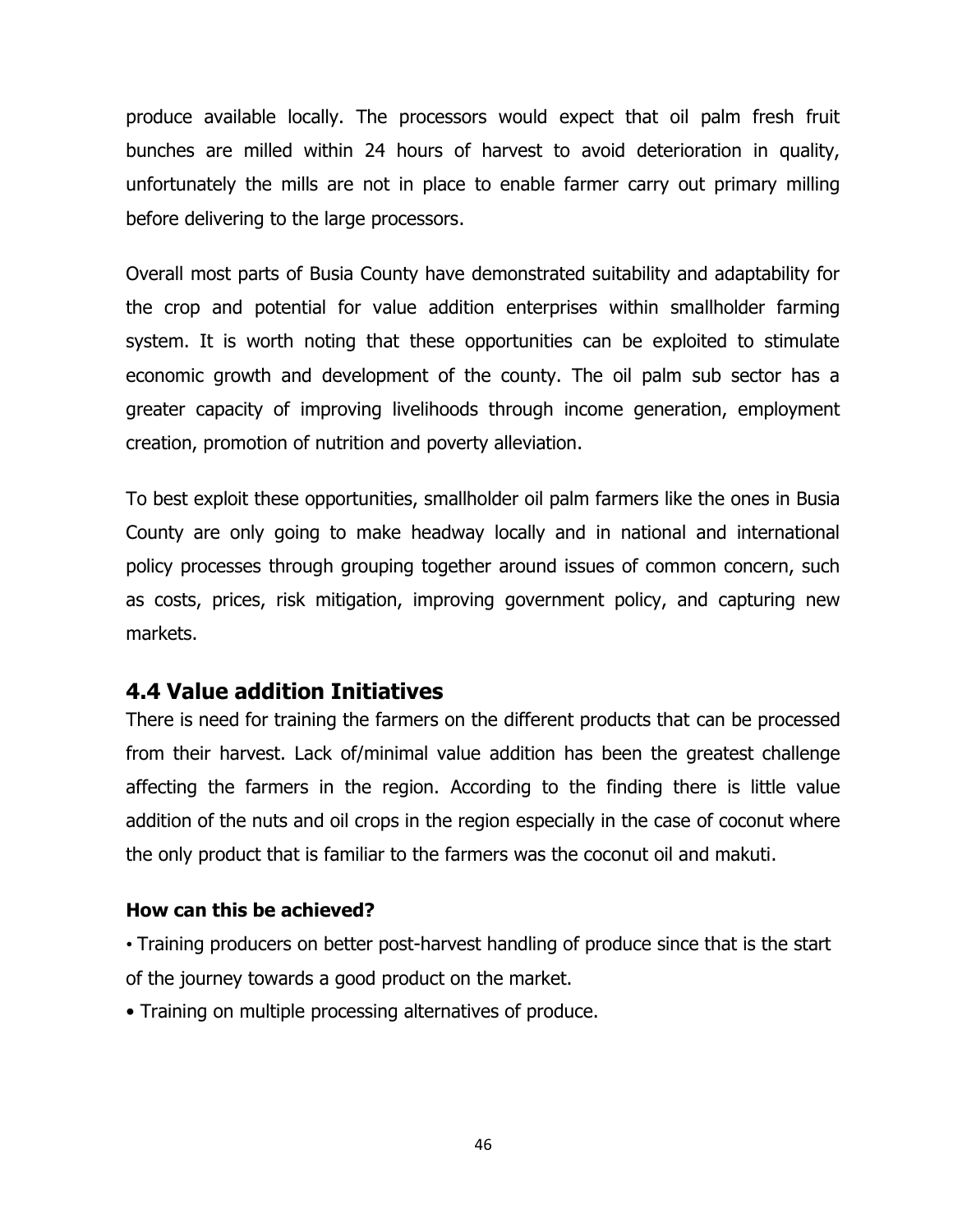• Creating village teams of farmers that can combine their expertise and resources to collectively engage in a value addition exercise.

• Harnessing indigenous technologies for food processing that are already embedded in the local skill sets. They would merely improve on them to achieve what is otherwise being done primarily using "modern" technologies.

• Educating the producers on the potential uses of the 'waste' material from processed raw material.

In Conclusion it is important to note that most nuts and oil crops do well even where the rainfall may not be adequate enough. Nuts and oil crops are thus a good starting point to consider when trying enhancing resilience, agricultural productivity, food and nutrition security and overall economic welfare of actors along the value chain.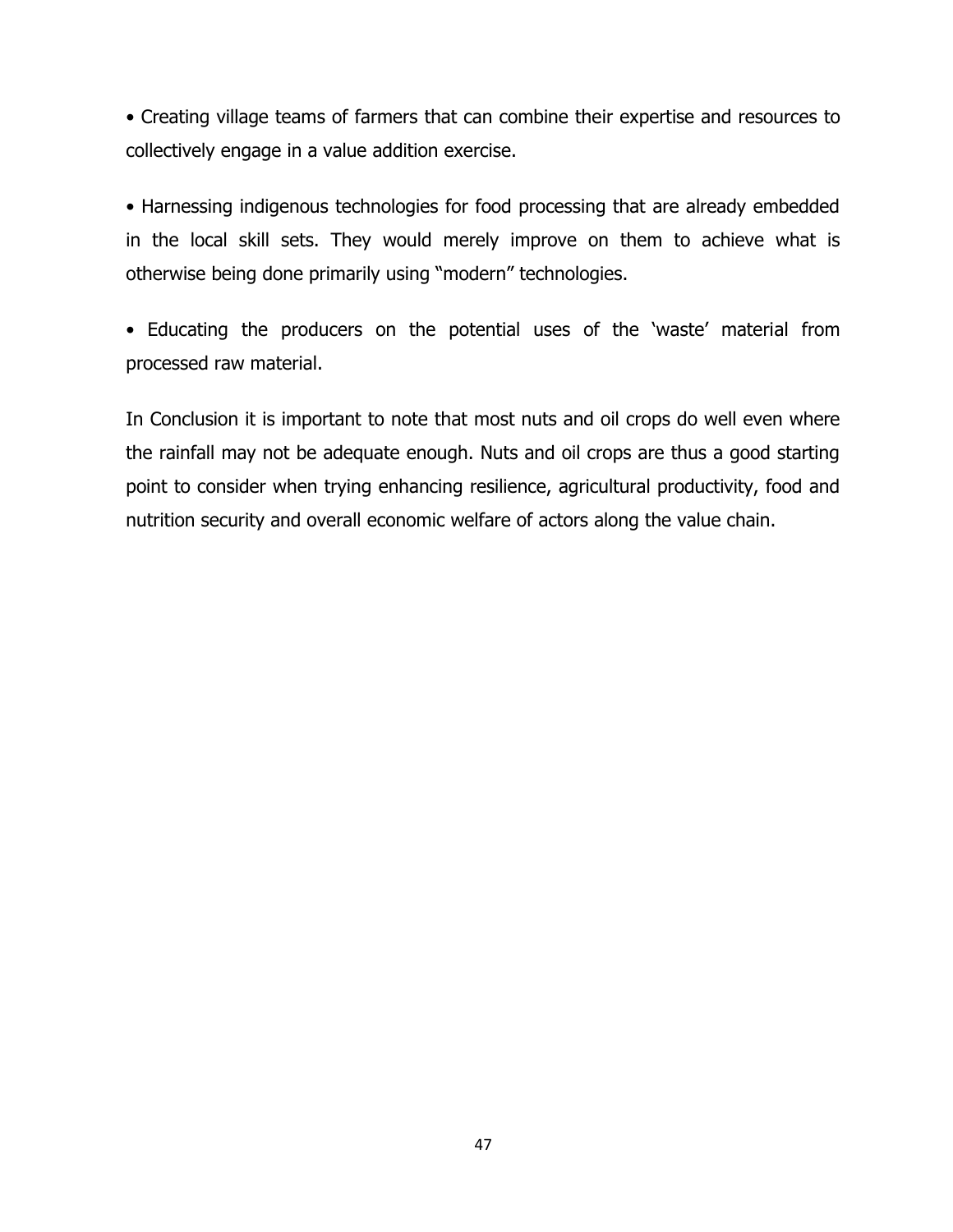# <span id="page-47-0"></span>**Annex: Table 19: CONTACT PERSONS**

|                | <b>OFFICER'S</b>       |               | <b>STATION</b>        | <b>CONTACT</b> |
|----------------|------------------------|---------------|-----------------------|----------------|
|                | <b>NAME</b>            |               |                       | <b>ADDRESS</b> |
| $\mathbf{1}$   | <b>Innocent Masira</b> | <b>MDO</b>    | Mombasa               | 0725738277     |
| $\overline{2}$ | Judy Maina             | Statistician  | Mombasa               | 0702033943     |
| 3              | <b>Gilbert Ngure</b>   | <b>Driver</b> | Mombasa               | 0703467722     |
| $\overline{4}$ | Robert Murega          | Crops Officer | <b>Teso South</b>     | 0722289048     |
| 5              | Catherine Mumo         | Crops Officer | Samia                 | 0724274490     |
| 6              | <b>JecintaOsiema</b>   | Crops Officer | <b>Bunyala</b>        | 0720364972     |
| $\overline{7}$ | Peter Chege            | Crops Officer | <b>Butula</b>         | 0711361448     |
| 8              | James Odipo            | Crops Officer | Matayos               | 0710160120     |
| 9              | James Omemo            | Crops Officer | Nambale               | 0717426688     |
| 10             | Martin Wamalwa         | <b>SCAO</b>   | <b>Teso North</b>     | 0726903870     |
| 11             | Joseph Sang'alo        | Crops Officer | <b>Teso North</b>     | 0700360229     |
| 12             | Dr. John Achieng       | Researcher    | <b>KALRO Alupe</b>    | 0722371873     |
| 13             | Rose Ngoya             | <b>WAO</b>    | Mayenje               | 0720539280     |
| 14             | Martin Nahama          | <b>WAO</b>    | <b>Chakol South</b>   | 0724816936     |
| 15             | Doris Iliwa            | <b>WAO</b>    | <b>Chakol North</b>   | 0716806644     |
| 16             | Joshua Oriama          | <b>WAO</b>    | Amukura East          | 0725720344     |
| 17             | Stephen Omadir         | <b>WAO</b>    | Amukura Central       | 0717088333     |
| 18             | Grace                  | <b>WAO</b>    | Amukura West          | 0712996344     |
| 19             | Jane Ayieko            | <b>WAO</b>    | Angorom               | 072243809      |
| 20             | Doretti Ngongo         | <b>WAO</b>    | <b>Busibwabo</b>      | 0721327666     |
| 21             | Roselida Mukanga       | <b>WAO</b>    | <b>Buhayo West</b>    | 0726641365     |
| 22             | Humprey Mukanga        | <b>WAO</b>    | <b>Buhayo Central</b> | 0727236926     |
| 23             | Erick Magero           | <b>WAO</b>    | <b>Buhayo East</b>    | 0723211705     |
| 24             | Francis Wasike         | <b>WAO</b>    | Matayos South         | 0721214621     |
| 25             | Lornah Wanyama         | <b>WAO</b>    | <b>Burumba</b>        | 0717510780     |